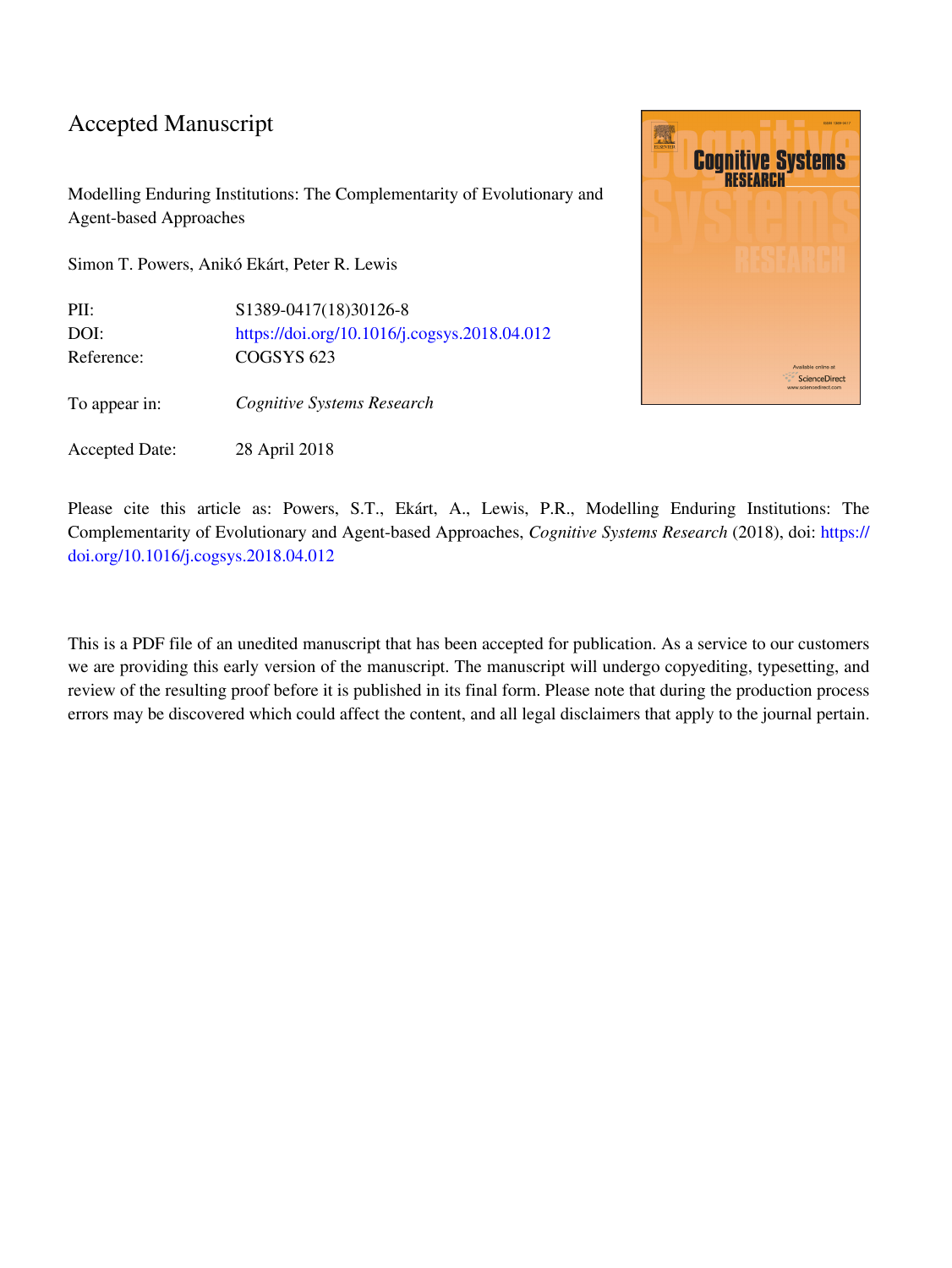# FD MAI

#### Modelling Enduring Institutions: The Complementarity of Evolutionary and Agent-based Approaches

Simon T. Powers<sup>a</sup>, Anikó Ekárt<sup>b</sup>, Peter R. Lewis<sup>b</sup>

 ${}^a$ Edinburgh Napier University, UK  $b$ Aston University, UK

#### Abstract

Empirical work has shown that societies can sometimes avoid antisocial outcomes, such as the Tragedy of the Commons, by establishing institutional rules that govern their interactions. Moreover, groups are more likely to avoid antisocial outcomes when they design and enforce their own rules. But this raises the question: when will group members put effort into maintaining their institution so that it continues to provide socially beneficial outcomes? Ostrom derived a set of empirical principles that predict when institutions will endure, which have subsequently been formalised in agent-based models that are based on an executable description of the content of an individual's behaviour. Here we show how these models can be complemented by evolutionary game theory, which focuses on the value or payoff of different behaviours, rather than on the mechanistic content of the behaviour. Using such a value-based model, we determine exactly when individuals will be incentivised to maintain their institution and enforce its rules, including the critical amount that a group must invest into incentivising agents to monitor rule compliance. We highlight the complementarity of content-based and value-based modelling approaches, and therefore provide a step towards unifying theoretical and empirical approaches to understanding enduring institutions and other social phenomena.

Keywords: institutions, evolutionary game theory, agent-based modelling

Preprint submitted to Journal of Cognitive Systems Research March 29, 2018

Email addresses: s.powers@napier.ac.uk (Simon T. Powers), a.ekart@aston.ac.uk (Anikó Ekárt), p.lewis@aston.ac.uk (Peter R. Lewis)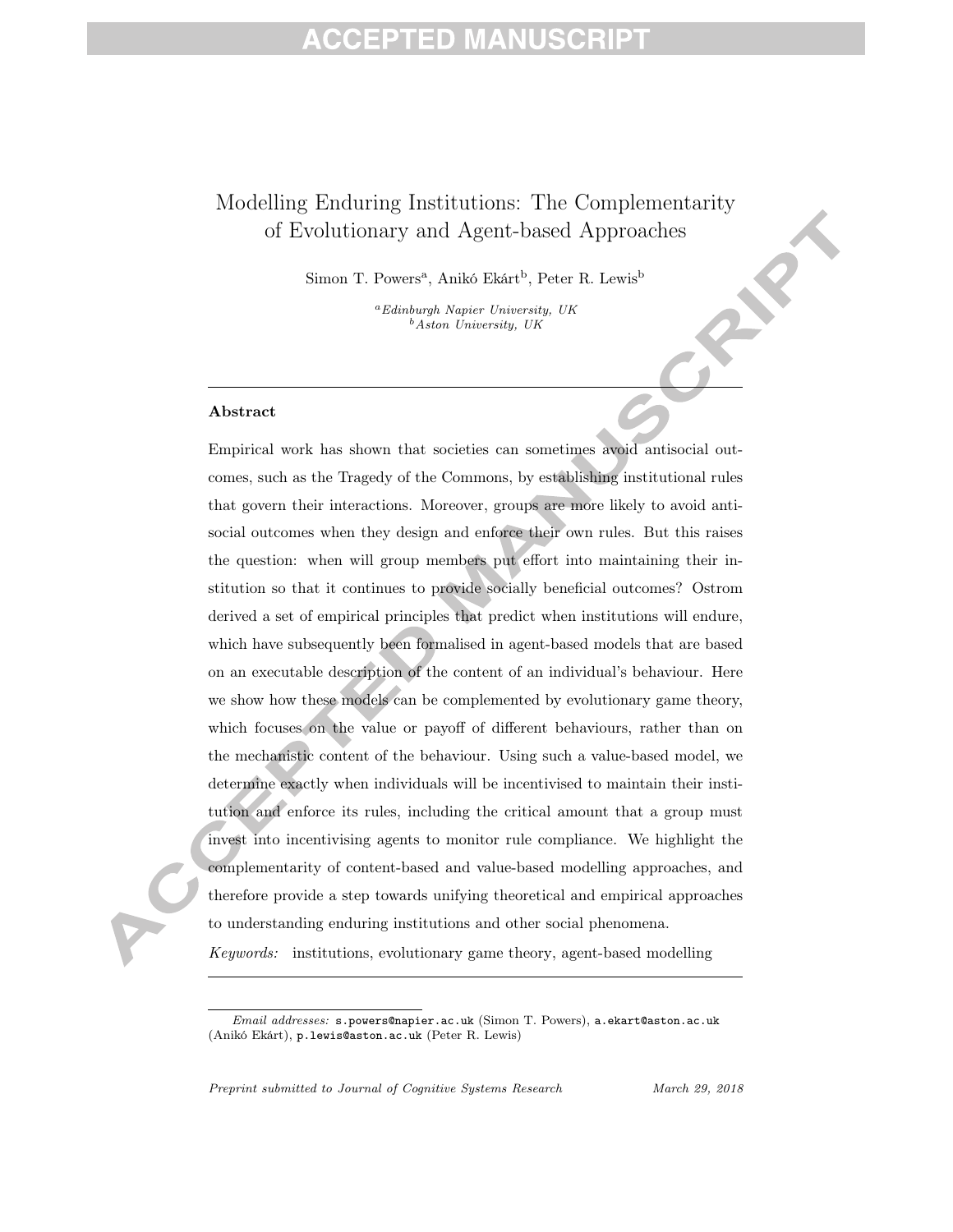# ED.

#### 1. Introduction

Cooperation can be defined as a behaviour that provides a benefit to other individuals, i.e. increases the social welfare of the group. Under the assumption of self-interested behaviour, micro-economic theory demonstrates that if agents

- are to cooperate, then there needs to be the provision of individual incentives for them to do so (Oliver, 1980; Olson, 1965). Increasing social welfare in and of itself is not sufficient; individuals must gain more from cooperating than from defecting. Left unchecked, this leads to the phenomenon known as the Tragedy of the Commons (Hardin, 1968), in which antisocial outcomes pervade, such
- as the depletion of common-pool resources. This result has been the prevailing starting point for many socio-economic policy decisions, as well as many distributed computing design decisions, for several decades.

However, the conclusions of the Tragedy of the Commons rest on the assumption that individuals are playing a particular game form, corresponding to

 $\mu$ <sub>15</sub> an *n*-player version of the single-shot Prisoner's Dilemma (Ostrom, 1990). In reality, individuals typically have the potential to change the rules of their social interactions (North, 1990; Reiter, 1996), by reasoning through the situation in which they find themselves. In economics, an institution is defined as a family of game forms (strategies and the mappings between strategies and material <sup>20</sup> outcomes) that individuals can choose between, given the state of the physical environment (e.g. their resource endowments) and their current technology (Hurwicz, 1996). More informally, we can think of a game form as the "rules of the game", and hence of individuals as being able to choose the rules of their game by creating an institution.

<sup>25</sup> There are many empirical examples of societies being able to avoid anti-social outcomes by devising institutional rules that govern their interactions in the use of common-pool resources such as grazing lands, fisheries, and irrigation systems (e.g. Ostrom 1990). Example rules include how much water an individual may take from a shared irrigation system, when they may take it, how often they <sup>30</sup> must perform maintenance, etc. Furthermore, the empirical work suggests that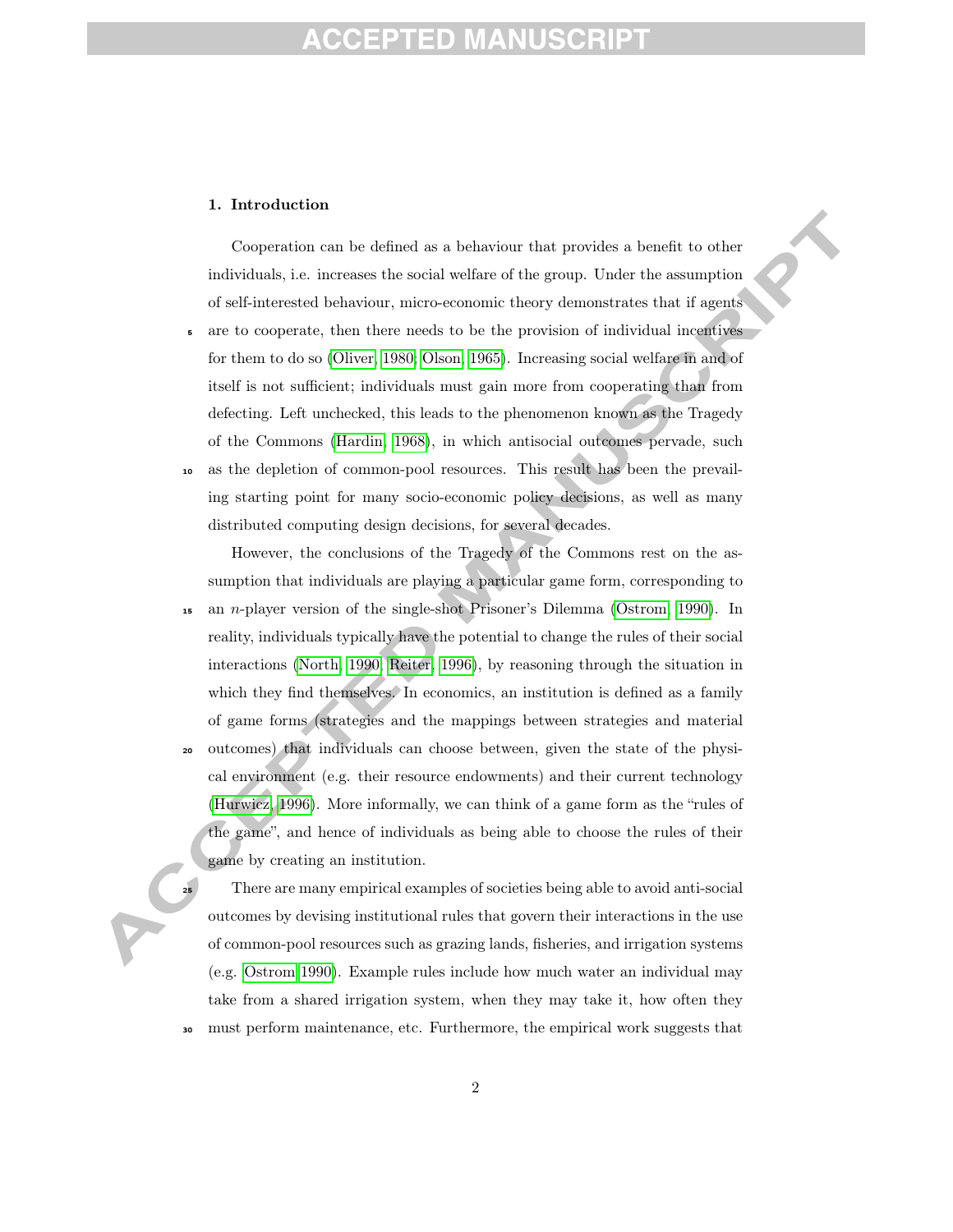#### ED MZ

these rules are self-enforcing (Greif, 2006), in the sense that it pays both for individuals to follow them, and to take actions that encourage others to follow them.

- From a theoretical viewpoint, the creation of these rules changes the game <sup>35</sup> form into one where self-interested individuals do best by cooperating (Greif, 2006; Hurwicz, 1996; North, 1990). The Folk Theorem of game theory explains why this can work (Binmore, 2014): when interactions are repeated, cooperation can be sustained as an equilibrium by conditional strategies that respond to the past behaviour of other agents. One example of such a strategy is Tit-for-
- <sup>40</sup> Tat (Axelrod, 1984): cooperate on the first round, and thereafter mirror what the other agent did on the previous round. But this is just one example. In general, the Folk Theorem shows that any strategy that gives an agent more than the minimax payoff can be sustained as an equilibrium amongst self-interested agents. The minimax payoff is the largest payoff that an agent can receive if its
- <sup>45</sup> opponent tries to minimise the agent's payoff, which in the Prisoner's Dilemma corresponds to the payoff received when the opponent defects. Therefore, any strategy that gives the agent a higher payoff than always being defected against will be an equilibrium when adopted by all of the agents, since if the agent deviated from this strategy then it could have its payoff reduced to the minimax
- $\frac{1}{50}$  payoff by its co-players. Importantly, this result also holds where N-agents interact simultaneously (Fudenberg & Maskin, 1986), e.g. in the management of common-pool resources.

However, cooperation between self-interested agents under the Folk Theorem requires that the agents value future payoffs, do not know when their interac-<sup>55</sup> tions will end, and have sufficient information about how other agents have behaved in the past. By creating institutional rules, individuals can create a social environment that satisfies these conditions (Guala, 2012), e.g. by setting up systems of monitoring (Ostrom, 1990), facilitating the spread of reputation (Hardy & Norgaard, 2015; Milgrom, North & Weingast, 1990), and decreasing <sup>60</sup> the outside options of the agents so that they do indeed value future payoffs and

do not know when their interactions will end (Casari, 2007). Furthermore, the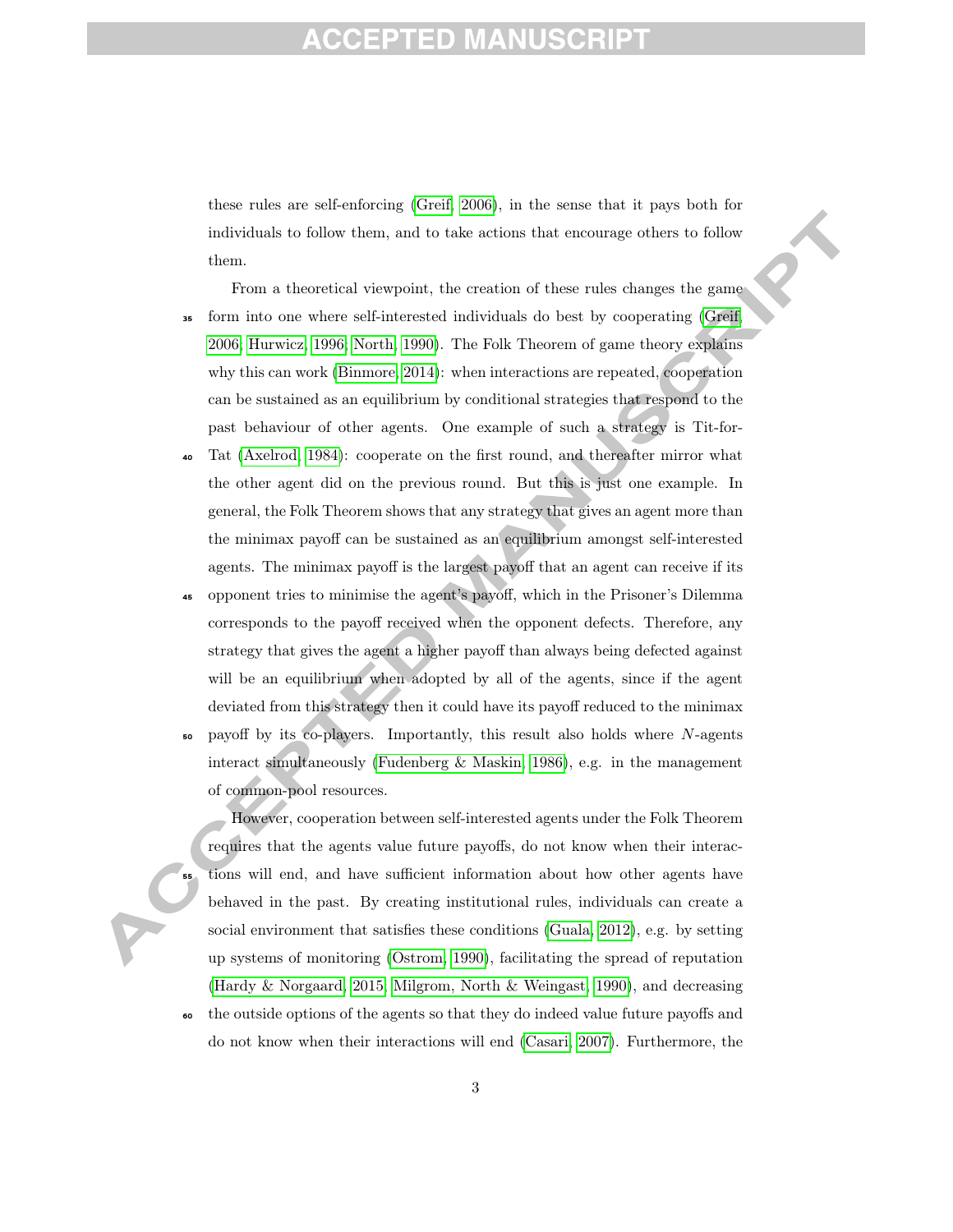### ED MZ

creation of institutional rules helps agents to coordinate their behaviour onto one of the many possible equilibria, by creating shared expectations about how other agents will behave (Greif, 2006).

- <sup>65</sup> Creating, updating and implementing these institutional rules requires time and effort. Without this they are likely to collapse and individuals will revert back to the default game form where cooperation is not favoured. Ostrom's field studies suggest that institutions are more likely to endure and maintain socially beneficial outcomes in the long term when the institutional rules are
- <sup>70</sup> both created and implemented by the same agents whose economic interactions are affected by those rules. This then raises the question: under what conditions will self-interested agents be willing to put the effort into doing this, by taking on various institutional roles? Examples of institutional roles include acting as a monitor to check for rule compliance, or organising votes on rule changes.
- <sup>75</sup> We cannot predict whether institutions will endure in the long term without examining the incentives for agents to take on institutional roles.

In order to examine the conditions under which institutions can endure and maintain cooperation, researchers have recently formalised Ostrom's principles of enduring institutions using agent-based models (e.g. Pitt, Schaumeier  $\&$  Ar-<sup>80</sup> tikis 2012; Smajgl, Izquierdo & Huigen 2008, 2010). Agent-based modelling provides a highly effective method with which to conduct experimental studies on the consequences of different assumptions about behaviour (Di Paolo, Noble & Bullock, 2000); in the humanities and social sciences, they have been referred to as *digital petri dishes* (Gavin, 2014). Agent-based modelling is a highly attractive approach, primarily due to its ability to capture complex behaviours and interactions in executable form, and to explore emergent phenomena simply by "running" variants of the model (Bonabeau, 2002; Epstein & Axtell, 1996). This is particularly helpful when building intuition or illustrating counter-examples. However, due to the complexity of the formal description required, there is also <sup>90</sup> a limit to its explanatory power. This is particularly true when answering ques-

tions related to incentivisation and critical values of parameters in a rigorous way.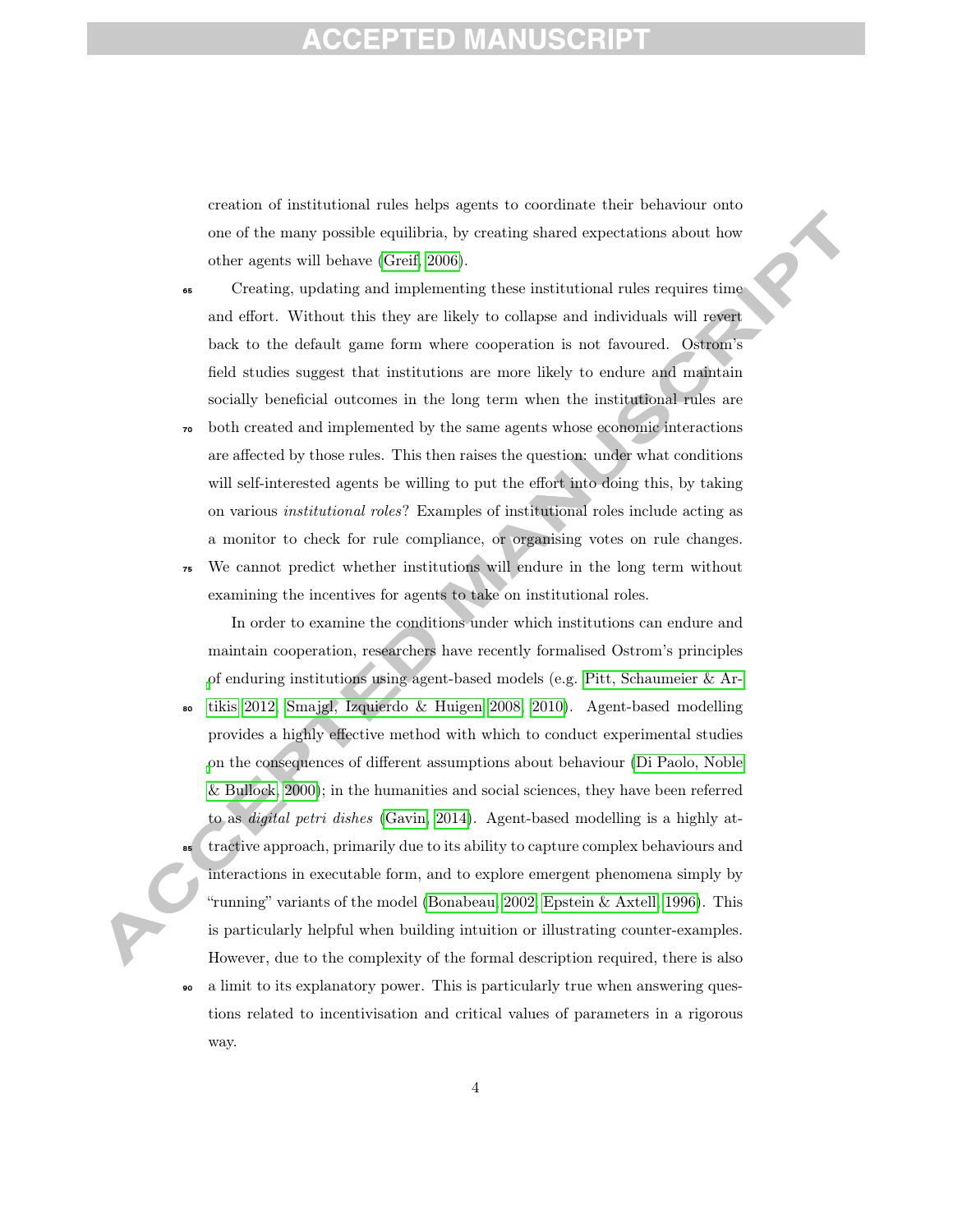### FD M

As an alternative, evolutionary game theory (Maynard Smith, 1982) is a more descriptive modelling technique first established in theoretical biology to <sup>95</sup> study the evolution of adaptive traits in populations of animals. It has since been applied in economics, sociology, anthropology, and elsewhere in biology, and is used to explore both genetic and cultural evolution.

In this paper, we therefore explore how agent-based models, based on executing the content of strategies, can be complemented by evolutionary game theory, 100 where a description of the *value of strategies* instead forms the basis. This allows us to draw on existing results and understanding from the evolutionary game theory literature, in order to provide additional insight. Specifically, we provide new analytical insight into the effects of different ways of incentivising agents to take on an institutional monitoring role, and on the optimal proportion of its <sup>105</sup> resources that a group should invest into monitoring.

The discussion and results in this paper therefore provide a step towards unifying theoretical and empirical approaches to understanding the formation of enduring institutions. Further, we anticipate that this will readily aid research into other questions of social and cultural nature.

#### <sup>110</sup> 2. The Complementarity of Content-based and Value-based Models

Both agent-based modelling (ABM) and evolutionary game theory (EGT) are well-established approaches to modelling social systems, especially in regard to answering questions relating to population-level results arising from interactions between individuals with (potentially varying) behavioural strategies. We characterise these as instances of *content-based* and *value-based* modelling approaches, respectively, and in this section, explore their complementarity in general. Figure 1 illustrates this.

#### 2.1. What do ABM and EGT capture and what do they assume?

Game theory defines a *strategy* as a mapping from environmental context to <sup>120</sup> actions (Binmore, 2005b). An agent's strategy therefore defines its behaviour,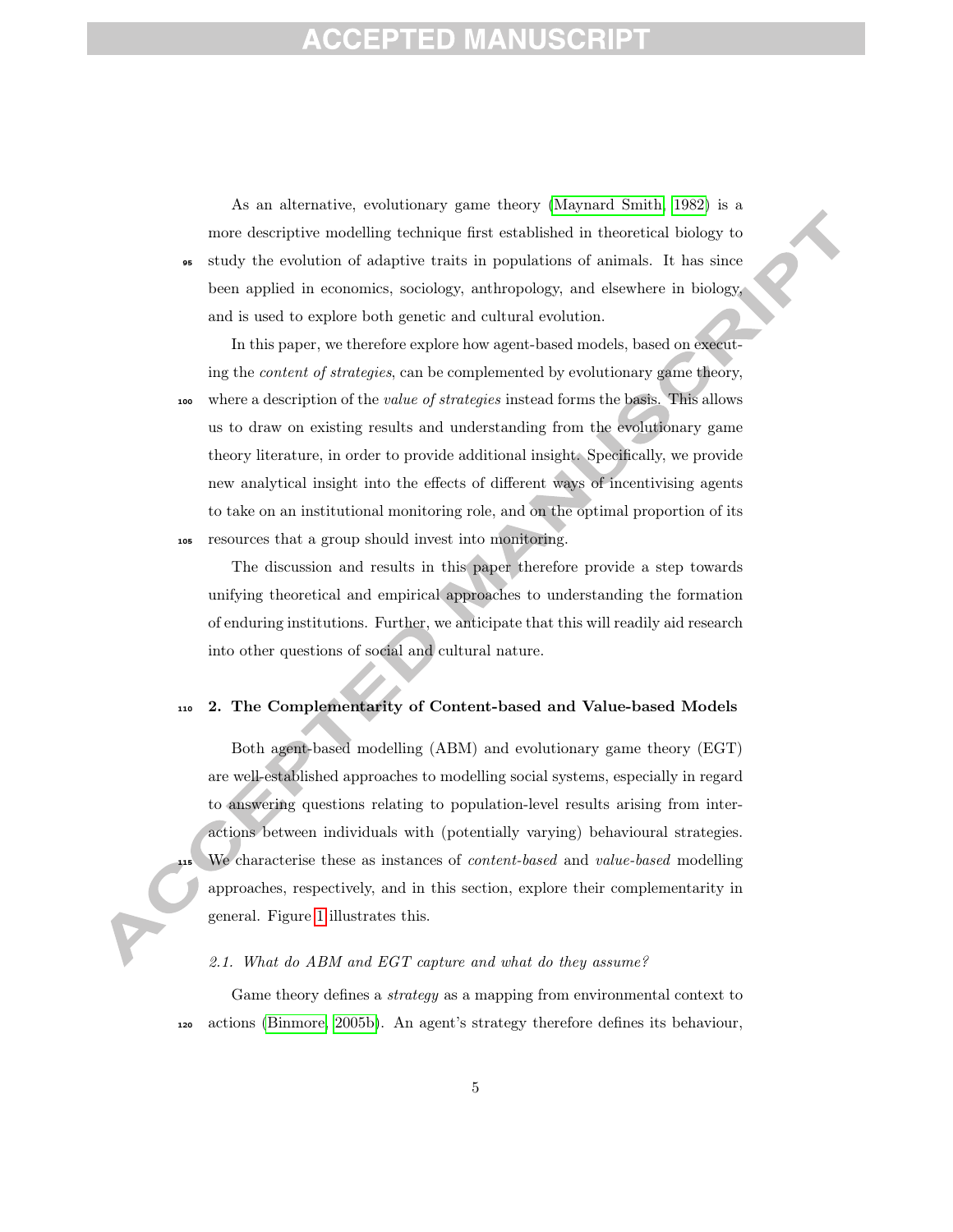### ED MZ

as its environment (including the behaviour of other agents) changes. This is equivalent to the notion of Russell and Norvig's *agent function* (Russell  $\&$ Norvig, 2010) in artificial intelligence: the mathematical object that maps a given percept sequence to an action, and is made explicit through an agent

125 program. In agent-based modelling, many such agents are instantiated, usually employing a software approach based on object-oriented programming<sup>1</sup>. Each agent's program is executed either in turn or in parallel, and is responsible for maintaining its own state between rounds of the simulation model, over time. The environment is also typically modelled as a first-class object, again with a <sup>130</sup> state that may be changed over time, typically as a result of agent actions, or

by a program that captures natural forces.

By contrast, in evolutionary game theory, an explicit description of the content of a behaviour and its impact on the environment is not given. Instead, strategies are considered as traits that may be more or less prevalent in a popu-<sup>135</sup> lation (which is typically assumed to be infinite and well-mixed), and compete with each other in an evolutionary sense. The task is then to write equations that describe the fitness (i.e., evolutionary value) of a strategy, given the current frequency of each of all possible strategies in the population. The dynamics of strategy frequency are then explored, under the assumption that the change in <sup>140</sup> strategy frequency is correlated with its fitness.

A key distinction, therefore, can be made in terms of what is captured and what is assumed in each case. In EGT the existence of a space of possible behaviours and their expected fitness is presented in a descriptive (equationbased) form. However, the content of the actions themselves that form part of the strategy, and lead to this fitness, are omitted. This omission includes any deliberative or developmental processes that are assumed to be included in the execution of the strategy; only the value of any such activity, in evolutionary terms, is given.

<sup>&</sup>lt;sup>1</sup>There are now a range of *agent*-oriented programming approaches and tools that build on this basic design principle.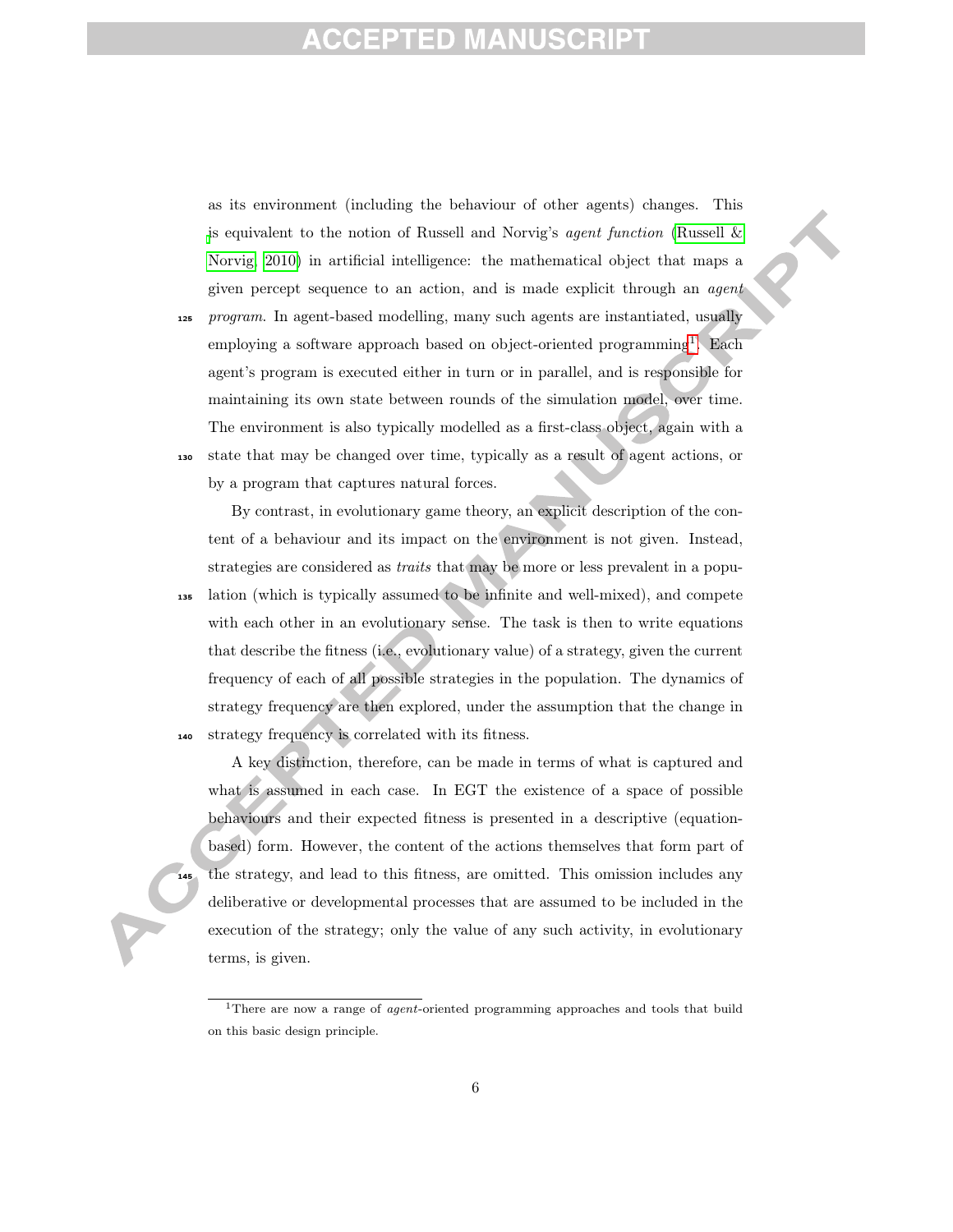### **CCEPTED MANU**

By contrast, in ABM we provide a description of the content of the modelled <sup>150</sup> actions, typically in imperative or logical form, along with what effect they have on the world and other agents. Thus, it is possible to capture a deep and complex set of behaviours in an agent, based (for example) on learning, deliberative, and other cognitive processes. However, there is no explicit description of the value of carrying out the described activities, and furthermore, such a value is hard <sup>155</sup> to arrive at, save by executing the agent programs and observing.

In summary, both leave implicit what is made explicit in the other. Agentbased models can capture rich behaviours, but struggle to support an analysis of their value. Conversely, evolutionary game theory provides the necessary primitives to analyse the incentives and outcomes associated with different be-

<sup>160</sup> haviours in a rigorous way, yet in doing so lacks the ability to capture what may be crucial details of the nature of the strategies themselves, and assumes that any value is accurately defined.



Figure 1: A sketch of a taxonomy of approaches for modelling systems of social interactions. The primary distinction made in this paper is between approaches that capture the value of different strategies, and those that capture the content of those strategies. A range of game theory variants, including evolutionary game theory, can then be seen as value-based approaches. Agent-based modelling, and other forms of executable simulation modelling, instead model the content of agent strategies.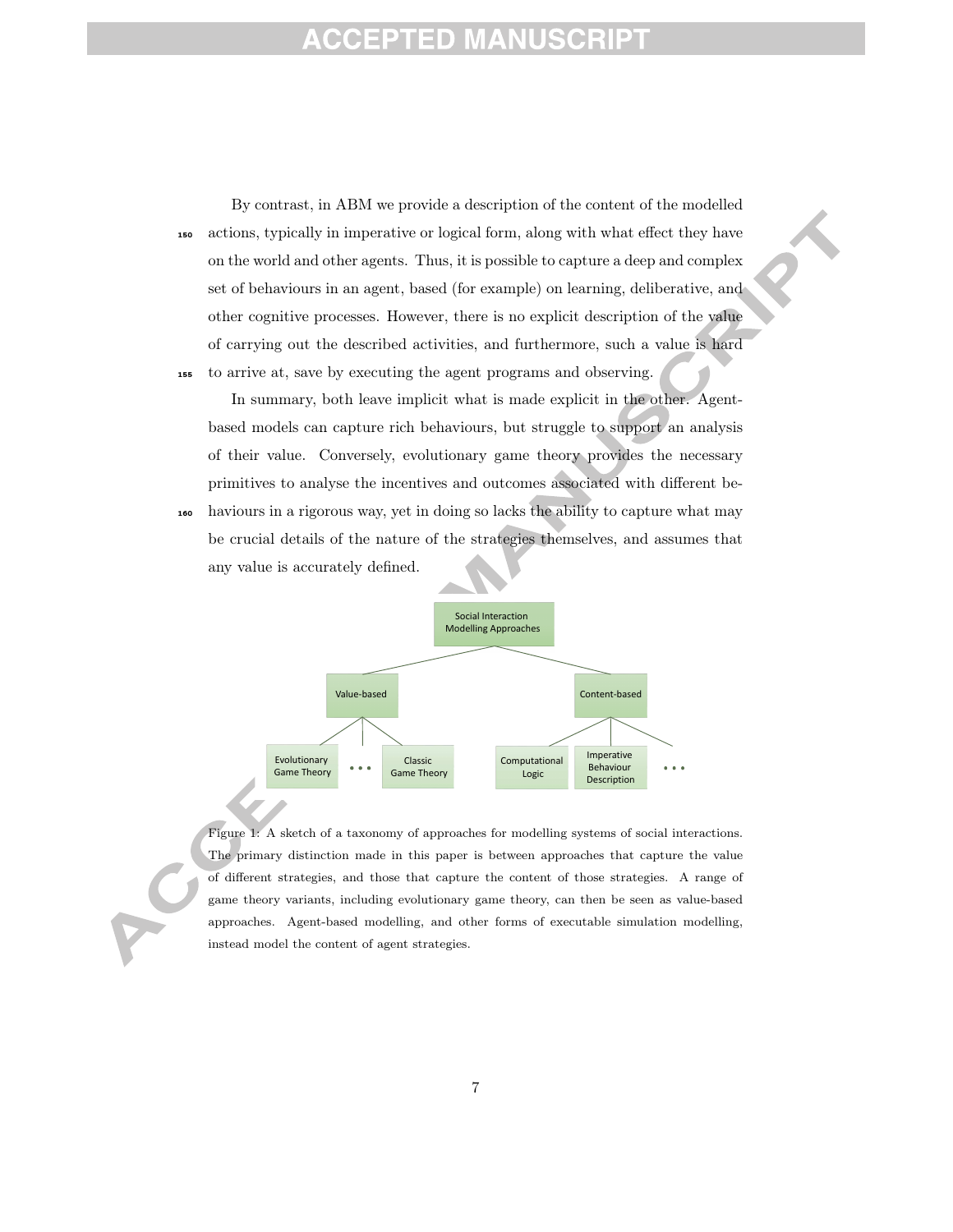# ID

#### 2.2. Producing a Justifiable Model

In ABM, model justification is usually done through calibration against ob-<sup>165</sup> served phenomena (Janssen & Ostrom, 2006). First, one observes and captures micro-level behaviours (i.e., the behaviour of a single agent in a specific context), producing an agent program that replicates that behaviour. Second, one then observes macro-level behaviour for already well-understood phenomena, and the model is calibrated to ensure that known global outcomes are repro-<sup>170</sup> duced. Additional macro-level outcomes are then reported as predictions of the model.

As discussed in Section 2.1, to produce an EGT model, it is required that the modeller is able to arrive at the evolutionary 'value' of each possible strategy, in a way that justifiably drives strategy frequency. Such a justification is often <sup>175</sup> plausible: in animal population studies, it is possible to identify which traits are

correlated with greater numbers of successful offspring, and traits are assumed to be heritable; in economics, firms are more likely to copy the traits embodied by financially successful firms than those of bankrupt ones. However, in more complex social systems where growth in frequency of a strategy is likely to be

<sup>180</sup> strongly determined by human cognitive aspects, and not primarily driven by the copying of behaviour, we must be careful to ensure that such a modelling decision is justified.

#### 2.3. Performing Analysis with ABMs and EGT Models

The primary method of interrogation of ABMs is through experimentation on the effects of varying different parameters and behavioural rules. Thus, having expressed a set of executable behaviours, one needs to take an inductive scientific approach to arriving at claims. One varies parameters of the model (often both those within individual behaviours, as well as those concerning the world), and one can explore, in a black-box way, the outcomes the system pro-<sup>190</sup> duces. Typically, a full factorial or similar approach is taken, in order to building

confidence in claims relating to the effect of varying each parameter.

8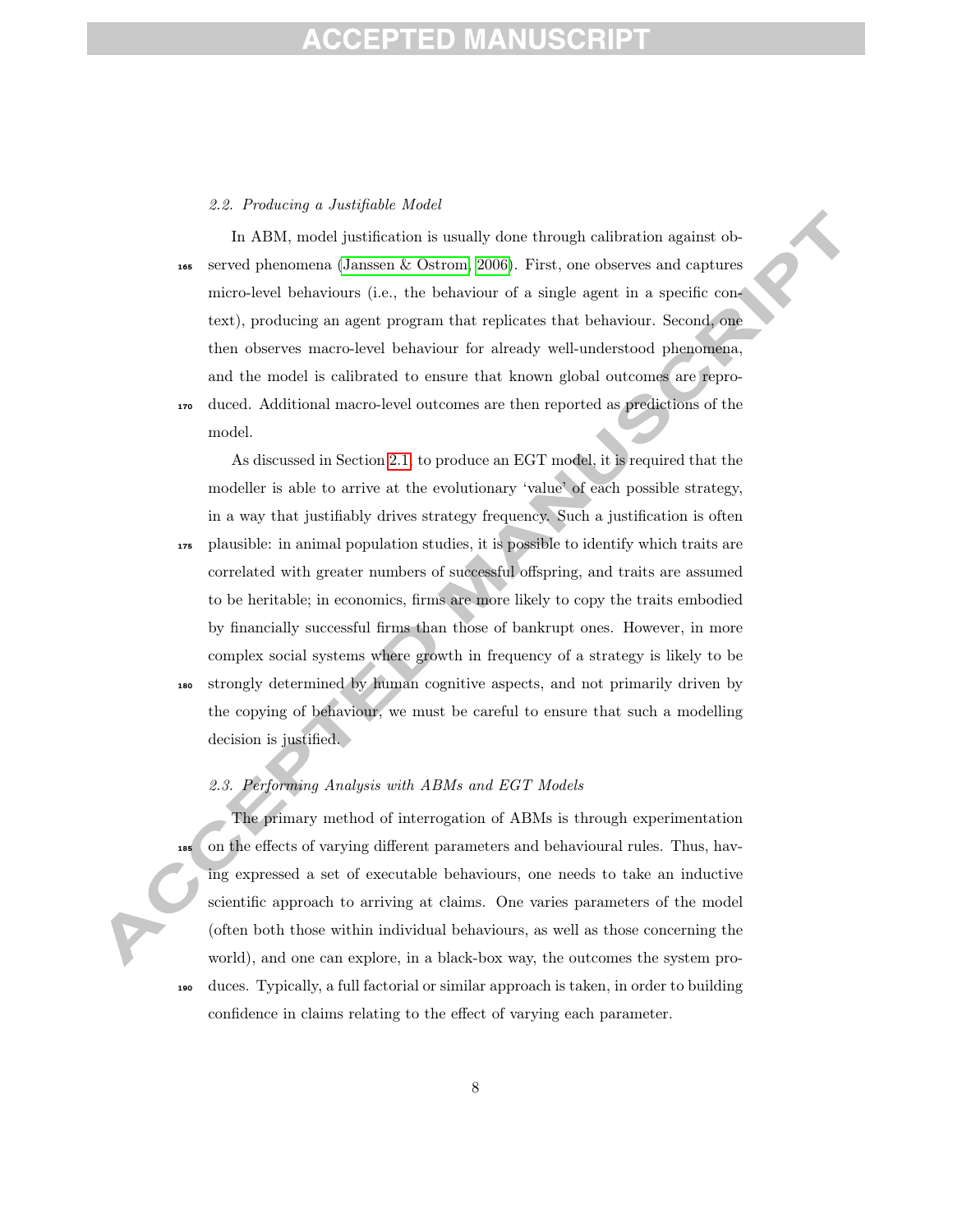In EGT, there is no requirement to execute the model, although the equations that form the model are often solved numerically through a computer program, in addition to being analysed in the classic sense. Primarily with <sup>195</sup> EGT models, one is looking for relationships and critical values that can be deduced by solving the equations algebraically. Numerical simulation is often used to validate these, or to solve where tractability becomes an issue.

#### 2.4. The Complementarity of ABM and EGT

As is hopefully clear from the above discussion, neither ABM nor EGT is <sup>200</sup> able to replace the other in terms of supporting the full breadth of analysis forms that the other provides; both bring something to the table for the modeller of social systems. Similarly to how, in software engineering, one uses different language styles, e.g., imperative or functional, for different purposes, in the modelling of social systems, different modelling approaches are better suited to <sup>205</sup> address different questions.

One significant benefit of content-based approaches like ABM is the ability to make the specification of the model its own execution. A further benefit is that it is often easier to discern and model the content of an agent's behaviour, rather than the value of that behaviour, and to capture this in a model. Content-<sup>210</sup> based approaches therefore lend themselves more to empirical study, exploring the outcome of observed behaviour. This can be achieved without the need to concern oneself with details of a method of analysis or the model's solving, beyond running and interrogating a simulation. Content-based approaches vary in how they approach the description of agent behaviours. When using an imperative language (e.g., Lewis & Ekárt (2017) used Java), the solving is embedded in the description of the system itself. Alternatively, computational logic (e.g., Pitt et al. (2012) used Prolog) may be used to separate behaviour specification from behaviour execution, the latter being carried out through query resolution. Value-based approaches share this separation of concerns, however the key ben-<sup>220</sup> efit in the value-based case is that the description is already a statement that quantifies the outcome of carrying out a given behaviour. Therefore, critical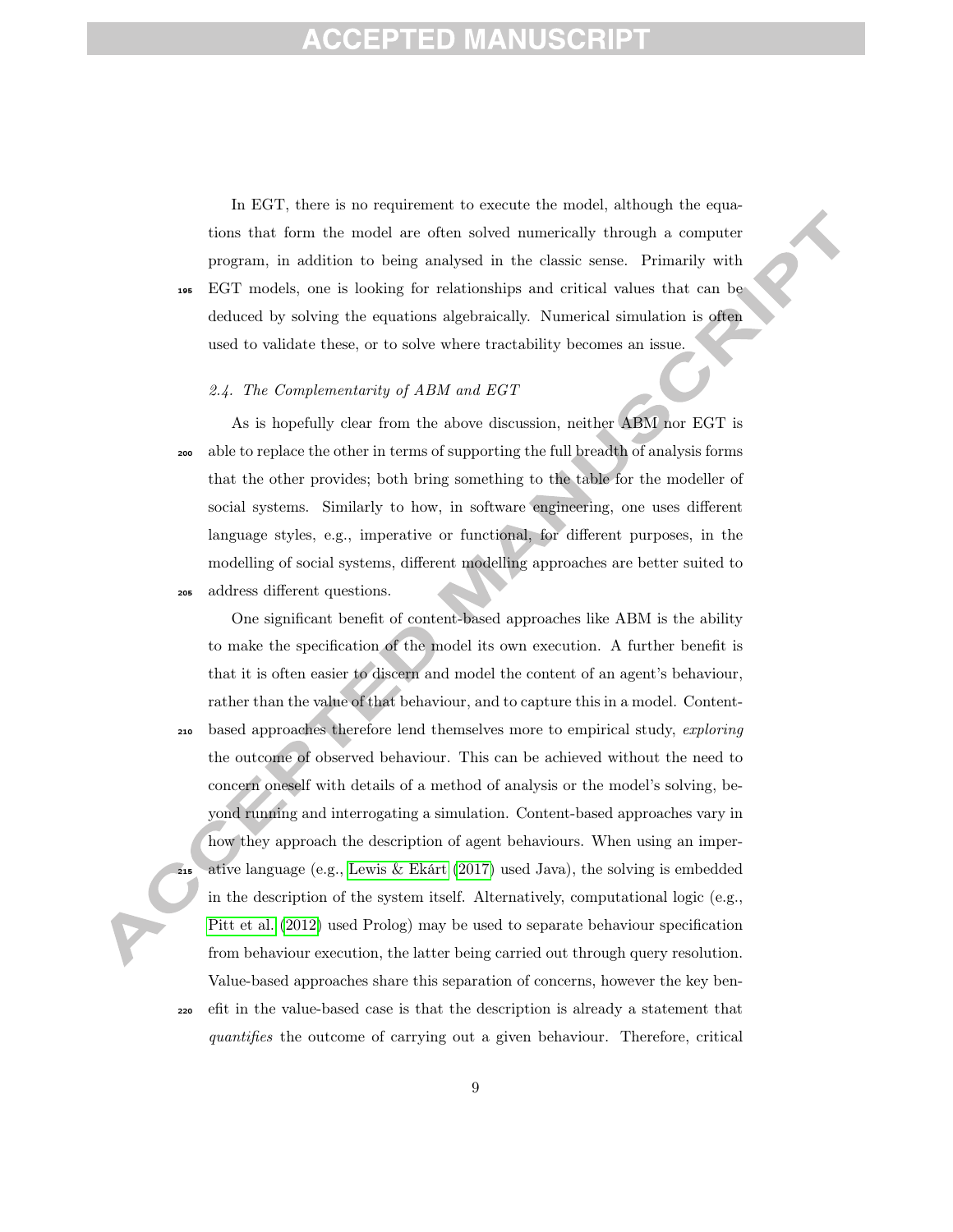parameters related to this are more readily accessible and they no longer need to be induced from the execution. Much of the rest of this paper, especially Section 5, is devoted to illustrating this benefit in the domain of institutional <sup>225</sup> modelling.

#### 2.5. Existing cross-fertilisation between Evolutionary Game Theory and Agent-Based Modelling

Agent-based and evolutionary game theory models have been successfully used to feed into each other. One of the first examples was Axelrod's tour-<sup>230</sup> nament, where researchers were invited to submit different agent programs to play a repeated Prisoner's Dilemma game (Axelrod, 1984). This allowed Axelrod to empirically explore the space of different possible strategies, and their behavioural interactions with each other, rather than having to presuppose a fixed number in a model. However, analysis of the winning Tit-for-Tat strategy,

<sup>235</sup> in terms of the conditions under which it was stable and the conditions under which it could become established in a group, was eased by using a value-based evolutionary game theory approach (Axelrod & Hamilton, 1981). More recently, a similar tournament where researchers submitted agent programs containing different social learning strategies allowed the traditional assumptions of value-<sup>240</sup> based models of social learning to be relaxed. This produced new insights that have in turn fed back into more descriptive value-based models of social learning (Rendell, Fogarty, Hoppitt, Morgan, Webster & Laland, 2011).

More generally, content-based ABMs have been used to expand results from evolutionary game theory by relaxing assumptions such as only a small num-<sup>245</sup> ber of mutations being present at one time, and no communication between players (Adami, Schossau & Hintze, 2016). Going the other way, value-based models have provided insight into when individual strategies that punish noncooperative behaviour can actually be stable (Lehmann, Rousset, Roze & Keller, 2007) that were difficult to achieve in simulation (Boyd, Gintis, Bowles & Rich-<sup>250</sup> erson, 2003). In the remainder of this paper we examine how similar crossfertilisation can benefit the study of institutions.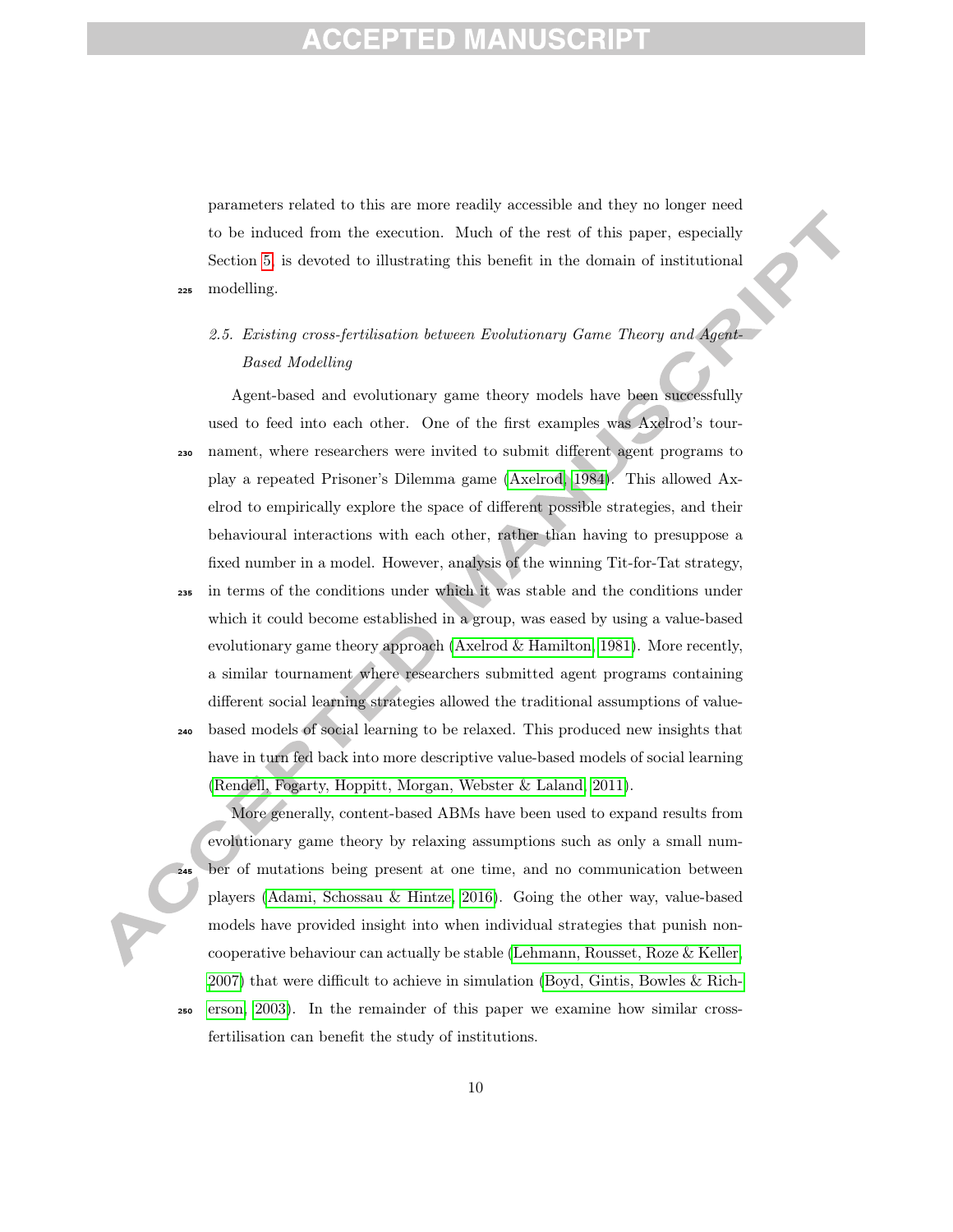# ED MZ

#### 3. Institutions for Managing Common-pool Resources

Many individual behaviours are needed to sustain an institution. These include designing the rules, voting on them, monitoring the behaviour of group <sup>255</sup> members, and sanctioning those found breaking the rules. It has been shown that if we abstract away from how these behaviours are carried out then institutions can both lead to stable cooperation (Pitt et al., 2012; Sasaki, Brännström, Dieckmann & Sigmund, 2012), and can evolve de novo (Powers & Lehmann (2013)). In these models institutional roles, such as designing rules or monitor-

- $_{260}$  ing rule compliance, are contracted out it is assumed that some individuals will faithfully carry out these roles without shirking or free-riding. But to understand when institutions will be sustainable, we need to understand under what conditions it pays individuals to perform these roles. While many micro-level models of monitoring and sanctioning have been produced using classical and
- <sup>265</sup> evolutionary game theory, these have not considered the context of institutional roles. How do evolving institutional rules affect individual incentives to monitor and sanction? In this study, we analyse different incentivisation mechanisms from both ABM and EGT perspectives.

#### 3.1. Common-Pool Resource Allocation and the Tragedy of the Commons

<sup>270</sup> A common-pool resource (CPR) is defined by Ostrom (1990, p.30) as "a natural or man-made resource system that is sufficiently large as to make it costly (but not impossible) to exclude potential beneficiaries from obtaining benefits from its use". Examples of such resource systems could be fisheries, various water resources ranging from groundwater basins to lakes and oceans, irrigation systems, bridges, and computer clusters. We study resource systems used by multiple individuals, who can appropriate or use resource units, such as tons of fish harvested from a fishery, cubic meters of water withdrawn from a water resource, number of crossings of a bridge, central processing units consumed on a cluster computer.

<sup>280</sup> In a game-theoretic formulation of the common-pool resource allocation problem, at each time step, given the allocation of resource units to individu-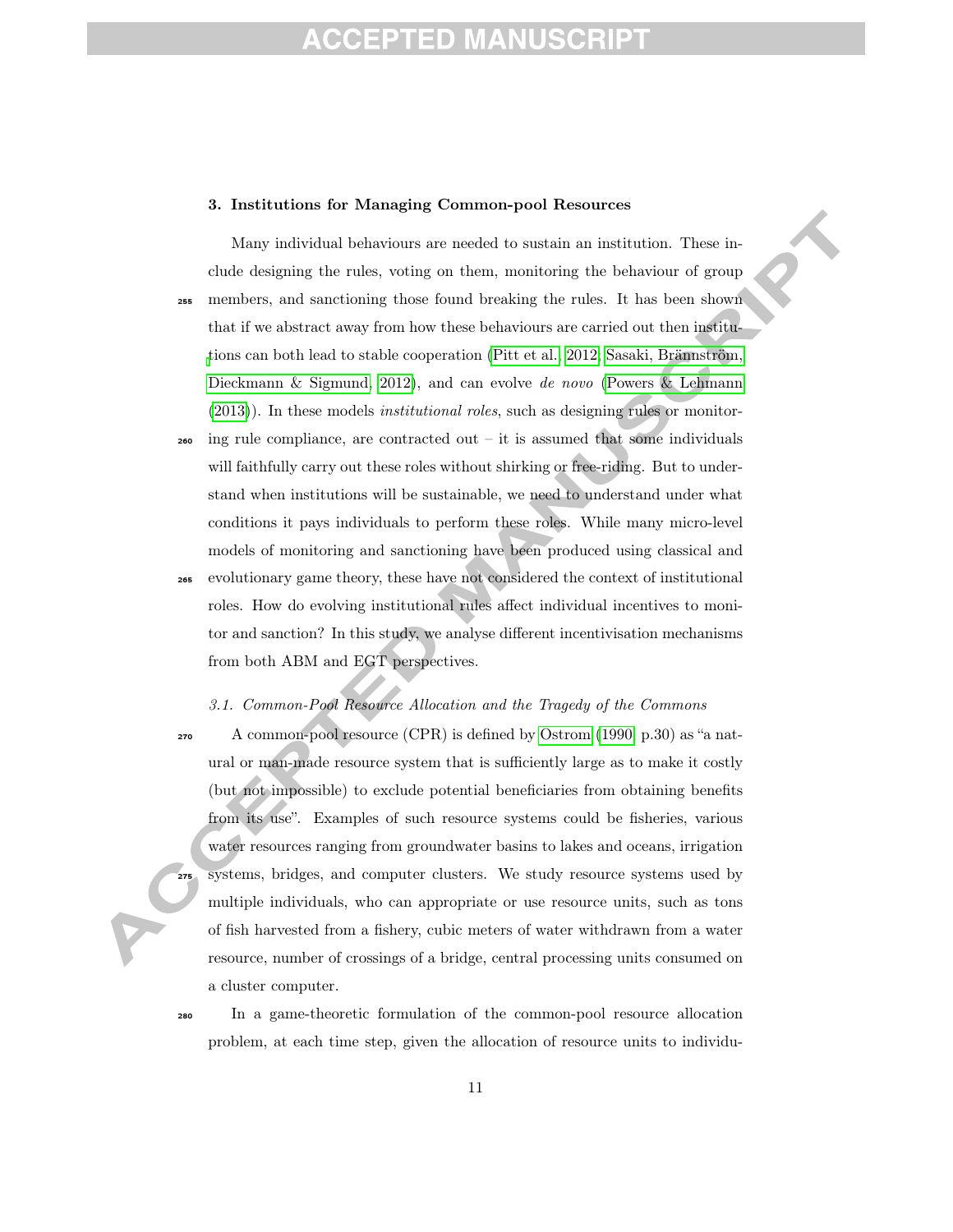# ED MZ

als, each individual can decide to comply and appropriate the allocated amount (cooperate) or not comply and appropriate the amount they wish (defect).

The Tragedy of the Commons (Hardin, 1968) is defined as the inevitable <sup>285</sup> consequence of rational, self-interested individuals appropriating any number of resource units that they wish. Over time, as the individuals see the benefits of their own appropriations, they will increase their appropriations. The commonpool resource is expected to degrade and become depleted over time, due to the uncontrolled appropriations from the limited resource.

<sup>290</sup> Historically, attempts to avoid the Tragedy of the Commons have involved centralisation or privatisation. With centralisation, an imposed institution would control the allocation of resource units to appropriators, monitor compliance and sanction non-compliance. In the case of privatisation, the resource is divided equally among individuals and they then become responsible for their <sup>295</sup> share. Based on studies of small, closed CPR instances, such as fisheries, Ostrom pioneered new forms of institutions, where once the institution is in place, the individuals would self-organise and self-govern.

#### 3.2. Ostrom's principles for enduring institutions

Ostrom (1990) has extensively studied the governance of long-enduring, self-<sup>300</sup> organised and self-governed CPRs, including fisheries, water irrigation systems and forests, some as old as 1000 years. The main studied aspects were the problems of commitment and mutual monitoring.

She defined eight principles for the design of long-enduring institutions:

- Clearly defined boundaries: As a first step in organising for collective action, both the individuals who have the right to appropriate resource units from the CPR and the boundaries of the CPR must be clearly defined.
- 2. Congruence between appropriation and provision rules and local conditions: Having rules for appropriation and provision specific to the local conditions of the particular resource contributes to the endurance of CPRs. <sup>310</sup> For example, in the Spanish huertas, substantially different rules must be

12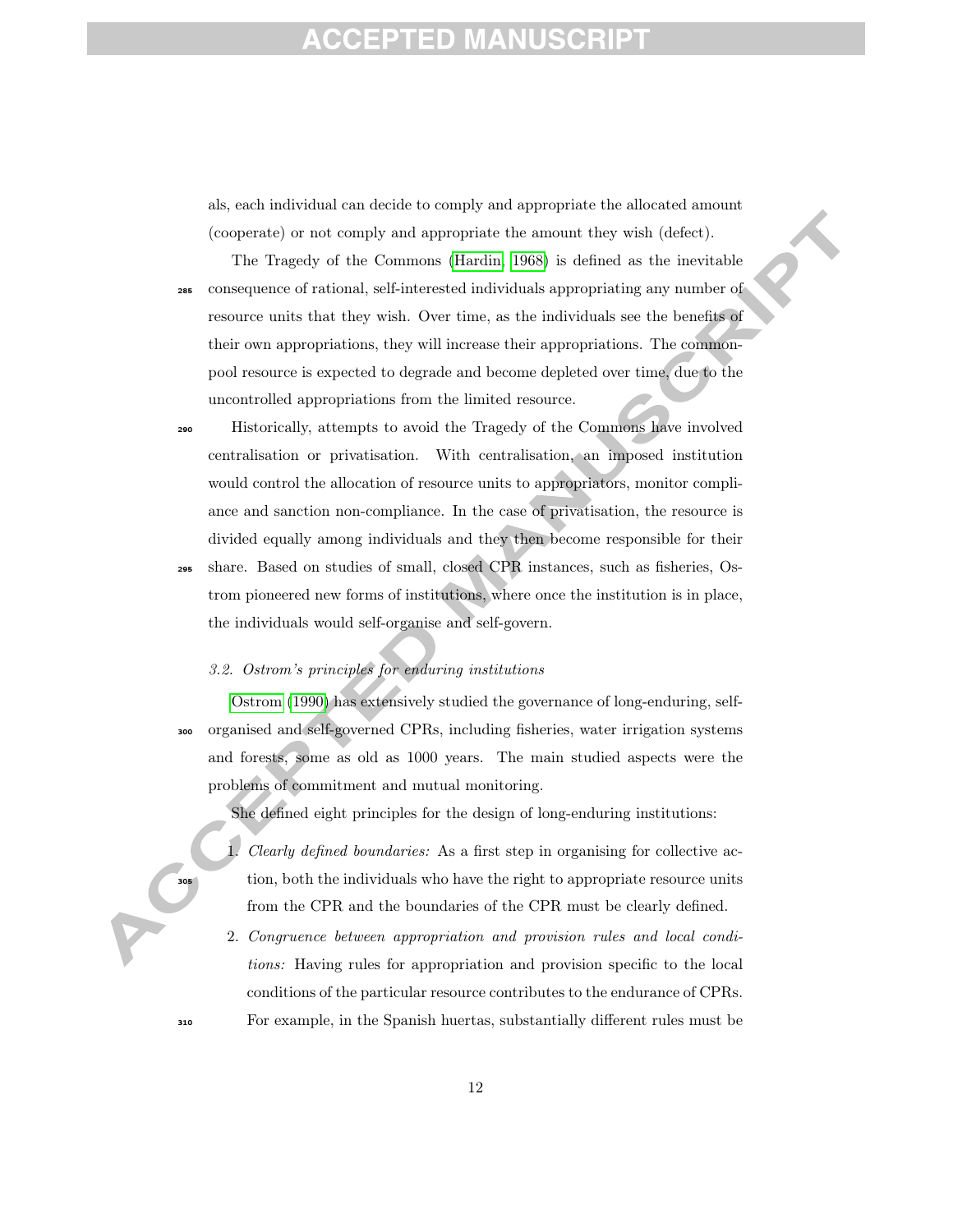### FD M

applied in different regions for water irrigation, depending on local specificity, even though the water management problem is broadly similar.

- 3. Collective-choice arrangements: Appropriators can participate in the design of the institution by tailoring the rules over time. It must be noted <sup>315</sup> that appropriators will not necessarily comply with good operational rules, when these exist, even if they took part in their design. Furthermore, even when reputation is important and individuals share the norm of honouring agreements, these are insufficient by themselves to ensure stable cooperation in the long term.
- <sup>320</sup> 4. Monitoring: Monitors, who audit both state condition and appropriation behaviour, are part of or accountable to the appropriators. The cost of monitoring in long-enduring CPRs is often low. For example, in an irrigation system using rotation appropriation rule, monitoring is a by-product: the individual nearing the end of their turn might wish to extend their <sup>325</sup> turn, while the next individual ready to start their turn might wish to start earlier. They mutually monitor each other and ensure compliance to the rule by both.
- 5. Graduated sanctions: Appropriators, who do not respect community rules, are applied sanctions dependent on the seriousness of their offence, by <sup>330</sup> appropriators or assigned officials accountable to appropriators, or both. The graduated sanctions will have to work hand-in-hand with monitoring to ensure sufficient level of rule-following and avoid increase in infractions. 6. Conflict-resolution mechanisms: There must exist cheap and easily accessible mechanisms to resolve conflicts between appropriators and officials <sup>335</sup> or among appropriators. Although this by itself does not ensure enduring institutions, the maintenance of complex rule systems over time is helped by it.
- 7. Minimal recognition of rights to organize: External governmental officials do not challenge the right of appropriators to devise their own institutions. <sup>340</sup> For example, in a fishery, local fishers can devise the rules who can use the fishing ground and with what equipment, without their authority being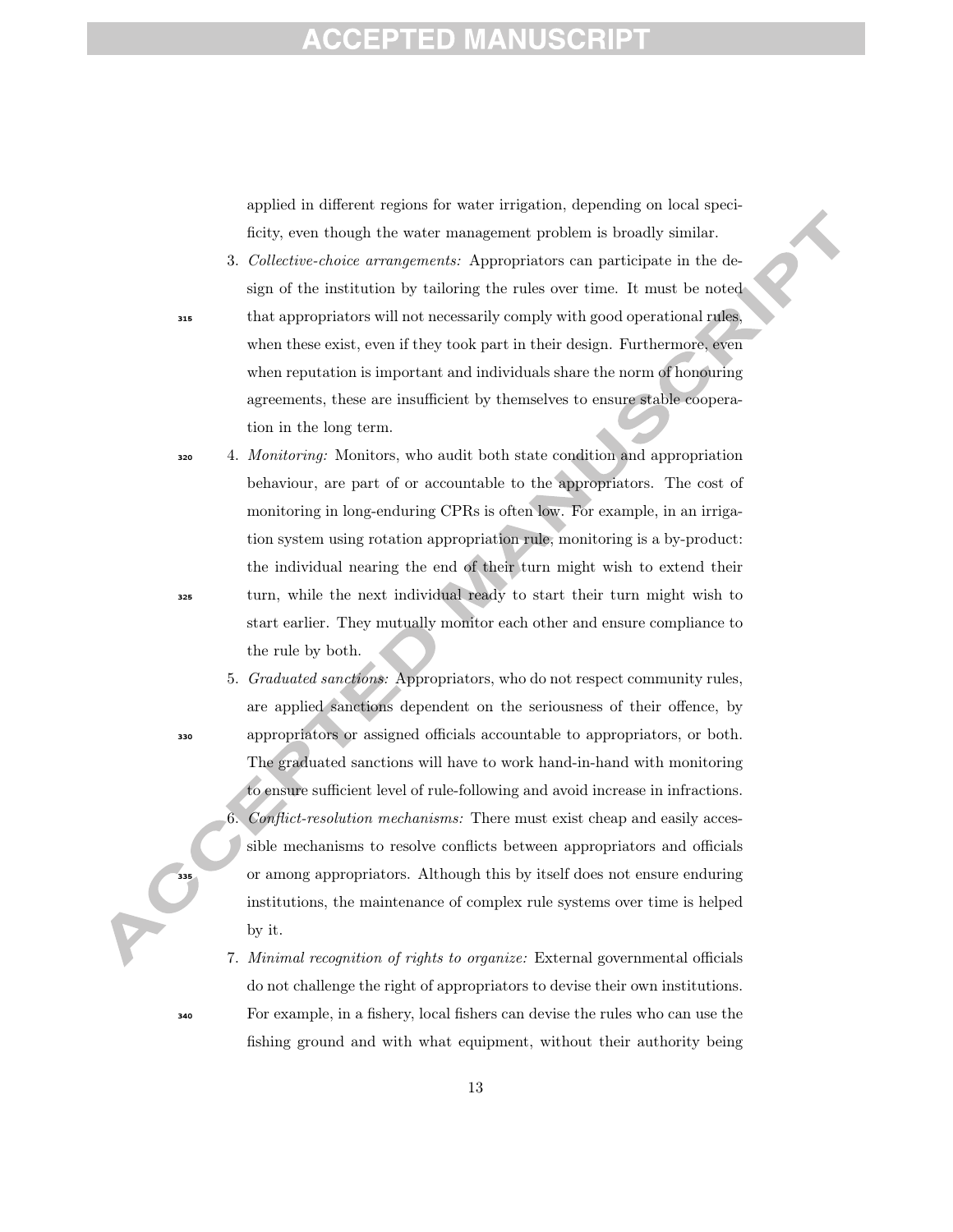challenged by external governmental officials.

8. Nested enterprises: In case of larger CPRs, organisation of all activities is in the form of multiple layers of nested enterprises, with small, local CPRs <sup>345</sup> at their bases.

#### 3.3. Agent-based modelling of enduring institutions

In this section, we highlight three studies contributing to the agent-based modelling of enduring institutions, starting from formal axiomatisation (Pitt et al., 2012) and continuing with the relationship between institutional features  $\frac{356}{250}$  and forms of learning (Lewis & Ekárt, 2017) and relaxation of norms for sustainable institutions (Kurka & Pitt, 2017).

Pitt et al. (2012) develop a formal axiomatisation of Ostrom's first six principles for CPR in Event Calculus. They implement an executable test-bed and show that these principles support enduring institutions. They build gradually <sup>355</sup> more complex and realistic tests for the principles. They find that when the agents comply with the rules for appropriation, the first three principles are sufficient for the institution to endure.<sup>2</sup> When the assumptions on compliance are relaxed, this is not the case any more and the next three principles become necessary. In their setting, these six principles ensure enduring institutions <sup>360</sup> with high membership and resource sustainability. Thus, with this work, they establish the feasibility of an institution-based approach to dynamic resource allocation, specifically when long-term endurance is sought.

Lewis & Ekárt (2017) focus on the interplay between institutional features and forms of learning used by agents. They show that the way the agents learn influences directly the existence and sustainability of the institution, and at the same time, the institution's features can either tolerate or inhibit learning. Institutional pardons in the sanctioning mechanism (Ostrom's principle 5) have a key role, as they allow for tolerance of behaviours associated with ongoing learning, such as complacency and exploration.

<sup>2</sup>Their experiments consider a lifespan of 500 time steps.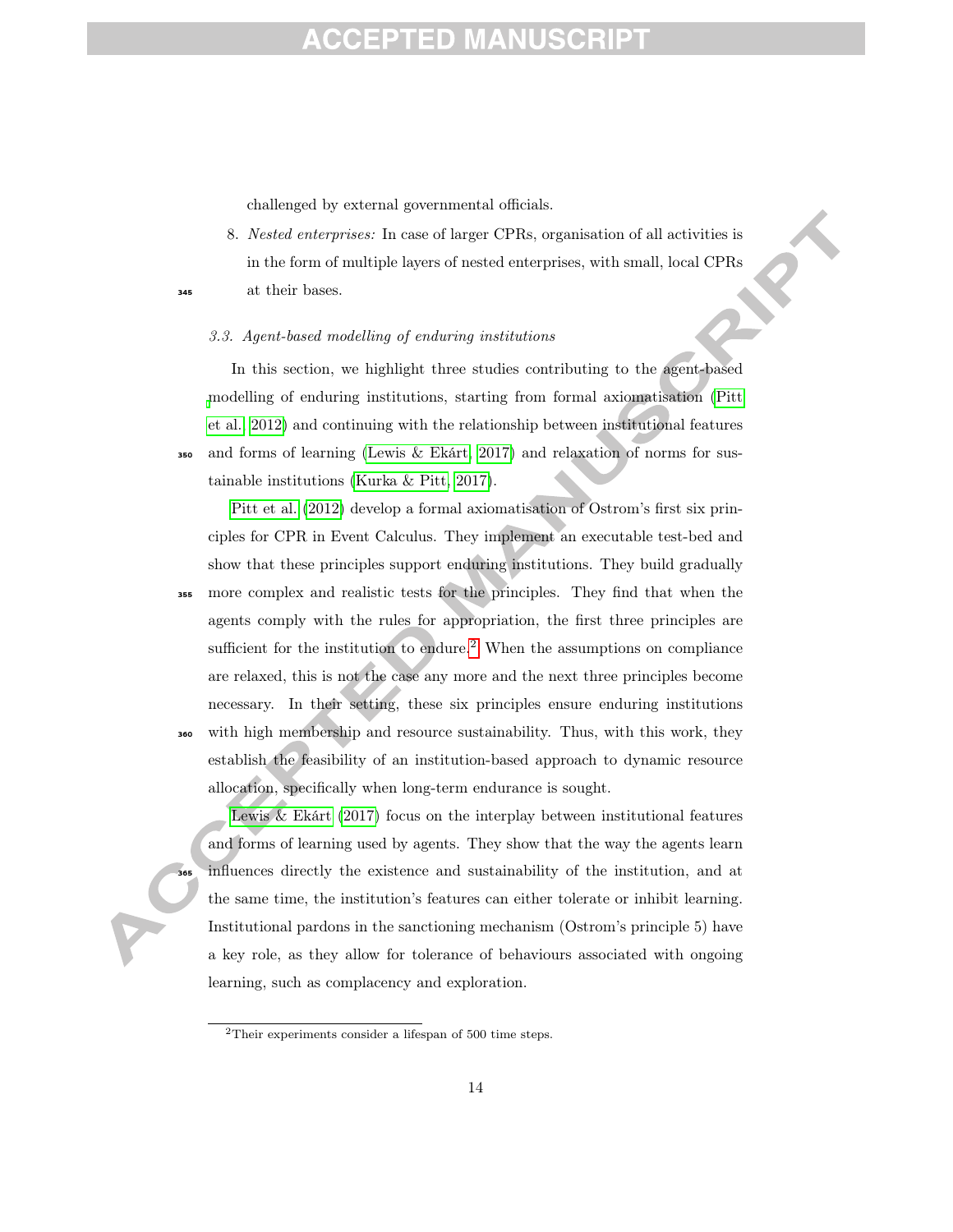- <sup>370</sup> Kurka & Pitt (2017) study the relaxation of norms, in particular of sanctioning strategies for non-compliance in socio-technical systems, in a scenario where monitoring comes at a cost and also subjective and diverse behaviour of agents can be expected. They define principled violation of policy as"the active and intentional decision of an agent of not applying a policy to which it is entitled"
- <sup>375</sup> (i.e. a sanction). They demonstrate via a series of experiments on CPR allocation that strategies of partially applying sanctions lead to more cost-effective solutions, that are flexible to different scenarios and behaviour.

So, agent-based modelling shows how both institutional pardons and partial sanction application are mechanisms that can lead to more sustainable insti-<sup>380</sup> tutions. But how can agents be incentivised to take on the roles that lead to sustainable institutions (such as monitoring behaviour or organising votes)?

#### 4. The Challenge of Predicting Conditions for Establishment and Sustenance of Cooperation-Promoting Institutions

Having established the complementarity of value-based and content-based <sup>385</sup> models in general, and ABM and EGT in particular, in Section 2, our aim is to establish the value of each approach in understanding and controlling the behaviour of agents forming an institution to resolve common-pool resource allocation problems. The role of ABM has already been well demonstrated in prior work (as discussed already in this section), therefore, in the remainder of <sup>390</sup> this paper we focus on illustrating additional insight that can be obtained by taking a value-based, evolutionary game theoretic approach.

Using an evolutionary game theoretic model, we focus on the challenge of predicting conditions for the formation and sustenance of cooperation-promoting institutions, when individual agents have to be incentivised to take on the insti-<sup>395</sup> tutional roles that are necessary for this. These predictions would be difficult to make from an agent-based model, other than by interrogating it rather laboriously in a black-box fashion. Here we aim to derive relations between parameters in order to answer the following questions: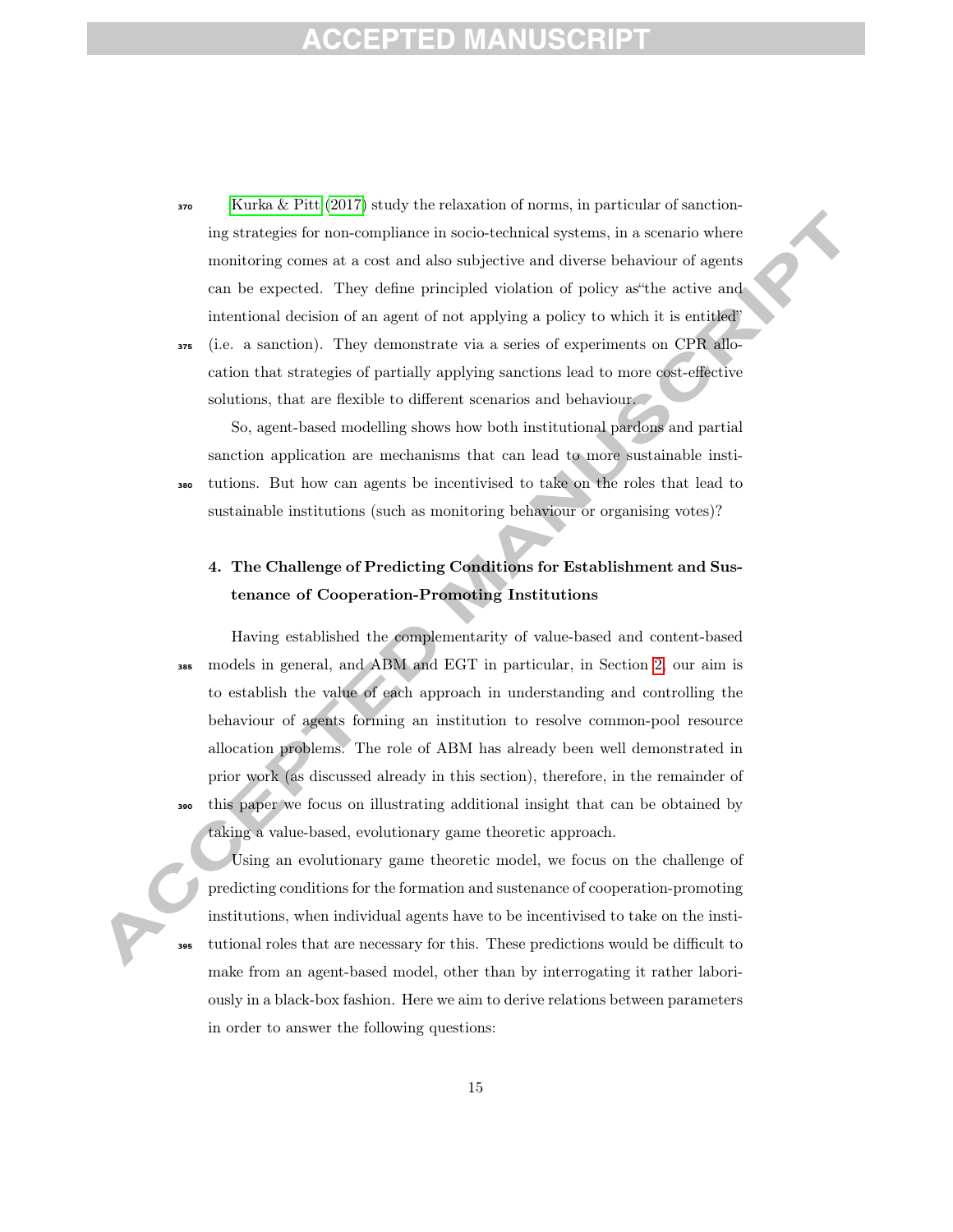# $\qquad \qquad \blacksquare$

1. How many agents need to take on a monitoring role in order to incentivise

<sup>400</sup> cooperation?

- 2. What level of investment into monitoring is necessary to incentivise this number of agents to become monitors?
- 3. What are the conditions for cooperation to become established given an initial state where no agent cooperates and no agent monitors?

#### <sup>405</sup> 5. Illustrating the Role and Benefits of Value-based Models

To illustrate the role and benefits of value-based models, we consider under what conditions agents can be incentivised to monitor each other's compliance with institutional rules. Previous work has recognised that monitoring rule compliance is necessarily costly. Monitoring can carry both physical costs, e.g., <sup>410</sup> energy or CPU cycles, or opportunity costs where the time spent on monitoring is time lost carrying out other productive activities. This is true both in natural systems, such as irrigation systems (Weissing & Ostrom, 2000) and fisheries, and artificial systems such as community clouds (Khan, Freitag & Rodrigues,

<sup>415</sup> Busquets & Pitt, 2016). Therefore, if self-interested agents are to be incentivised to monitor rule compliance then they need to be reimbursed for this cost somehow.

2015) or community co-production energy systems (Torrent-Fontbona, López,

One empirically grounded way in which the costs of monitoring can be reimbursed is by using a fraction of the group's common-pool resource to pay for monitoring. This fraction of the resource invested into monitoring is an  $in$ stitutional fact, i.e., it is determined by the current institutional rules. Several models have examined the effect of different levels of investment into monitoring at an abstract level (Balke, De Vos & Padget, 2013; Jaffe & Zaballa, 2010; Pitt & Schaumeier, 2012; Powers, 2018; Powers & Lehmann, 2013), by assuming that <sup>425</sup> the probability that an agent is monitored for rule compliance is proportional

to the amount of resource invested into monitoring. But these models did not examine what would happen if agents have to choose whether or not they will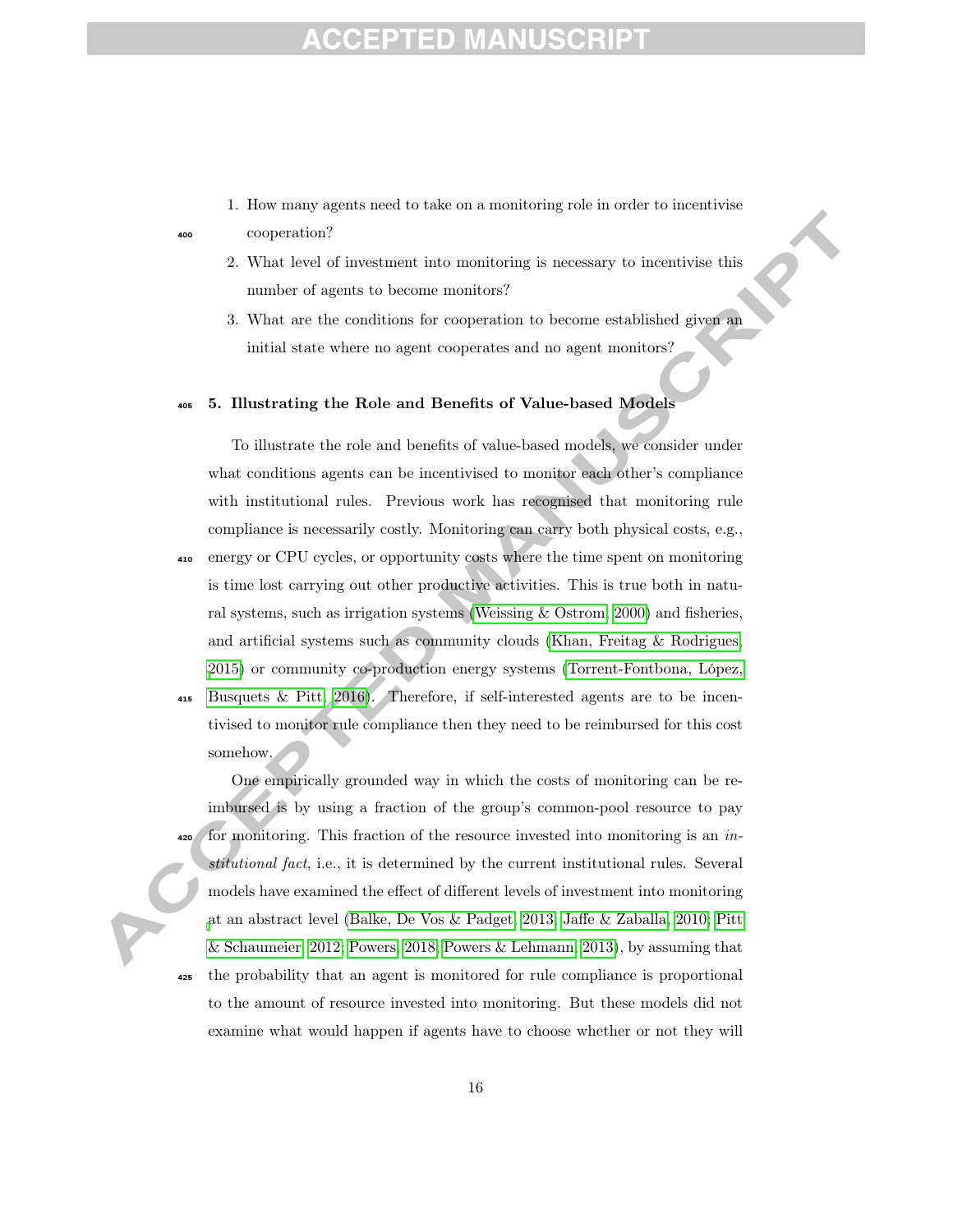take on the monitoring role, and how the level of monitoring will consequently evolve over time. Here we take this theoretical work further by developing a <sup>430</sup> micro-level model that considers agents explicitly choosing whether or not to take on a monitoring role when they must pay a cost for doing so.

In the sections below we develop a general descriptive model and then consider several variants in which monitoring is incentivised in different ways.

#### 5.1. Base Model

 $\frac{435}{435}$  We consider a model in which *n* agents take part in a linear public goods game to provision a common-pool resource. Each agent makes three decisions: i) whether or not to cooperate by provisioning the common pool at a cost to itself; ii) whether or not to pay a tax to support implementation of the institution; and iii) if a member, whether or not to monitor other agents to determine whether <sup>440</sup> or not they have contributed.

Agents that both did not provision to the common pool and were monitored (thus caught) are sanctioned, creating a cost to free-riding  $(C_F)$ .

Provisioning the common- pool resource, as well as taking on the monitoring role, carries some cost to the agent  $(C_{\rm C}$  and  $C_{\rm M}$ , respectively). Monitors are <sup>445</sup> reimbursed for their work according to two different schemes that we compare and contrast below. The process is then repeated for a number of rounds T.

Thus, the utility of an individual agent will be built up from a base utility, the individual's share of the common-pool resource, the individual's cost if they contribute to the common-pool, the individual's cost if instead they free-ride, <sup>450</sup> the individual's net benefit if they take on a monitoring role, and the individual's cost of paying a tax to support the institution  $(C_\tau)$ .

More formally, the utility of agent  $i$  at round  $t$  is given explicitly by the following function:

$$
u_i(t) = u_0 + B_{\rm G}(t) - \iota_{i\rm C}C_{\rm C} - (1 - \iota_{i\rm C})C_{\rm F}(t) + \iota_{i\rm M}[B_{\rm M}(t) - C_{\rm M}] - \iota_{i\tau}C_{\tau}, \tag{1}
$$

455 where  $\iota_{i\text{C}}$ ,  $\iota_{i\text{M}}$  and  $\iota_{i\tau}$  are indicator variables that take the value 1 if the agent contributes to the common pool, monitors, and pays tax to support the insti-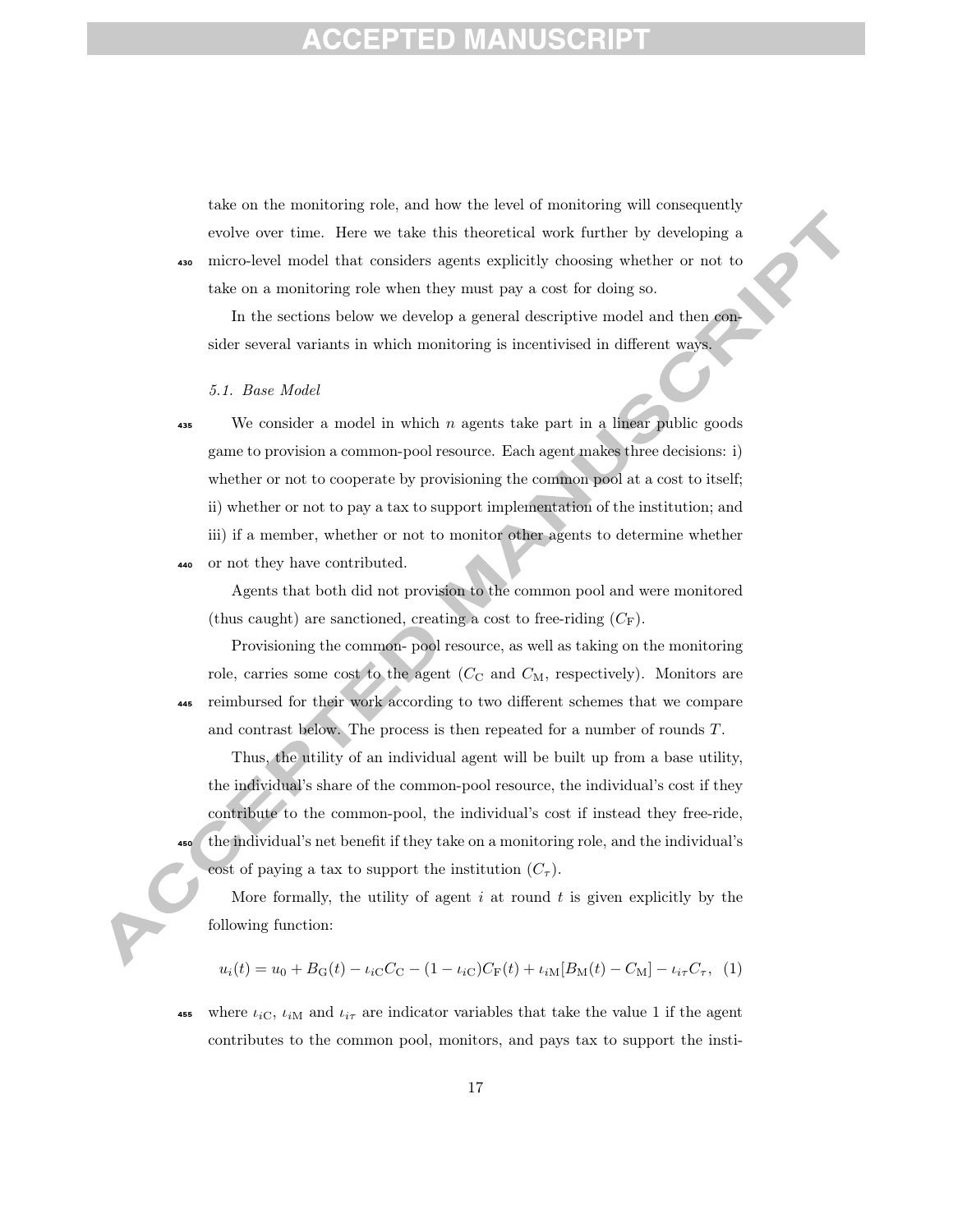tution, respectively, and 0 otherwise. In this utility function,  $u_0$  is a baseline utility in the absence of social interactions. The term  $B_G(t)$  represents the individual's share of the common-pool resource, computed as:

$$
B_{\mathcal{G}}(t) = \frac{1}{n} \times \alpha n_{\mathcal{C}}(t),\tag{2}
$$

where  $n<sub>C</sub>(t)$  is the number of agents that provisioned the common resource on round t (the number of agents with  $\iota_{C} = 1$ ) and  $\alpha$  is a model parameter representing the amount of resource that each agent provides when they provision. The parameter  $C_{\text{C}}$  represents the cost to the agent of provisioning  $\alpha$  units of <sup>465</sup> common-pool resource. Following the definition of a linear public goods game, we assume that  $C_{\text{C}} < \alpha$ , i.e. there is a benefit to agents of cooperating together to share their resources.

The term  $C_F(t)$  represents the cost of free-riding, i.e. of an agent not provisioning the common pool. This cost is paid by all agents with  $\iota_{\rm C} = 0$ . The <sup>470</sup> cost is calculated as the probability than an agent is monitored, multiplied by the sanction imposed if detected free-riding, s. This is computed as:

$$
C_{\mathcal{F}}(t) = \frac{p n_{\mathcal{M}}(t)}{n} s,\tag{3}
$$

where  $n_M(t)$  is the number of agents that take on the monitoring role at round t, i.e. the number of agents with  $\iota_M = 1$ , and p is the number of agents monitored <sup>475</sup> by each monitor. We assume that each monitor monitors a different, nonoverlapping, set of agents, and that an agent is not monitored more than once. This corresponds to an assumption that agents have the technology to perfectly coordinate their monitoring.

The term  $B_M(t)$  represents the amount that monitors are reimbursed for their monitoring work. We examine different ways in which monitoring can be paid for, and hence different expressions for  $B_M(t)$ , in Section 5.2 and 5.3.

The term  $C_M$  represents the cost to agent i of monitoring other agents. The cost of monitoring a single agent is  $\delta$ , so the total cost to an agent of monitoring on one round is

$$
C_{\mathcal{M}} = p\delta. \tag{4}
$$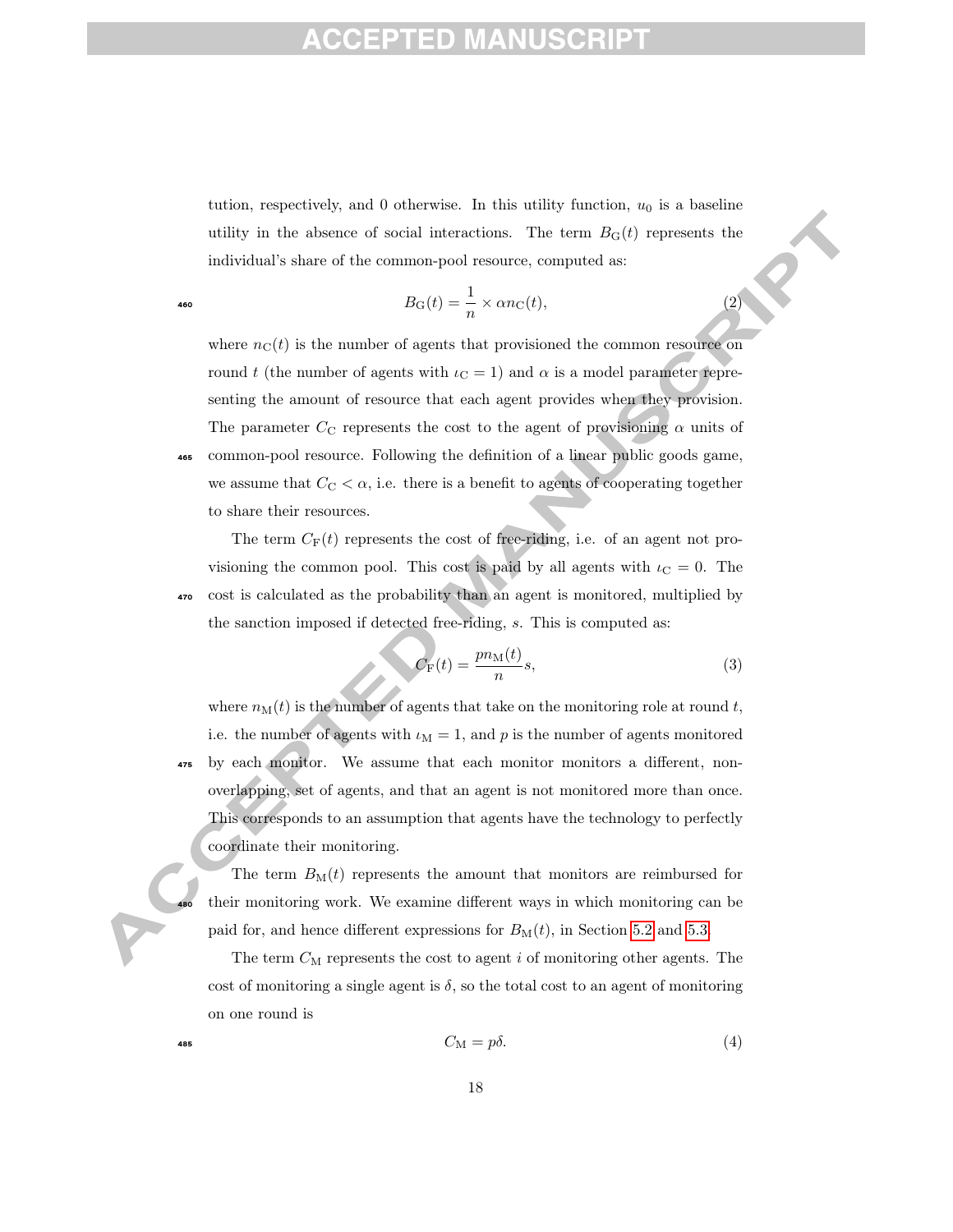### ED

Finally, the parameter  $C_{\tau}$  represents the tax paid each round to support implementation of the institutional arrangements, which is paid by all agents with  $\iota_{\tau} = 1$ .

The costs of monitoring, contributing to the common pool, and paying tax <sup>490</sup> to support implementation of the institutional arrangements are constant every round, depending only on model parameters. By contrast, the individual's share of the common-pool resource, the benefit of monitoring, and the cost of free-riding are dynamic variables that depend on the values of the model state variables  $n_{\text{C}}(t)$ ,  $n_{\text{M}}(t)$  and  $n_{\tau}(t)$  during that round.

<sup>495</sup> We are interested in the conditions under which agents will create a system of monitoring that incentivises cooperation, i.e. that makes the cost of provisioning less than the cost of freeriding  $(C_{\rm C} < C_{\rm F}(t))$ . To determine this, we consider the evolution of the three agent behavioural traits  $\iota_{\rm C}$ ,  $\iota_{\rm M}$ , and  $\iota_{\tau}$  when agents with those traits are in competition with each other (Maynard Smith, 1982).

<sup>500</sup> An evolutionary game theory analysis considers that there are eight possible types of agents depending on the values of their  $\iota$  traits, and tracks the frequency of each type in the population. All agents with the same type are assumed to have the same utility. Specifically, we take an agent type's utility in round  $t$ from Equation 1 as the fitness of that type of agent in generation  $t$ , i.e. one <sup>505</sup> round corresponds to one generation. The frequency of an agent type in the next generation is then proportional to its fitness (i.e. fitness proportionate selection), as described by the standard replicator equation (see, e.g. Maynard Smith 1982).

However, direct analysis by means of the replicator equation is complicated because of the large number of types, and the possible effects of covariance <sup>510</sup> between the different traits. To ease analysis we therefore consider each trait independently, asking when an agent will gain fitness by switching the corresponding  $\iota$  value from 0 to 1 (or vice versa).

Importantly, an evolutionary game theory analysis does not assume genetic transmission of traits. Rather, it can be used to capture social learning where <sup>515</sup> agents imitate the traits of other agents, and are more likely to imitate traits that they observe to bring a higher payoff – so-called payoff-biased social learning

19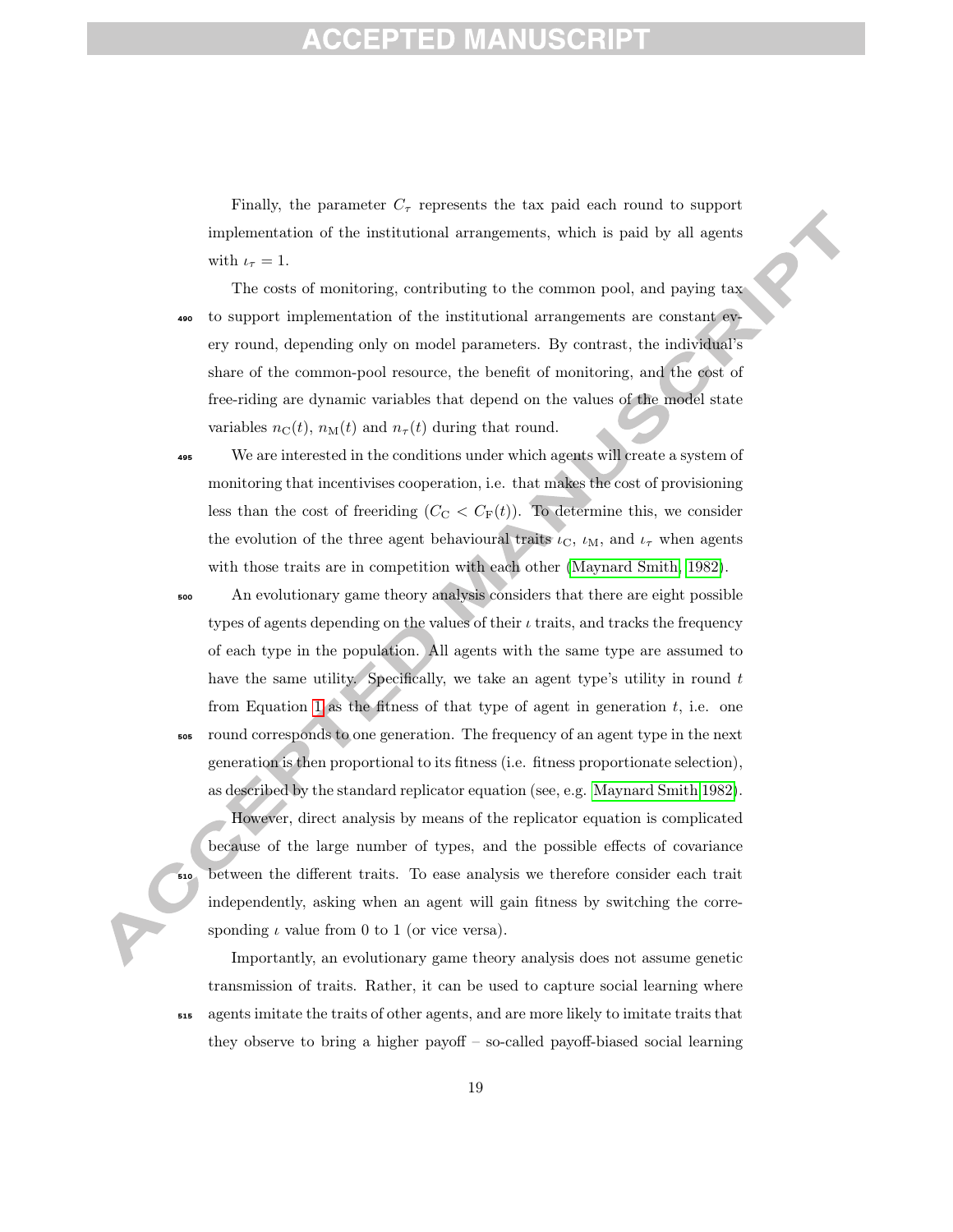### ED M7

(Boyd & Richerson, 1985; Cavalli-Sforza & Feldman, 1981). We proceed by analysing the above equations to determine inequalities capturing the conditions under which provisioning is favoured (i.e. individuals evolve an  $\iota_{\rm C}$  value of 1).

<sup>520</sup> 5.2. Variant 1: Individuals make a unilateral decision about whether to contribute to a separate pool of monitoring fees

In the first variant of the model, monitors take their payment from the separate pool of institutional taxes paid by agents with  $\iota_{\tau} = 1$ . Specifically,  $B_{\rm M}$ is computed as:3

$$
B_{\rm M} = \frac{\beta n_{\tau} C_{\tau}}{n_{\rm M}},\tag{5}
$$

where  $\beta$  is the proportion of institutional taxes that are invested into monitoring and  $n<sub>\tau</sub>$  is the number of agents that pay the institutional taxes (i.e that have  $\iota_{\tau} = 1$ ).

- This model represents each agent making a unilateral decision about whether <sup>530</sup> to make a separate contribution to sustain implementation of the institutional rules or not, in a manner similar to pool punishment models studied in evolutionary biology (Sigmund, De Silva, Traulsen & Hauert, 2010; Sigmund, Hauert, Traulsen & Silva, 2011; Traulsen, Röhl & Milinski, 2012).
- The first question that we can ask from our value-based evolutionary game <sup>535</sup> theoretic model is: when does it pay an agent to cooperate, i.e. when will the fitness (utility) of an agent be greater if they cooperate than if they do not? In other words, when is cooperation incentivised, such that agents with  $\iota_{\rm C} = 1$ outcompete agents with  $\iota_C = 0$ ? Cooperation will be incentivised when the cost of cooperating is less than the cost of free-riding, i.e.  $C_{\text{C}} < C_{\text{F}}$ . This occurs s<sub>40</sub> when  $C_{\text{C}} < \frac{psn_M}{n}$ , which entails that the proportion of monitors must satisfy the inequality:

$$
\frac{n_{\rm M}}{n} > \frac{C_{\rm c}}{ps}.\tag{6}
$$

<sup>3</sup>For the purpose of analysis, we do not use the time step in the remainder of the paper. As we are not interested in the evolution over time, but the analysis at a given moment in time, this makes the expressions easier to read.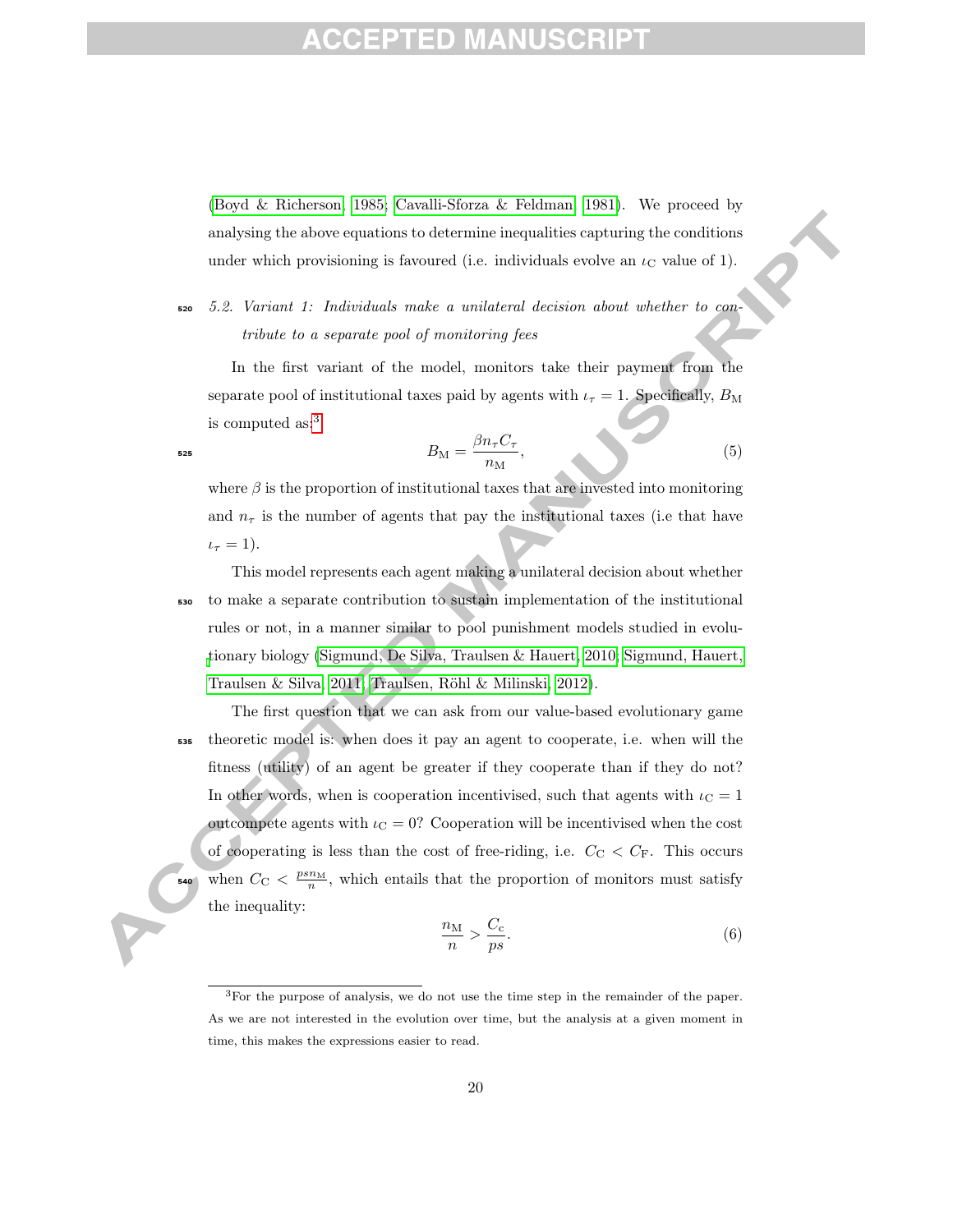### ED.

We can see from this that increasing  $C_{\text{C}}$  will increase the number of monitors that are necessary to incentivise cooperation, while increasing either the number

- $\mathfrak{so}$  of agents that each monitor monitors for rule compliance  $(p)$  or the sanction imposed on a free-riding agent when they are monitored  $(s)$  will decrease the number of monitors that are necessary. As such, the value-based model makes clear and precise predictions about the amount of monitoring that is necessary. This is in contrast to executable content-based models of institutions (e.g. Pitt
- <sup>550</sup> & Schaumeier, 2012), where large numbers of experiments have to be run to attempt to derive such inequalities by brute force numeric searching of the effects of model parameter values.

The next question that it is important to ask is: when will this level of monitoring be sufficiently incentivised, such that it individually pays all of these  $555$  agents  $(n_M)$  to take on the monitoring role? Performing monitoring will be advantageous for an agent when  $B_M > C_M$ , that is when  $\frac{\beta n_{\tau} C_{\tau}}{n_M} > p\delta$ . We can rearrange this to highlight the relationship between the frequency of tax payers and the frequency of monitors:

$$
\frac{n_{\tau}}{n} \frac{\beta C_{\tau}}{p \delta} > \frac{n_{\rm M}}{n}.
$$
\n(7)

<sup>560</sup> This means that, to incentivise monitoring, the frequency of tax payers multiplied by the amount  $\frac{\beta C_{\tau}}{p\delta}$  needs to be greater than the frequency of monitors. If this amount is less than  $1$  – assuming that all of the agents are self-interested – then not every tax payer can be a monitor. Although there are possibilities to make this amount larger than 1 (i.e. by setting  $C_{\tau}$  to a large value or having a low cost of monitoring  $\delta$ ), we are most interested in the case when this is less than 1, because then there is a decision to be made, whether to monitor or not. As inequalities 6 and 7 are both expressed in terms of the proportion of agents in the population performing monitoring, we can combine them to obtain the inequality  $\frac{n_{\tau}}{n} \frac{\beta C_{\tau}}{p \delta} > \frac{C_{\rm C}}{p \delta}$  that must hold irrespective of the value of  $\frac{n_{\rm M}}{n}$ . By rearranging, we obtain

$$
\frac{\delta}{s} < \frac{1}{n} \frac{\beta n_{\tau} C_{\tau}}{C_{\text{C}}}.\tag{8}
$$

So, the ratio of the monitoring cost  $(\delta)$  to the sanction for free-riding  $(s)$  needs to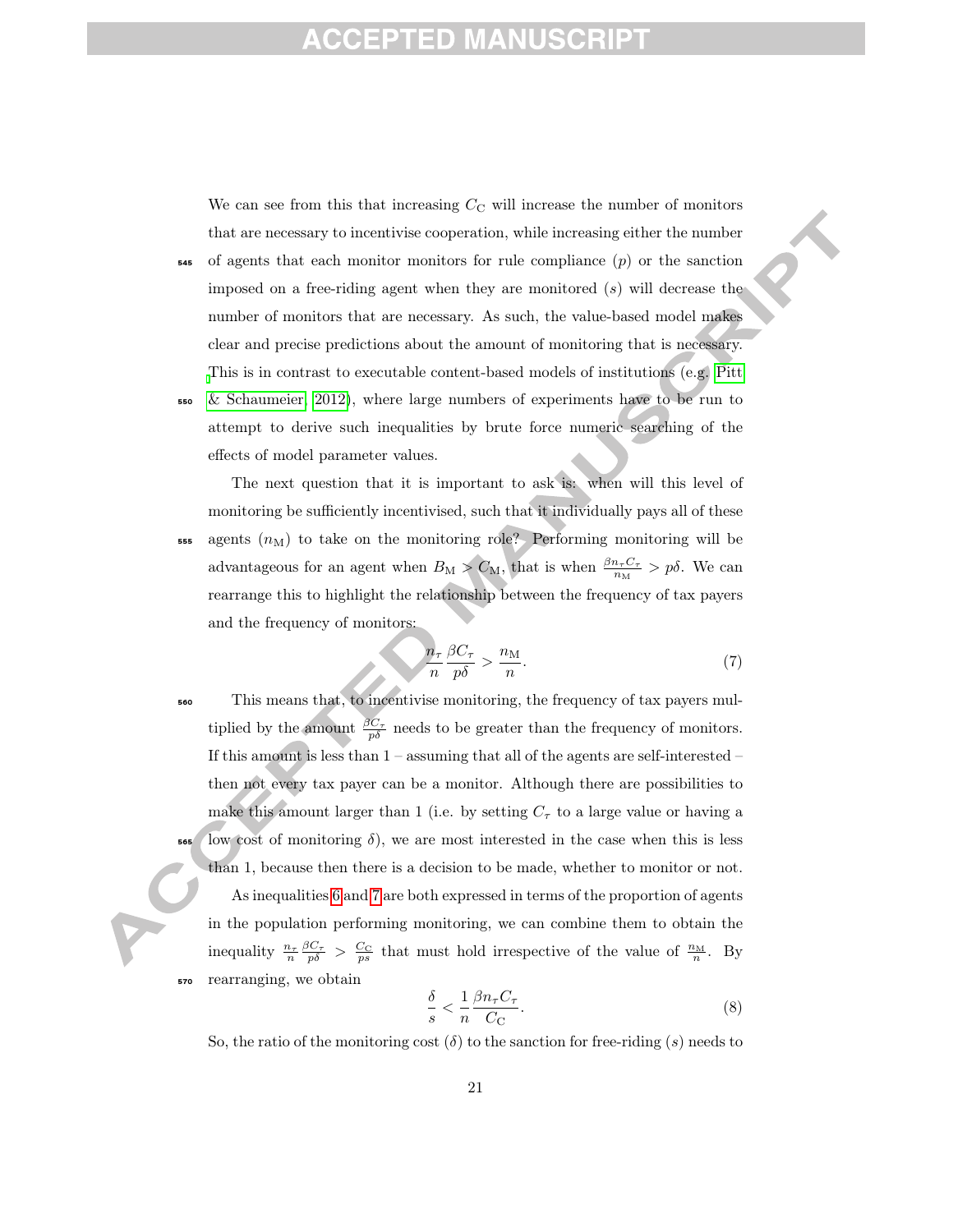be less than the ratio of one agent's share of the monitoring pool tax  $(\frac{1}{n}\beta n_{\tau}C_{\tau})$ to the cost of cooperation ( $C_{\text{C}}$ ). Of these, s,  $\beta$  and  $C_{\tau}$  are likely to be at least <sup>575</sup> partly under the control of the agents themselves, i.e. they are institutional facts. Choosing values for these accordingly ensures that it pays for  $n_M$  agents to do monitoring.

Finally, we need to examine the incentives to pay the institutional taxes, which in turn pay for some agents to monitor by providing  $\beta C_{\tau}$  units of resource

580 for monitoring. Exactly as for our analysis for the traits  $\iota_{\rm C}$  and  $\iota_{\rm M}$ , for tax paying to be incentivised the cost of the tax needs to be less than the benefit to the individual agent of paying the tax. But we can see from Equation 1 that there is no individual benefit to paying the tax, i.e. there is no  $B<sub>\tau</sub>$  term. The benefits of paying tax are manifest through their use in incentivising monitoring

- and hence cooperation. But these benefits are shared equally with all of the agents, since the common-pool resource that is provisioned through cooperation is shared equally by all agents (Equation 2). Therefore, in this model selfinterested agents will not pay institutional taxes, which means that there will be no resources invested into monitoring, and hence self-interested agents will
- <sup>590</sup> not monitor. Then, in the absence of monitoring self-interested agents will not cooperate. In other words, monitoring itself becomes subject to a second-order tragedy of the commons (Axelrod, 1986; Boyd & Richerson, 1992; Fowler, 2005; Perc, 2012).

This problem is clearly highlighted by the equations of this model, since it is specified in terms of the value of each strategy. This shows that monitoring cannot be favoured for any set of parameters. Relying solely instead on a model that captured the content of behaviours, and not their value, would mean that an exhaustive search of parameter settings would need to be carried out in order to be sure that the lack of monitoring and cooperation was not an artefact of <sup>600</sup> the particular parameter values chosen.

We now turn to investigate other ways in which monitoring can be incentivised.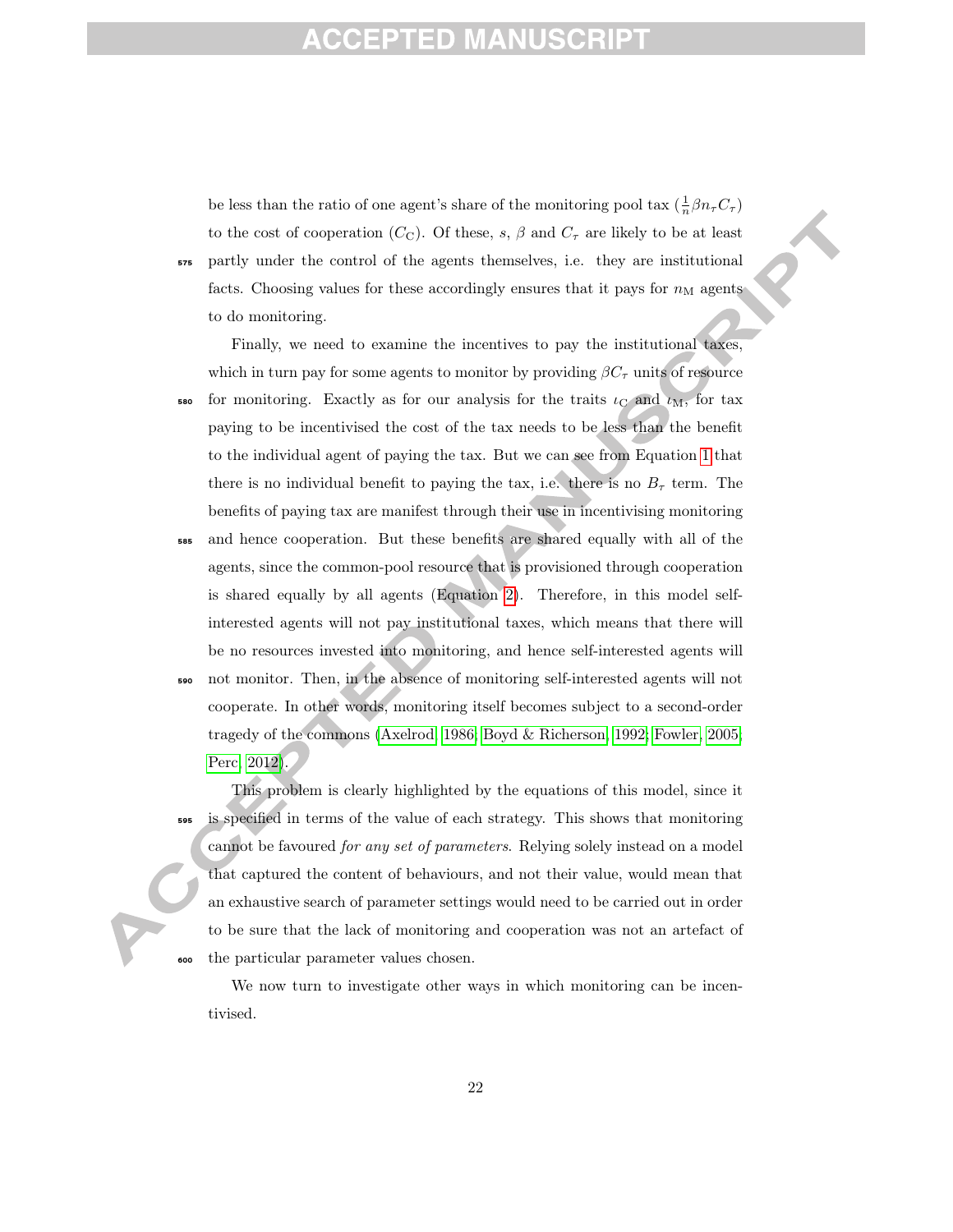### ED MAI

#### 5.3. Variant 2: Monitoring is paid for from the common-pool resource

In this variant, monitors take their payment directly from the common-pool  $\epsilon$ <sub>605</sub> resource according to a parameter  $\beta$ , which represents the proportion of the group's common-pool resource that is invested into monitoring. This is an institutional fact, i.e. part of the institutional rules. It corresponds more closely to several of the empirical examples given by Ostrom (1990), where agents use their common resources to either hire monitors that are accountable to them-

- <sup>610</sup> selves, or to reward certain group members for taking on the monitoring role. This involves agents making a collective decision about how much their group invests into monitoring (Conradt & List, 2009; Conradt & Roper, 2003), in contrast to the unilateral decision in Variant 1 of the model. In other words, agents play a political game in which they bargain and negotiate over the institutional
- <sup>615</sup> rules and how to enforce them (Hurwicz, 1996; Reiter, 1996). This political game would result in setting the value of  $\beta$  in our model. The evolutionary dynamics of individual agent preferences for the value of  $\beta$  have been studied elsewhere (Powers, 2018; Powers & Lehmann, 2013). Here we do not consider the dynamics of exactly how  $\beta$  is set by a political game, but we instead focus 620 on the effects of  $β$  on the level of monitoring that is incentivised.

In Variant 2 of the model,  $C_{\tau}$  is set to 0, since monitoring is now paid for from the common-pool resource. This means that we no longer have to consider the evolution of  $i_{\tau}$  (it is a neutral trait). Since a fraction  $\beta$  of the commonpool resource is now used to pay for monitoring, the remaining fraction  $1 - \beta$  is <sup>625</sup> distributed amongst all of the agents. Thus Equation 2 becomes:

$$
B_{\mathcal{G}}(t) = (1 - \beta) \frac{1}{n} \times \alpha n_{\mathcal{C}}(t)
$$
\n(9)

The individual benefit of monitoring,  $B_M$ , is then computed as:

$$
B_{\rm M} = \frac{\alpha \beta n_{\rm C}}{n_{\rm M}}.\tag{10}
$$

The inequality for cooperation to be favoured remains the same as in Variant 1, i.e.  $\frac{n_M}{n} > \frac{C_c}{ps}$ . Monitoring, however, will now be incentivised when  $\frac{\alpha\beta n_C}{n_M}$  $p\delta$ . Rearrangement of this highlights the relationship between the frequency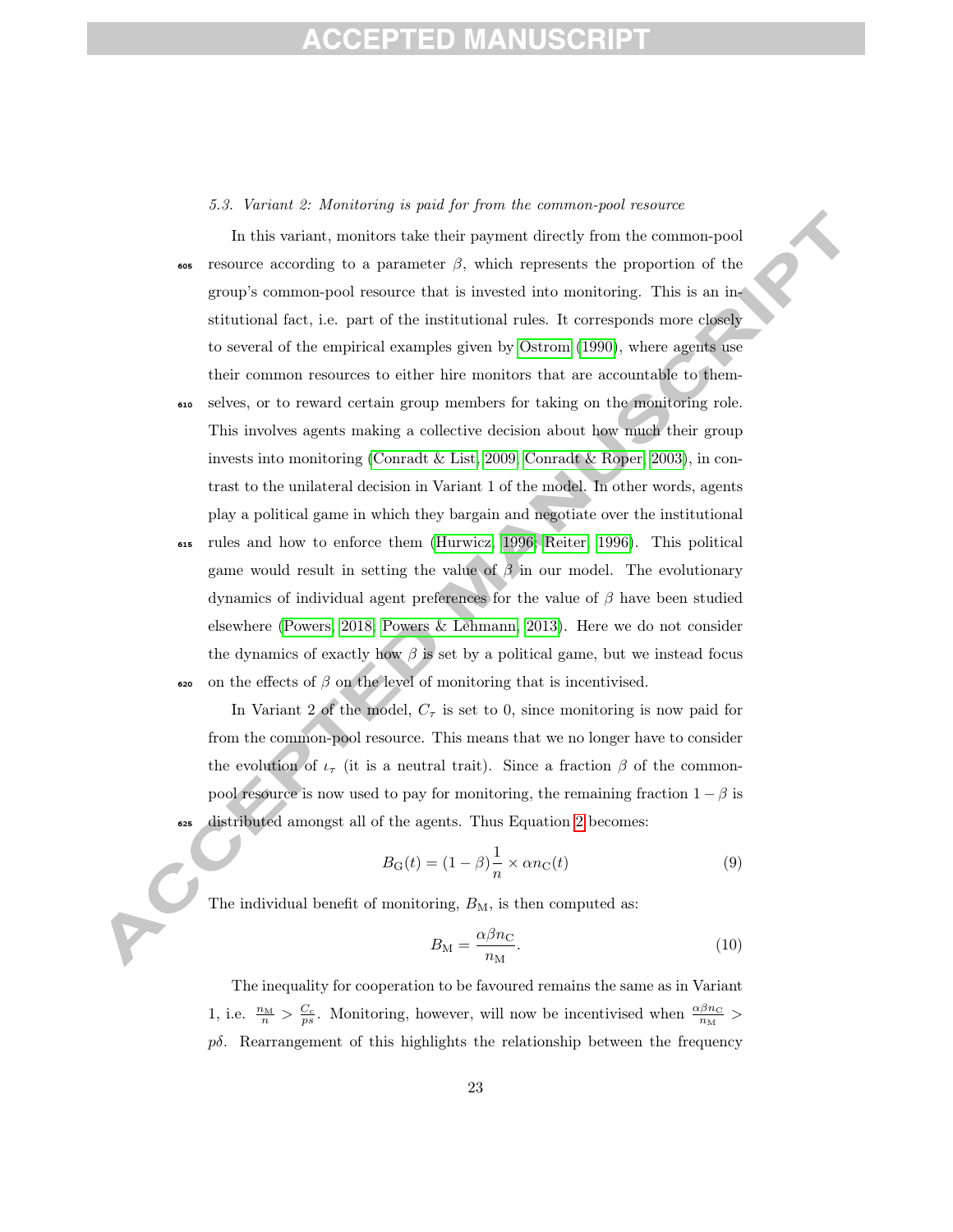<sup>630</sup> of monitors and the frequency of cooperation that is necessary to provide a sufficient amount of common-pool resource to pay for these monitors:

$$
\frac{n_{\rm M}}{n} < \frac{n_{\rm C}}{n} \frac{\alpha \beta}{p \delta}.\tag{11}
$$

From this we can draw out the roles of the parameters  $\alpha$ ,  $\beta$ ,  $p$  and  $\delta$ .

For full cooperation (i.e. every agent cooperates) to be an equilibrium, the <sup>635</sup> largest frequency of monitors for which monitoring is individually incentivised in (11) needs to be greater than the frequency of monitors that is necessary to sustain full cooperation. This means that the following condition must hold, based on  $(11)$  and  $(6)$ :

$$
\frac{n_{\rm C}}{n} > \frac{C_{\rm C}}{s} \frac{\delta}{\alpha \beta} \tag{12}
$$

where by setting  $\frac{n_C}{n} = 1$  we obtain:

$$
\frac{\alpha\beta}{\delta} > \frac{C_{\rm c}}{s} \tag{13}
$$

- $\bullet$ 40 The parameter p, the number of agents monitored by each monitor, appears on the denominator of both sides and so cancels out. This is a result of the assumption that monitors sample agents to monitor without replacement (Equation 3), and so doubling  $p$  means that half as many monitors are needed to sample the same number of agents.
- <sup>645</sup> When the relationship among the parameters in (13) holds then full cooperation will be an equilibrium. At this equilibrium, monitoring will go to the maximum frequency at which it is incentivised, which is when  $\frac{n_M}{n} = \frac{\alpha \beta}{p \delta}$  (subject to the constraint that  $\frac{n_M}{n}$  cannot exceed 1). When  $\alpha\beta < p\delta$  then this will be less than 1, and so selection on  $\iota_M$  will depend on the frequency of monitoring already in the population, leading to an interior equilibrium for the frequency of monitoring. Conversely, when  $\alpha\beta \geq p\delta$  and (13) hold then there is an equilibrium in which every agent cooperates and every agent monitors. From (11) it follows that if  $\alpha\beta < p\delta$  then monitoring and cooperation cannot be linked (or the same) traits, since the number of incentivised monitors is less **655** than the number of incentivised cooperators by a fraction  $\frac{\alpha\beta}{p\delta}$ . Thus if we force every cooperator to monitor then self-interested agents will neither cooperate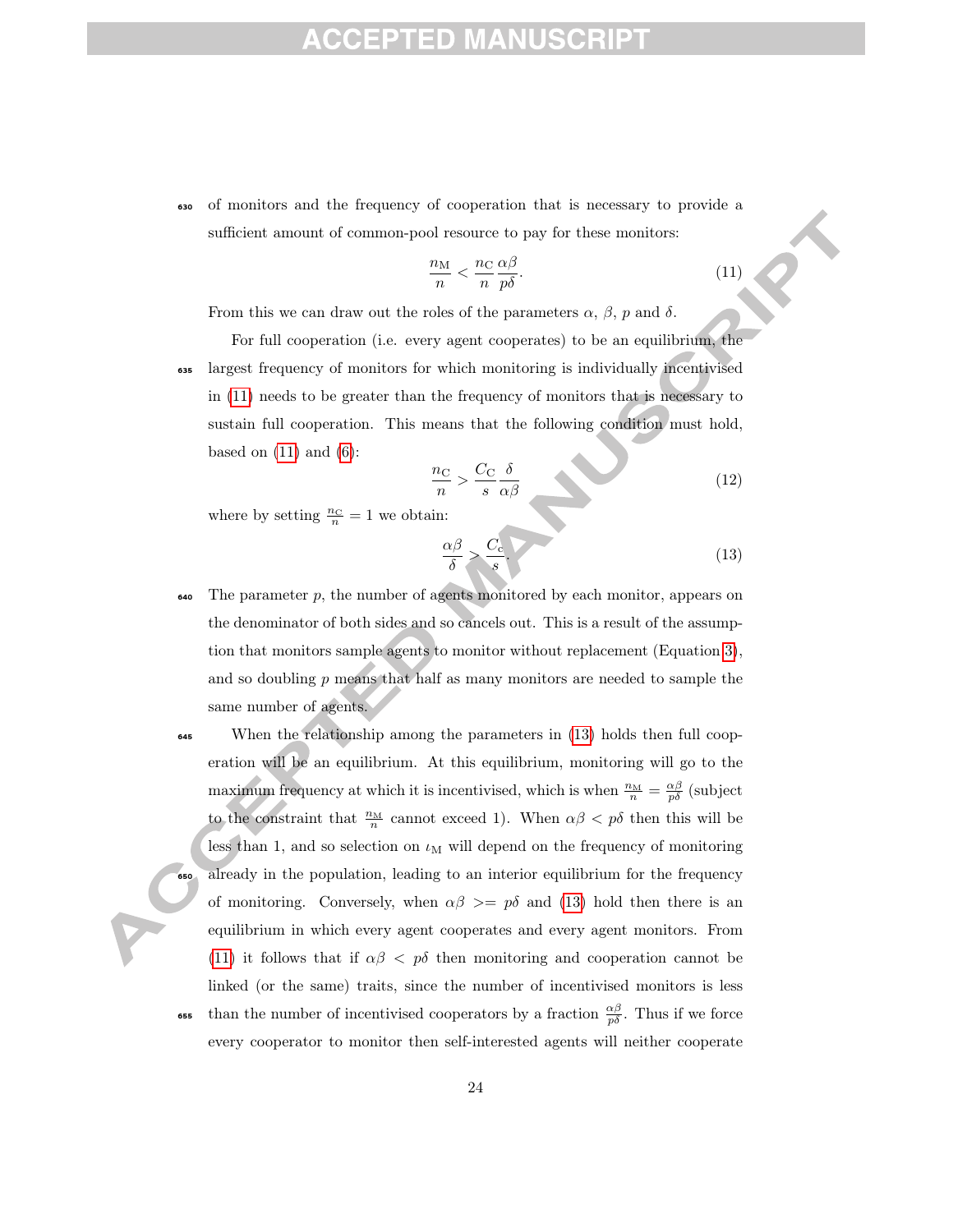### ED MANU

or monitor if  $\alpha\beta < p\delta$ . To promote cooperation in this kind of environment we should not, therefore, promote a policy in which every agent should both cooperate and monitor. This is in contrast to the findings of models of "peer <sup>660</sup> punishment", where each agent makes a unilateral decision about whether or

not to monitor and punish other agents and pays a unilateral cost for doing so. In these models, monitoring and punishment are promoted if cooperation and monitoring are linked traits, such that agents copy them as a pair (Boyd & Richerson, 1992; Lehmann et al., 2007). Thus, changing from unilateral to <sup>665</sup> collective decision-making about how much to invest into monitoring changes

We can now ask, what is the minimum value of  $\beta$  necessary to make full cooperation an equilibrium? This can be derived from rearranging (13):

whether or not we should try to force all agents to monitor, or only a subset.

$$
\beta > \frac{\delta C_{\rm C}}{\alpha s} \tag{14}
$$

<sup>670</sup> When this inequality holds, and the agents are all cooperating, then a sufficient level of monitoring is incentivised to maintain full cooperation. This allows us to answer the important practical question: how much of their resources should a group invest into monitoring? The proportion of their common-pool resources,  $\beta$ , that they should invest in order to maintain cooperation is the smallest value  $\epsilon_{55}$  that satisfies (14). Investing any more than this is wasteful. This highlights how value-based models can produce precise predictions about how to control a system.

So far our analysis has focussed on the conditions under which full cooperation will be an equilibrium. However, a separate question is under what <sup>680</sup> conditions a group of agents will reach this equilibrium if they start out with no cooperation and no monitoring. We first ask what frequency of monitoring is necessary to incentivise cooperation when there are no cooperators in the group? From the previous results this is given by (6), which is independent of the frequency of cooperators. We then need to ask if this level of monitoring <sup>685</sup> is incentivised when there are no cooperators in the population. Monitoring is incentivised when condition (11) is met. We can immediately see that this

25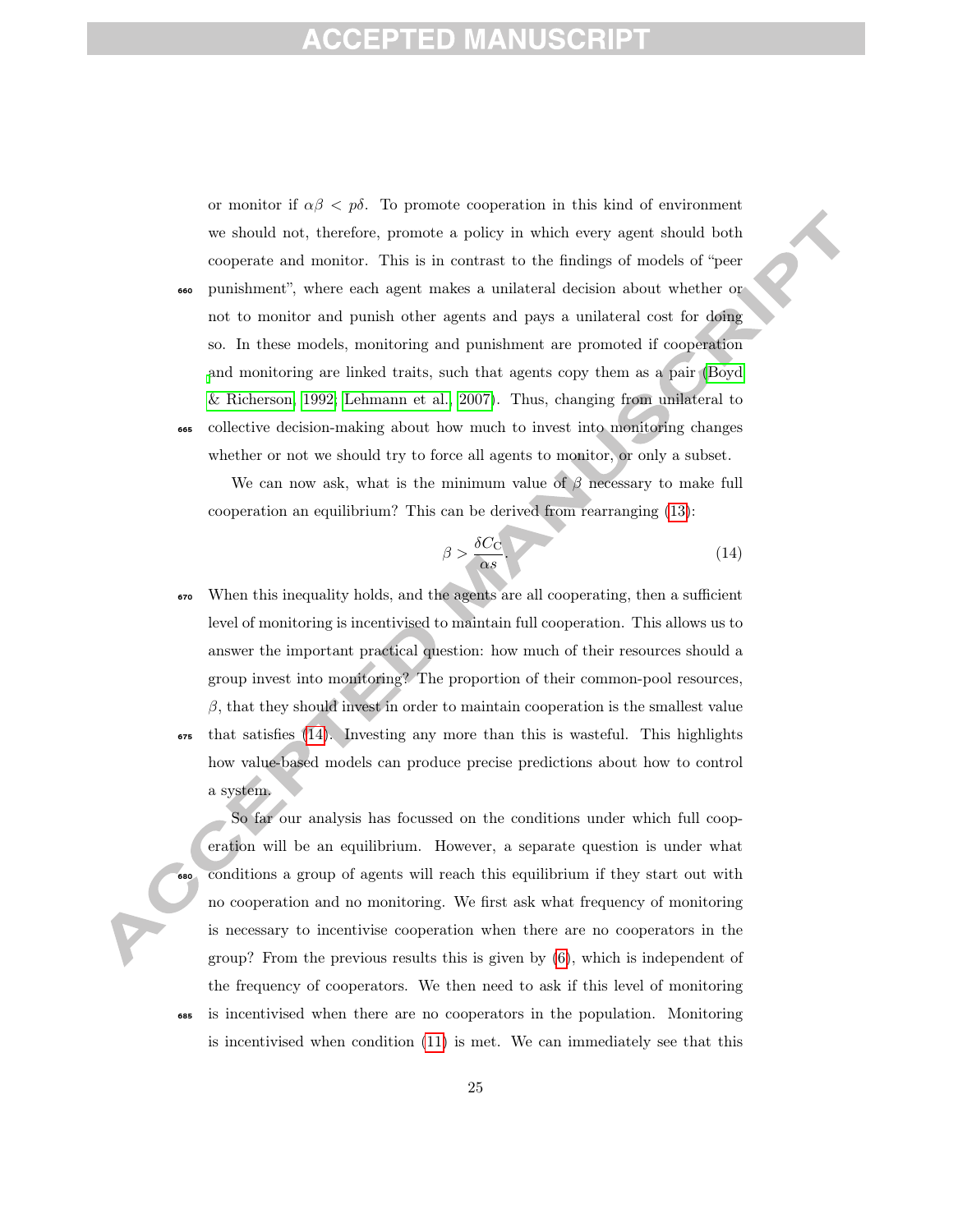cannot be satisfied when  $\frac{n_C}{n} = 0$ , i.e. when no agents are currently cooperating. Consequently, there is also an equilibrium in which no agent monitors and no agent cooperates (6 and 11).

- <sup>690</sup> This equilibrium in which no agent cooperates or monitors represents a natural starting point when considering the origin of institutions. How, then, might a group break free from this equilibrium and move to the cooperate and monitor equilibrium that increases social welfare? Moving away from this equilibrium will initially require some agents to monitor for free, i.e. to discount the cost <sup>695</sup> of monitoring in their utility functions. The critical fraction of monitors to
- select for an increase in cooperation is  $\frac{C_{\rm C}}{ps}$  (as per (6)). Therefore, initially at least this proportion of agents needs to start monitoring while ignoring the costs. Then, as some agents start to cooperate then the costs of monitoring will start to be repaid. For a given non-zero frequency of cooperators, a greater

<sup>700</sup> frequency of monitoring costs will be repaid when the proportion of CPR used for monitoring  $(\beta)$  is greater. This suggests that in order to reduce the amount of "charity" that monitors must initially perform, a group should initially set its  $\beta$  to a large value. This can then be reduced down to that given by (14) once full cooperation is reached (see also Chen, Sasaki, Brännström & Dieckmann <sup>705</sup> 2015 for a similar argument concerning switching from rewards to punishments to incentive cooperation as cooperation increases in frequency).

The frequency of cooperation required to fully pay for monitoring is given by the limit in (12),  $\frac{n_C}{n} = \frac{\delta}{\alpha \beta} \frac{C_C}{s}$ . When this is less than 1 then there will be excess funds available at the full cooperation equilibrium that can be used to reimburse agents that initially suffered a cost for their monitoring, such that they do not pay a net lifetime cost even if they initially perform monitoring for free. This effect could likely be captured to some extent in a value-based model using strategies that make a commitment (Han, Pereira & Lenaerts, 2017), or that incorporate reinforcement learning of payoffs from imagined actions (Dridi & <sup>715</sup> Lehmann, 2014). However, because we are describing a behaviour that requires agents to be forward-looking to some degree, it cannot be fully captured in an evolutionary game theory model where individuals' cognition is completely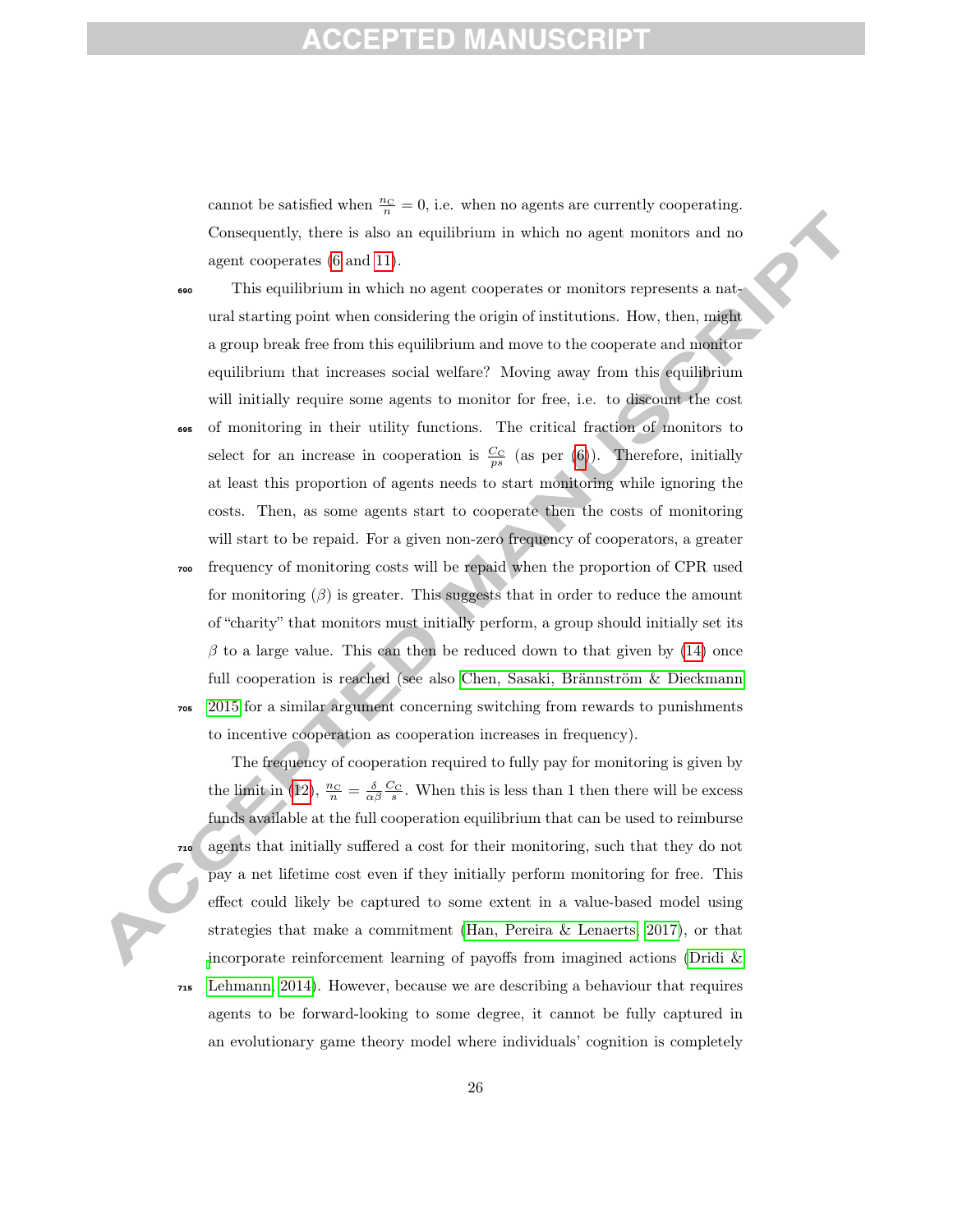myopic. It could, however, be explored easily in an executable content-based model that implements cognitive theories of agent behaviour.

#### <sup>720</sup> 6. Recommendations

In this section, we offer some recommendations arising from this study, aimed at those using modelling approaches to understand, control and design social and socio-technical systems.

6.1. Recommendation 1: Use both content-based and value-based approaches

- <sup>725</sup> In this study, we have shown that existing results, found in the literature, and obtained from agent-based modelling techniques, can be complemented with those obtained by taking an evolutionary game theory approach. The results in Section 5 would have been difficult to obtain empirically. However, the evolutionary game theory approach would also struggle to obtain results concerning
- <sup>730</sup> the interactions of more complex cognitive agent behaviours, such as those associated with richer human social interactions. Therefore, in order to benefit from the complementarity that each provides, our first recommendation is to use both content-based and value-based modelling approaches to build understanding of a social or socio-technical system.
- <sup>735</sup> The risk associated with not doing this is that it is easy otherwise for the resulting understanding to be limited by the assumptions present in one modelling form. By taking only a content-based approach, it is unlikely that the modeller will arrive at statements concerning the utility of a particular behaviour in a particular context, even though these might in some cases be quite obvious, once <sup>740</sup> considered. Conversely, taking a purely value-based approach may discourage consideration of the effect of interacting cognitive agents. As an example of the latter, Ostrom's work highlights that, while the Tragedy of the Commons is a perfectly valid result given the assumed game rules and behaviour model, humans in practice are able to reflect on this situation, and put measures in place <sup>745</sup> to change the rules of the game. Such a solution does not naturally arise within,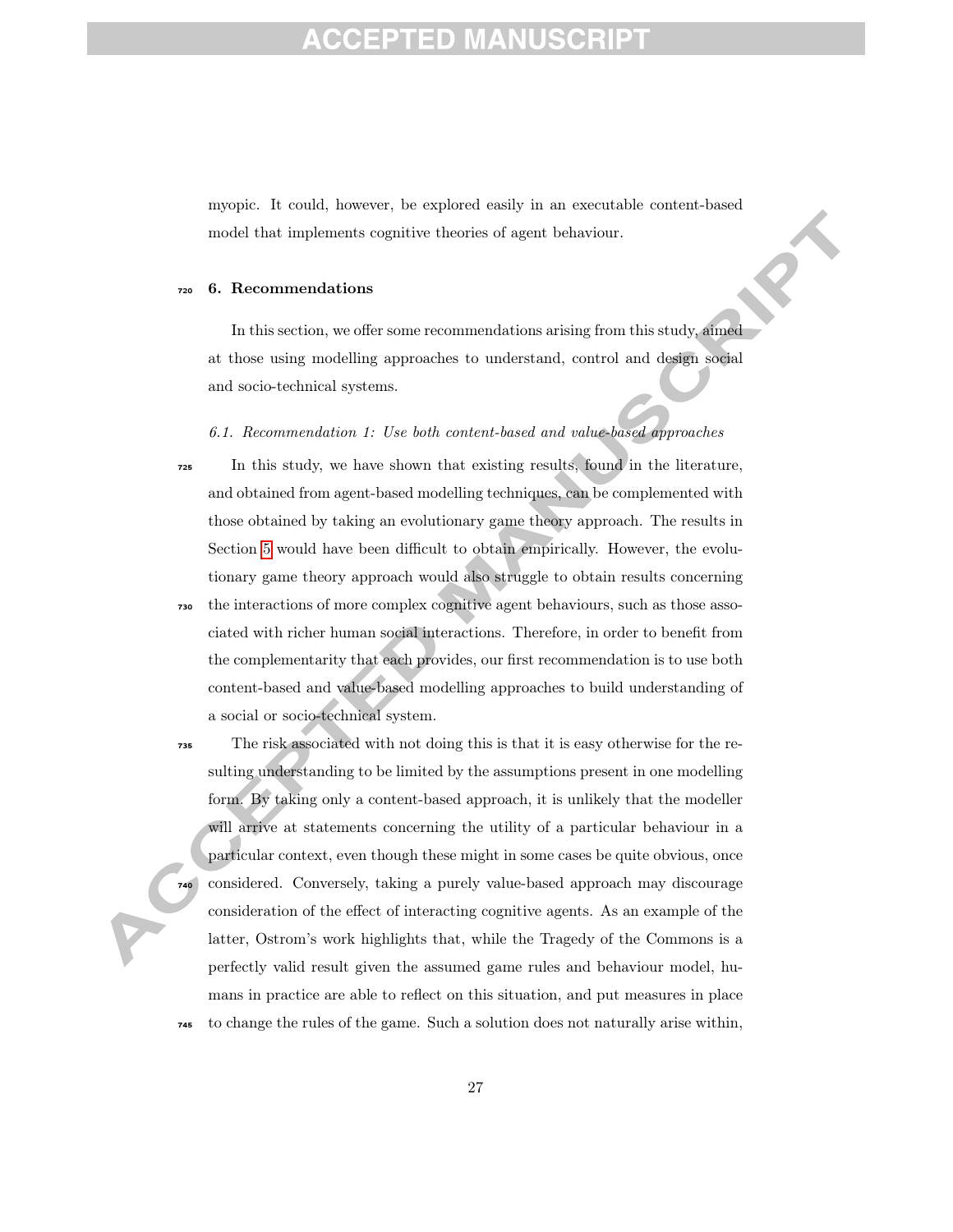# ED M7

say, a purely game theoretic framing of the problem. However, by viewing the problem from multiple theoretical standpoints, assumptions become more apparent and therefore open to challenge.

6.2. Recommendation 2: Don't worry if the value-based model is not complete

- <sup>750</sup> It is tempting to think that, unless one has a complete value-based model of the system, any model that has been produced would have limited value. While it is true that we can obtain more complete results from more complete models, even partial value-based models can expose inequalities that provide valuable insight.
- <sup>755</sup> For example, a more complete analysis of the common-pool resource allocation problem studied in this article would consider selection on both cooperation and monitoring at the same time, and arrive at statements accounting for the co-variance between them. However, even without doing this, we have been able to arrive at useful analytical results that provide insight beyond what was readily obtainable using agent-based methods.
	- 6.3. Recommendation 3: Go for the qualitatively equivalent, but more tractable alternative

Often seemingly innocuous changes to a model can drastically change the tractability of value-based models. An example is provided by the assumption <sup>765</sup> here that each monitor perfectly coordinates to monitor a non-overlapping set of agents, i.e. that sampling from the pool of agents to be monitored is without replacement. An alternative would be to assume that this sampling is with replacement, so that different monitors may end up monitoring the same agent in the same round, because their monitoring actions are uncoordinated. This then means that the proportion of agents monitored does not increase linearly with the number of monitors, but instead increasing the number of monitors produces diminishing marginal returns in terms of the proportion of agents covered.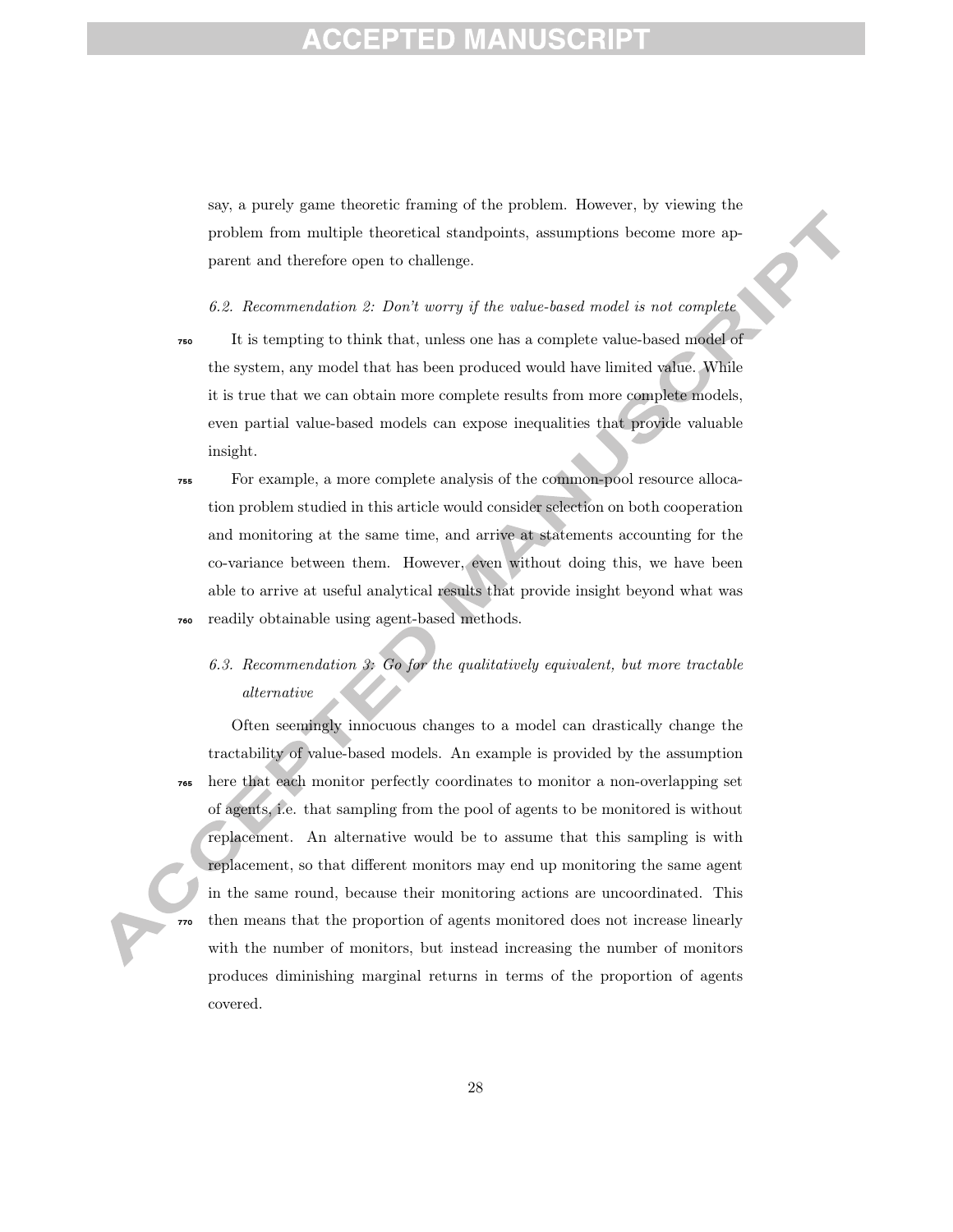### ED M7

This assumption would be operationalised in the model by changing Equa-<sup>775</sup> tion 3 to  $C_F(t) = [1 - (1 - \frac{p}{n})^{n_M(t)}]s$ . This would leave our results concerning the number of agents that are incentivised to monitor (inequality 11) unchanged. However, it would change the level of monitoring that is necessary to incentivise cooperation (inequality 6). But presenting this revised inequality in an intuitive form in terms of  $\frac{n_M}{n}$  is now much more difficult. Consequently, it is <sup>780</sup> much harder to gain insight into how cooperation is likely to change with investment into monitoring, and harder to gain insight into the conditions under which cooperation and monitoring can become established in a group.

In reality, groups are likely to lie somewhere on a continuum between perfectly coordinated monitoring and completely uncoordinated monitoring, with <sup>785</sup> their position depending on the monitoring technology available to them. This suggests that assuming perfectly coordinated monitoring, as in Equation 3, is as reasonable as assuming completely uncoordinated monitoring, but has the crucial advantage of providing intuitive insight. More generally, it is often possible to tweak model assumptions such that the qualitative insight of the model is still valid, but the analysis is both more tractable and more intuitive.

#### 7. Discussion

In this article we have demonstrated and explored the complementarity of agent-based and evolutionary game theoretic modelling approaches for social and socio-technical systems, which we characterised as instances of *content-based* and *value-based* approaches, respectively. We have shown that each approach brings with it different assumptions, and also offers the potential for different insights, and hence both provide value.

#### 7.1. Implications for enduring institutions

Our results suggest that how agents decide on the amount that their group <sup>800</sup> should invest into monitoring is critical to whether or not a sufficient investment to promote cooperation will be achieved. If each agent makes a completely unilateral decision about the amount of its resources to invest, then the model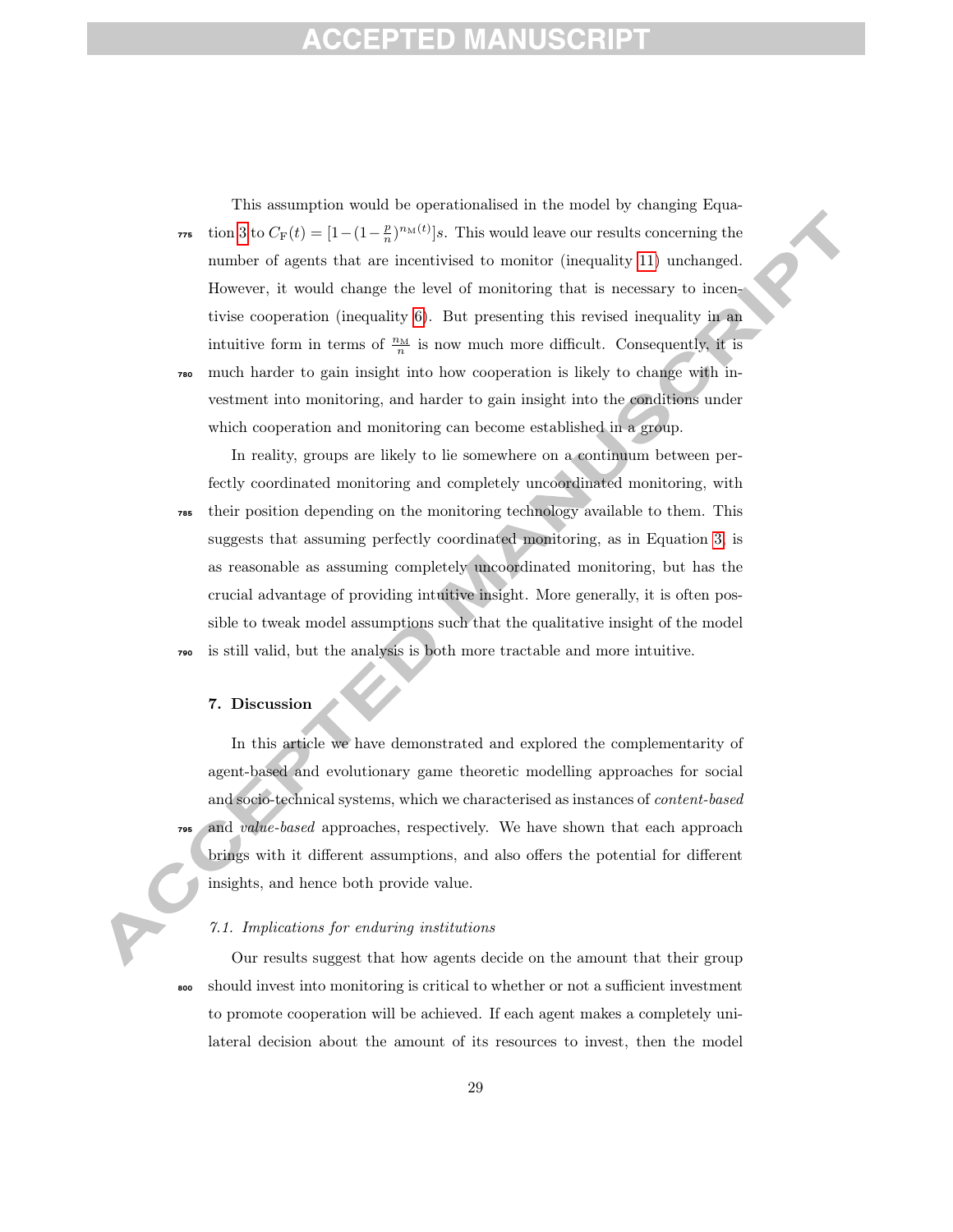predicts that agents are unlikely to produce a sufficient investment. This accords with the findings of peer-punishment (Boyd & Richerson, 1992; Lehmann

- $\frac{1}{205}$  et al., 2007) and pool-punishment (Perc, 2012; Sigmund et al., 2010, 2011) models from evolutionary biology. Various suggestions have been made to overcome this problem, including punishment of individuals that do not invest into monitoring (i.e. second-order punishment Axelrod 1986; Boyd & Richerson 1992; Perc 2012), signalling an intention to punish beforehand (Boyd, Gintis & Bowles,
- <sup>810</sup> 2010), and the proposition that agents do conformity-biased social learning and so will tend to imitate behaviour to invest into monitoring when the majority of other agents are already investing (Boyd et al., 2003).

There is likely to be some element of conformity bias in human groups (but see also Binmore 2005a; Burton-Chellew, Mouden & West 2017; Burton-

- <sup>815</sup> Chellew, Nax & West 2015; Lamba 2014; Lamba & Mace 2011 for critiques of experiments that argue for conformity in collective action situations). However, field studies suggest that real collective-action problems tend to be solved by the creation of institutional rules that promote cooperation and monitoring (Ostrom, 1990). These often involve groups making a collective decision to invest a <sup>820</sup> share of their common-pool resources to either hire monitors, or to incentivise
- group members themselves to act as monitors. Where this occurs, then our micro-level model demonstrates that sufficient monitoring can be incentivised (Variant 2), in contrast to the case where the decision is unilateral (Variant 1).

By explicitly modelling incentivisation using evolutionary game theory, we can make a precise prediction about the proportion of its resources that a group should invest into monitoring (relation 14). Furthermore, the model suggests that a group should invest more into monitoring when an institution is trying to become established from an initial state with little cooperation. Finally, the model predicts that cooperation will not become established unless some agents <sup>830</sup> initially monitor "for free", i.e. discount the cost of monitoring in their utility function. Then, as cooperation starts to become established more and more of this monitoring will become incentivised. Moreover, we showed conditions under which when agents are at the full cooperation equilibrium then there is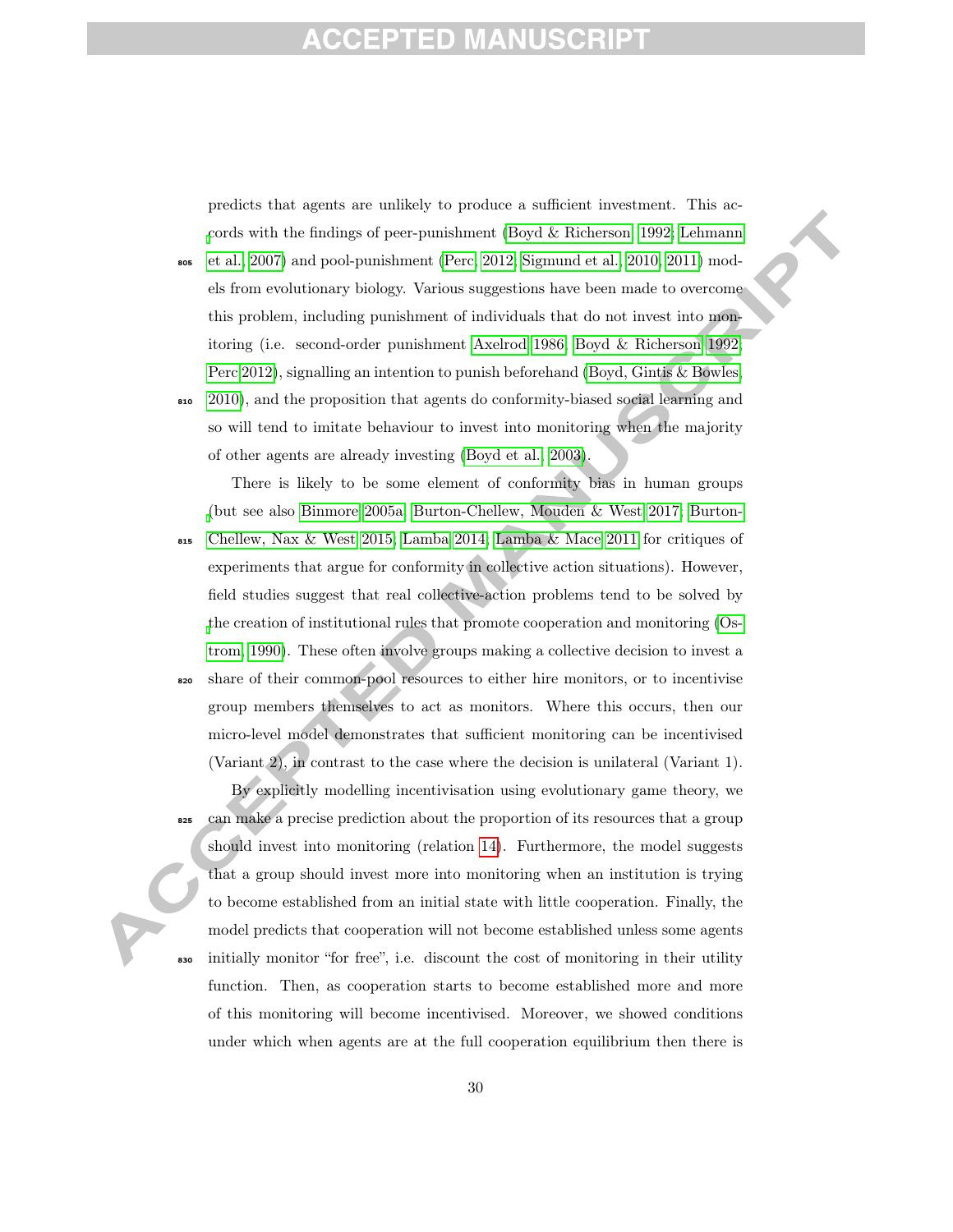sufficient investment into monitoring not only to pay for monitoring at that <sup>835</sup> time, but to reimburse agents that initially monitored for free, such that they do not pay a lifetime cost for this.

#### 7.2. Implications for modelling social and socio-technical systems

Figure 1 illustrated that, even within the family of value-based approaches, there are a variety of alternatives available, and the potential for others to be <sup>840</sup> developed. Exploring these, and characterising the assumptions between classic game theory and evolutionary game theory, we can see two ends of a possible spectrum where different levels of (bounded) rationality are captured. Game theory, in its various forms, provides a natural way to examine issues related to the incentivisation of behaviour. It has proven to be useful across both the <sup>845</sup> natural and social sciences, from biology through to anthropology, sociology, economics and computer science. A key point is what the various types of game theory assume about the cognition of agents.

On the one hand, classic game theory assumes that agents are both rational and fully forward-looking, being able to work out the consequences of their ac-<sup>850</sup> tions for an infinite number of rounds in the future. It is recognised that neither human nor artificial agents have the computational power or sufficient information about the consequences of their actions to do this. Consequently, this assumption has been relaxed to some extent with models of bounded rationality (Gigerenzer & Selten, 2001). On the other hand, evolutionary game theory assumes that agents are completely myopic, only caring about their payoff in that "generation" (Maynard Smith, 1982). For this reason, evolutionary game theory is often seen as a safe minimal assumption to make about the cognition of agents. Most formal models of cultural evolution theory also rest on this assumption of myopia and extremely limited cognition, which they operationalise <sup>860</sup> by using equations from population genetics to model the spread of cultural traits by imitation (Boyd & Richerson, 1985; Cavalli-Sforza & Feldman, 1981). Put bluntly, humans are assumed to copy others because they are unable to attempt to calculate what they should do, or it is too costly for them to do so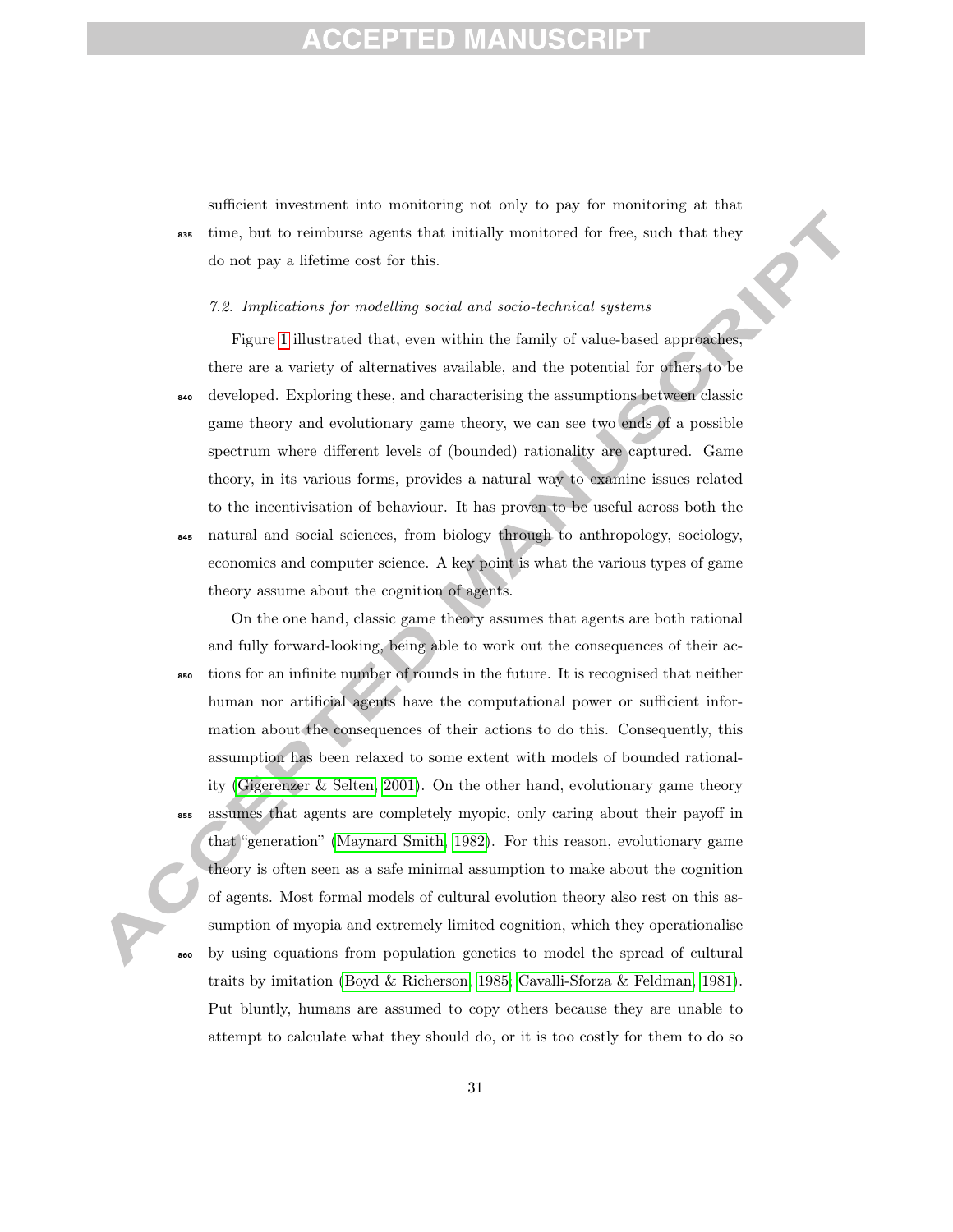(Richerson & Boyd, 2005).

- <sup>865</sup> Our model suggests that an assumption of complete myopia is problematic for explaining the origin of cooperation-promoting institutions. Our results imply that some agents initially need to take on a monitoring role while ignoring the immediate costs, since this will lead to an equilibrium where these costs can be more than repaid. But if individuals are completely myopic, monitoring will
- <sup>870</sup> not get off the ground unless we assume forces exogenous to the model such as "stochastic shocks" that induce a proportion of agents to simultaneously start cooperating (Foster & Young, 1990), or large numbers of cooperating agents arriving from other groups (Boyd et al., 2003). While both of these forces can theoretically produce the result where agents reach the full cooperation <sup>875</sup> equilibrium, they do not correspond particularly well to human behaviour in many common-pool resource situations in the field (Ostrom, 1990). Rather, they are a way of forcing equilibrium shifts into a myopic model.

This suggests that a more natural way to model the origin of cooperationpromoting institutions is needed, for example by using content-based models as a complement. Content-based models allow us to capture different theories of cognition in the agent's architecture and examine the result of interactions between agents based on those theories. For example, BDI (Rao & Georgeff, 1995), HCogAff (Sloman, 2001), ACT-R (Anderson, Bothell, Byrne, Douglass, Lebiere & Qin, 2004), SOAR (Laird, 2012), or the range of agent architectures discussed

by Russell & Norvig  $(2010)$ , are all viable approaches to capture bounded reasoning processes as well as, in some cases, human emotions and other qualitative states and values such as trust, fairness and justice (Pitt, 2016).

In the short term, however, we believe that it is important for modellers to provide clarity concerning whether their models either assume or explore the extent to which agents engage in cognition, or if they assume that agents simply 'behave'. This is important, because model predictions may vary drastically as a result, and thus it provides the context for any resulting insight.

Finally, another line of research would be to consider whether evolutionary game theory, or other value-based approaches, can be extended to capture more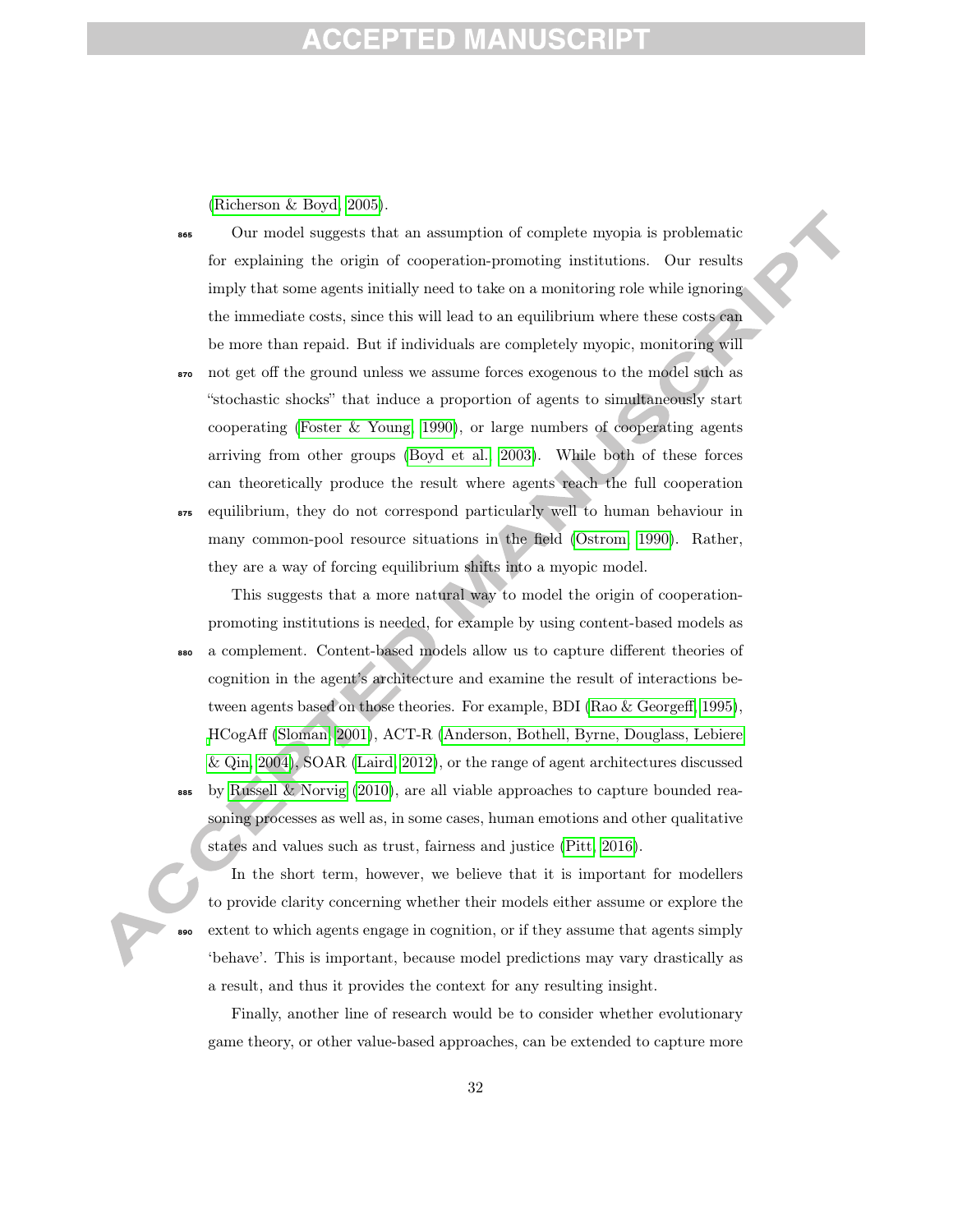# ID

- <sup>895</sup> complex agent behaviour, where the value of a behaviour is not readily obtainable in general. One idea could be to induce the value of behaviours empirically, perhaps as a second layer in a value-based model. How, for example, might the assumption of bounded rationality be parametrised in order to capture varying levels of agents' capacities for knowledge gathering and reasoning, with this be-
- <sub>900</sub> ing linked to the *value* (e.g., fitness) of carrying out such cognitive behaviour? An architectural schema or styles perspective (Lewis, Platzner, Rinner, Tørresen & Yao, 2016; Russell & Norvig, 2010; Sloman, 2001) provides one way to explore this space, and combining this with the evolution of traits may provide a way of exploring the extent to which agents faced with a social dilemma can <sup>905</sup> be expected to engage in cognitive behaviour to reason through their situation.
- 

#### Acknowledgements

This work was partially supported by a research grant from Edinburgh Napier University to S. T. Powers.

#### References

- <sup>910</sup> Adami, C., Schossau, J., & Hintze, A. (2016). Evolutionary game theory using agent-based methods. Physics of Life Reviews, 19, 1–26. URL:  $http://dx.$ [doi.org/10.1016/j.plrev.2016.08.015](http://dx.doi.org/10.1016/j.plrev.2016.08.015). doi:[10.1016/j.plrev.2016.08.](http://dx.doi.org/10.1016/j.plrev.2016.08.015) [015](http://dx.doi.org/10.1016/j.plrev.2016.08.015).
	- Anderson, J. R., Bothell, D., Byrne, M. D., Douglass, S., Lebiere, C., & Qin, Y. (2004). An integrated theory of the mind. Psychological Review, 111, 1036–1060.
		- Axelrod, R. (1984). The Evolution of Cooperation. NY: Basic Books, Inc.
	- Axelrod, R. (1986). An evolutionary approach to norms. American Political Science Review, 80, 1095-1111.
- 920 Axelrod, R., & Hamilton, W. D. (1981). The evolution of cooperation. Science, 211 , 1390–1396.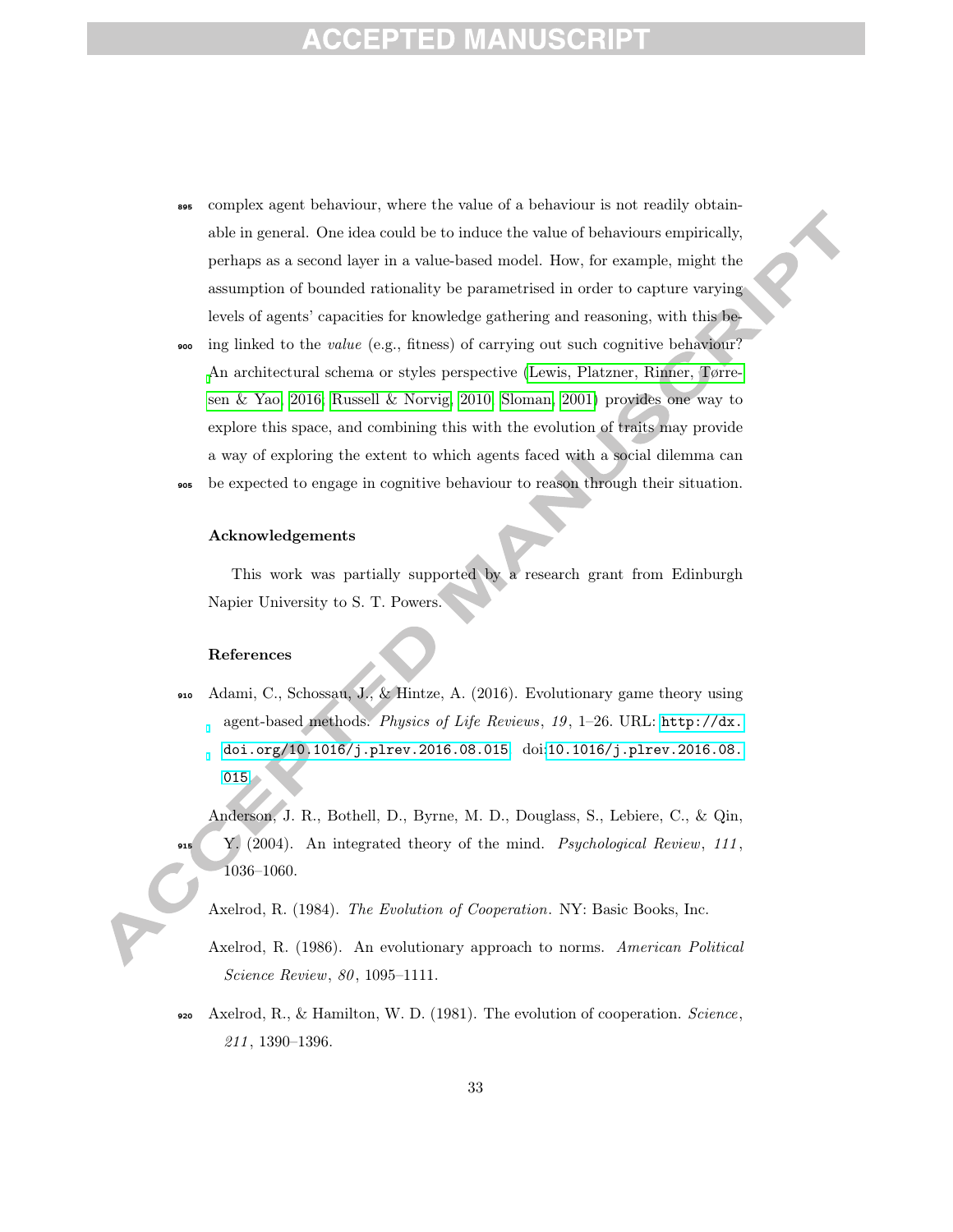- Balke, T., De Vos, M., & Padget, J. (2013). I-ABM: combining institutional frameworks and agent-based modelling for the design of enforcement policies, . 21 , 371–398. URL: <http://dx.doi.org/10.1007/s10506-013-9143-1>. <sup>925</sup> doi:[10.1007/s10506-013-9143-1](http://dx.doi.org/10.1007/s10506-013-9143-1).
	- Binmore, K.  $(2005a)$ . Economic man ? Or straw man? Behavioral and Brain Sciences, 28. URL: [http://dx.doi.org/10.1017/](http://dx.doi.org/10.1017/s0140525x05230145) [s0140525x05230145](http://dx.doi.org/10.1017/s0140525x05230145). doi:[10.1017/s0140525x05230145](http://dx.doi.org/10.1017/s0140525x05230145).

Binmore, K. (2005b). Natural Justice. Oxford: Oxford University Press.

930 Binmore, K. (2014). Bargaining and fairness. Proceedings of the National Academy of Sciences of the United States of America, 111 , 10785–10788. URL: <http://dx.doi.org/10.1073/pnas.1400819111>. doi:[10.1073/pnas.](http://dx.doi.org/10.1073/pnas.1400819111) [1400819111](http://dx.doi.org/10.1073/pnas.1400819111).

Bonabeau, E. (2002). Agent-based modeling: Methods and techniques for sim-

- <sup>935</sup> ulating human systems. Proceedings of the National Academy of Sciences of the United States of America, 99 , 7280–7287. URL: [http://dx.doi.org/10.](http://dx.doi.org/10.1073/pnas.082080899) [1073/pnas.082080899](http://dx.doi.org/10.1073/pnas.082080899). doi:[10.1073/pnas.082080899](http://dx.doi.org/10.1073/pnas.082080899).
	- Boyd, R., Gintis, H., & Bowles, S. (2010). Coordinated punishment of defectors sustains cooperation and can proliferate when rare. Science, 328 , 617–
- <sup>940</sup> 620. URL: <http://dx.doi.org/10.1126/science.1183665>. doi:[10.1126/](http://dx.doi.org/10.1126/science.1183665) [science.1183665](http://dx.doi.org/10.1126/science.1183665).
	- Boyd, R., Gintis, H., Bowles, S., & Richerson, P. J. (2003). The evolution of altruistic punishment. Proceedings of the National Academy of Sciences of the United States of America, 100, 3531-3535.
- Boyd, R., & Richerson, P. J. (1985). Culture and the Evolutionary Process. Chicago: University of Chicago Press.
	- Boyd, R., & Richerson, P. J. (1992). Punishment allows the evolution of cooperation (or anything else) in sizable groups. Ethology and Sociobiology,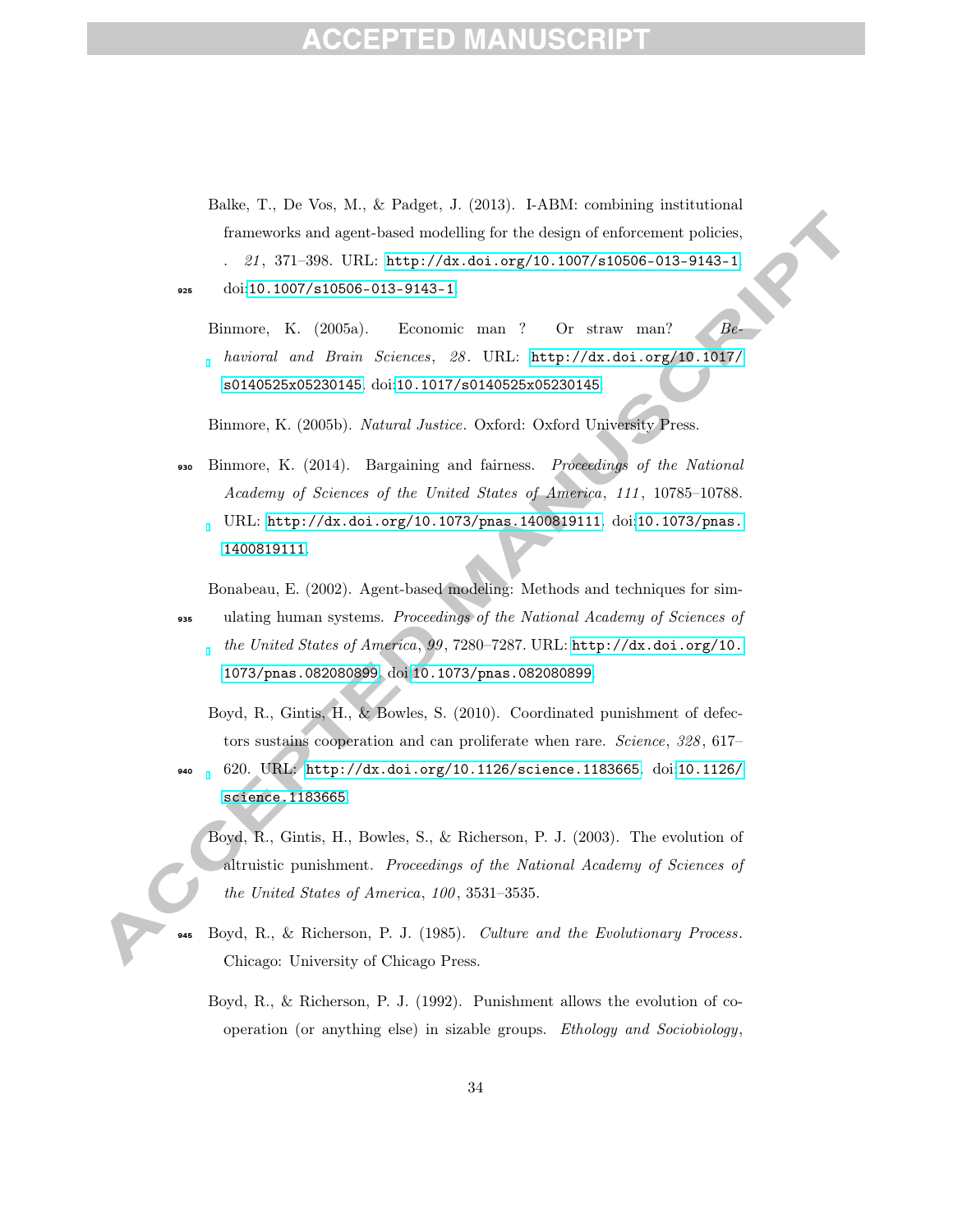### ED

13 , 171–195. URL: [http://dx.doi.org/10.1016/0162-3095\(92\)90032-y](http://dx.doi.org/10.1016/0162-3095(92)90032-y).  $950$  doi:[10.1016/0162-3095\(92\)90032-y](http://dx.doi.org/10.1016/0162-3095(92)90032-y).

Burton-Chellew, M. N., Mouden, C. E., & West, S. A. (2017). Social learning and the demise of costly cooperation in humans. Proceedings of the Royal Society of London B: Biological Sciences, 284 , 20170067+. URL: [http://](http://dx.doi.org/10.1098/rspb.2017.0067) [dx.doi.org/10.1098/rspb.2017.0067](http://dx.doi.org/10.1098/rspb.2017.0067). doi:[10.1098/rspb.2017.0067](http://dx.doi.org/10.1098/rspb.2017.0067).

Burton-Chellew, M. N., Nax, H. H., & West, S. A. (2015). Payoff-based learning explains the decline in cooperation in public goods games. *Proceedings of the* Royal Society of London B: Biological Sciences, 282 , 20142678+. URL: [http:](http://dx.doi.org/10.1098/rspb.2014.2678) [//dx.doi.org/10.1098/rspb.2014.2678](http://dx.doi.org/10.1098/rspb.2014.2678). doi:[10.1098/rspb.2014.2678](http://dx.doi.org/10.1098/rspb.2014.2678).

Casari, M. (2007). Emergence of endogenous legal institutions: Property rights 960 and community governance in the Italian Alps. The Journal of Economic History,  $67, 191-226$ . URL: <http://dx.doi.org/10.1017/s0022050707000071>. doi:[10.1017/s0022050707000071](http://dx.doi.org/10.1017/s0022050707000071).

Cavalli-Sforza, L. L., & Feldman, M. W. (1981). Cultural Transmission and Evolution: A Quantitative Approach. Princeton, New Jersey: Princeton Uni-<sup>965</sup> versity Press.

- Chen, X., Sasaki, T., Brännström, A., & Dieckmann, U. (2015). First carrot, then stick: how the adaptive hybridization of incentives promotes cooperation. Journal of The Royal Society Interface, 12, 20140935+. URL: [http://dx.](http://dx.doi.org/10.1098/rsif.2014.0935) [doi.org/10.1098/rsif.2014.0935](http://dx.doi.org/10.1098/rsif.2014.0935). doi:[10.1098/rsif.2014.0935](http://dx.doi.org/10.1098/rsif.2014.0935).
- Conradt, L., & List, C. (2009). Group decisions in humans and animals: A survey. Philosophical Transactions of the Royal Society B: Biological Sciences, 364 , 719–742. URL: <http://dx.doi.org/10.1098/rstb.2008.0276>. doi:[10.](http://dx.doi.org/10.1098/rstb.2008.0276) [1098/rstb.2008.0276](http://dx.doi.org/10.1098/rstb.2008.0276).

Conradt, L., & Roper, T. J. (2003). Group decision-making in animals. 975  $Nature, 421, 155-158. \text{ URL: http://dx.doi.org/10.1038/nature01294.$  $Nature, 421, 155-158. \text{ URL: http://dx.doi.org/10.1038/nature01294.$  $Nature, 421, 155-158. \text{ URL: http://dx.doi.org/10.1038/nature01294.$ doi:[10.1038/nature01294](http://dx.doi.org/10.1038/nature01294).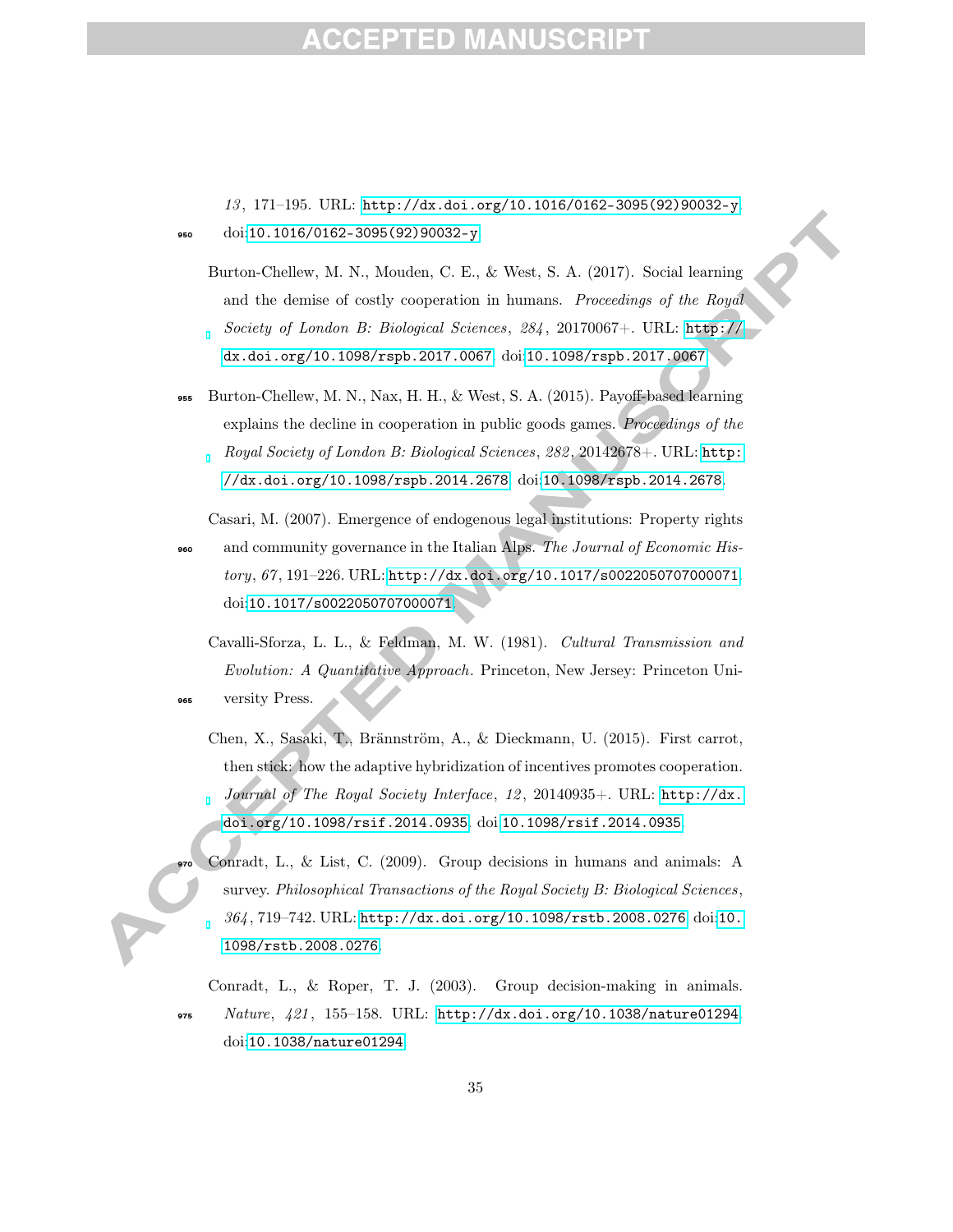- Di Paolo, E. A., Noble, J., & Bullock, S. (2000). Simulation models as opaque thought experiments. In M. Bedau, J. S. McCaskill, N. H. Packard, & S. Rasmussen (Eds.), Artificial Life VII: Proceedings of the Seventh International <sup>980</sup> Conference on Artificial Life (pp. 497–506). Cambridge, MA: MIT Press.
	- Dridi, S., & Lehmann, L. (2014). On learning dynamics underlying the evolution of learning rules. Theoretical Population Biology, 91, 20–36. URL: <http://dx.doi.org/10.1016/j.tpb.2013.09.003>. doi:[10.1016/j.](http://dx.doi.org/10.1016/j.tpb.2013.09.003) [tpb.2013.09.003](http://dx.doi.org/10.1016/j.tpb.2013.09.003).
- <sup>985</sup> Epstein, J. M., & Axtell, R. (1996). Growing Artificial Societies: Social Science from the Bottom Up. Cambridge, MA: MIT Press.
	- Foster, D., & Young, P. (1990). Stochastic evolutionary game dynamics. Theoretical population biology, 38 , 219–232.
	- Fowler, J. H. (2005). Human cooperation: Second-order free-riding problem
- <sup>990</sup> solved? Nature, 437 , E8. URL: <http://dx.doi.org/10.1038/nature04201>. doi:[10.1038/nature04201](http://dx.doi.org/10.1038/nature04201).
	- Fudenberg, D., & Maskin, E. (1986). The folk theorem in repeated games with discounting or with incompete information. *Econometrica*, 54, 533–554.
- Gavin, M. (2014). Agent-Based modeling and historical simulation. Digital 995 Humanities Quarterly, 8.
	- Gigerenzer, G., & Selten, R. (Eds.) (2001). Bounded Rationality: The Adaptive Toolbox. Cambridge, MA: MIT Press.
	- Greif, A. (2006). Institutions and the Path to the Modern Economy: Lessons from Medieval Trade. Cambridge, UK: Cambridge University Press.
- <sup>1000</sup> Guala, F. (2012). Reciprocity: Weak or strong? What punishment experiments do (and do not) demonstrate. Behavioral and Brain Sciences, 35, 1– 15. URL: <http://dx.doi.org/10.1017/s0140525x11000069>. doi:[10.1017/](http://dx.doi.org/10.1017/s0140525x11000069) [s0140525x11000069](http://dx.doi.org/10.1017/s0140525x11000069).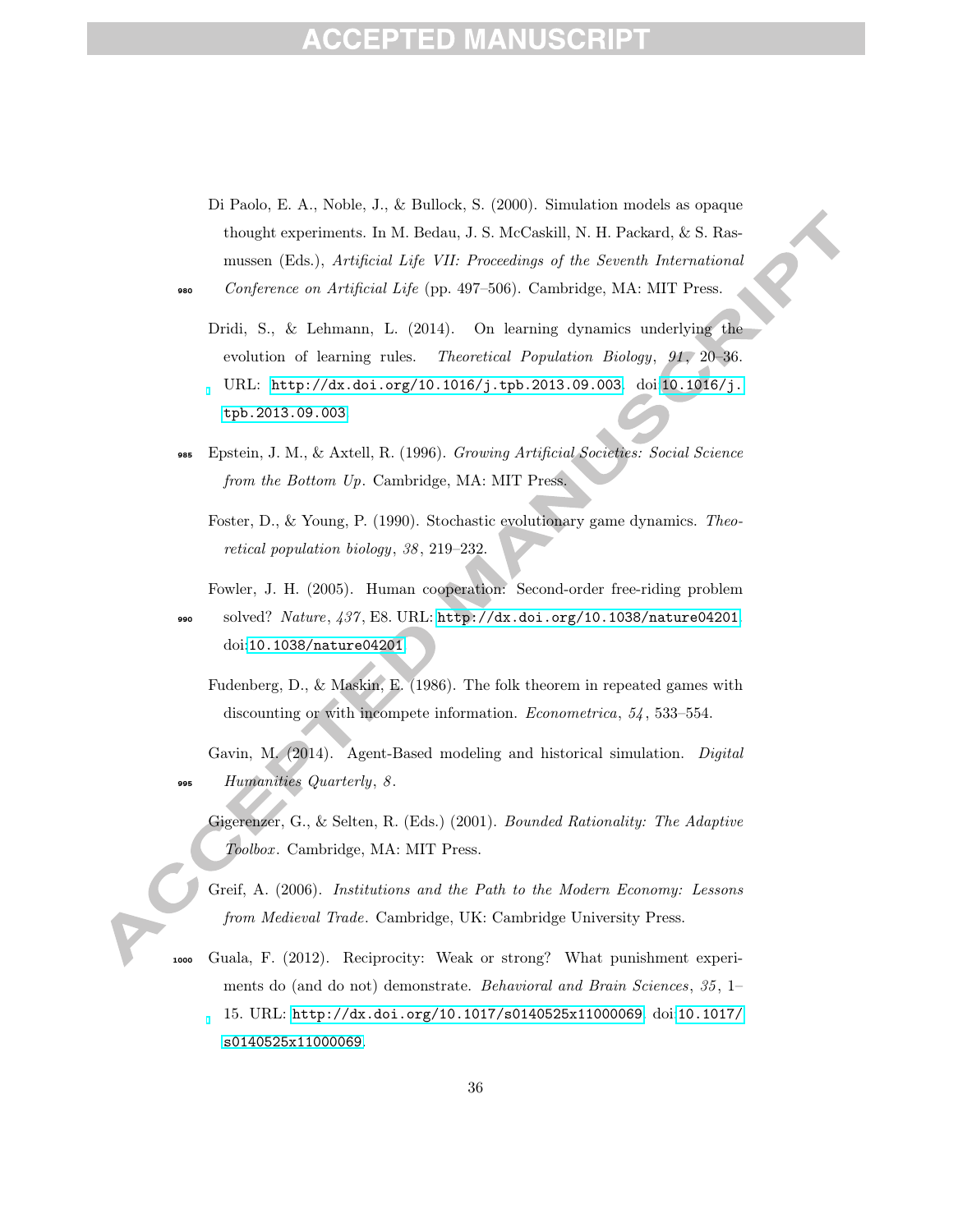# **ACCEPTED MANUSCRIPT**

|      | Han, T., Pereira, L., & Lenaerts, T. (2017). Evolution of commitment and        |
|------|---------------------------------------------------------------------------------|
| 1005 | level of participation in public goods games.<br>Autonomous Agents and          |
|      | Multi-Agent Systems, 31, 561-583. URL: http://dx.doi.org/10.1007/               |
|      | s10458-016-9338-4. doi:10.1007/s10458-016-9338-4.                               |
|      | Hardin, G. (1968). The tragedy of the commons. Science, 162, 1243-1248.         |
|      | Hardy, R. A., & Norgaard, J. R. (2015). Reputation in the internet black        |
| 1010 | market: An empirical and theoretical analysis of the deep web. Journal of       |
|      | Institutional Economics, 12, 515-539. URL: http://dx.doi.org/10.1017/           |
|      | s1744137415000454. doi:10.1017/s1744137415000454.                               |
|      |                                                                                 |
|      | Hurwicz, L. (1996). Institutions as families of game forms. The Japanese        |
|      | Economic Review, 47, 113-132. URL: http://dx.doi.org/10.1111/j.                 |
| 1015 | 1468-5876.1996.tb00038.x.doi:10.1111/j.1468-5876.1996.tb00038.x.                |
|      | Jaffe, K., & Zaballa, L. (2010). Co-Operative punishment cements social         |
|      | cohesion. Journal of Artificial Societies and Social Simulation, 13. URL:       |
|      | http://dx.doi.org/10.18564/jasss.1568.doi:10.18564/jasss.1568.                  |
|      |                                                                                 |
|      | Janssen, M. A., & Ostrom, E. (2006). Empirically based, agent-based models.     |
| 1020 | Ecology and society, 11.                                                        |
|      | Khan, A. M., Freitag, F., & Rodrigues, L. (2015). Current trends and fu-        |
|      | ture directions in community edge clouds. In $2015$ IEEE 4th International      |
|      |                                                                                 |
|      | Conference on Cloud Networking (CloudNet) (pp. 239-241). URL: http:             |
|      | //dx.doi.org/10.1109/CloudNet.2015.7335315. doi:10.1109/CloudNet.               |
| 1025 | 2015.7335315.                                                                   |
|      | Kurka, D. B., & Pitt, J. (2017). The principled violation of policy: Norm flex- |
|      | ibilization in open Self-Organising systems. In 2017 IEEE 2nd International     |
|      | Workshops on Foundations and Applications of Self* Systems ( $FAS*W$ ) (pp.     |
|      | 33-38). URL: http://dx.doi.org/10.1109/FAS-W.2017.117.doi:10.1109/              |

<sup>1030</sup> [FAS-W.2017.117](http://dx.doi.org/10.1109/FAS-W.2017.117).

 $\sum_{i=1}^{n}$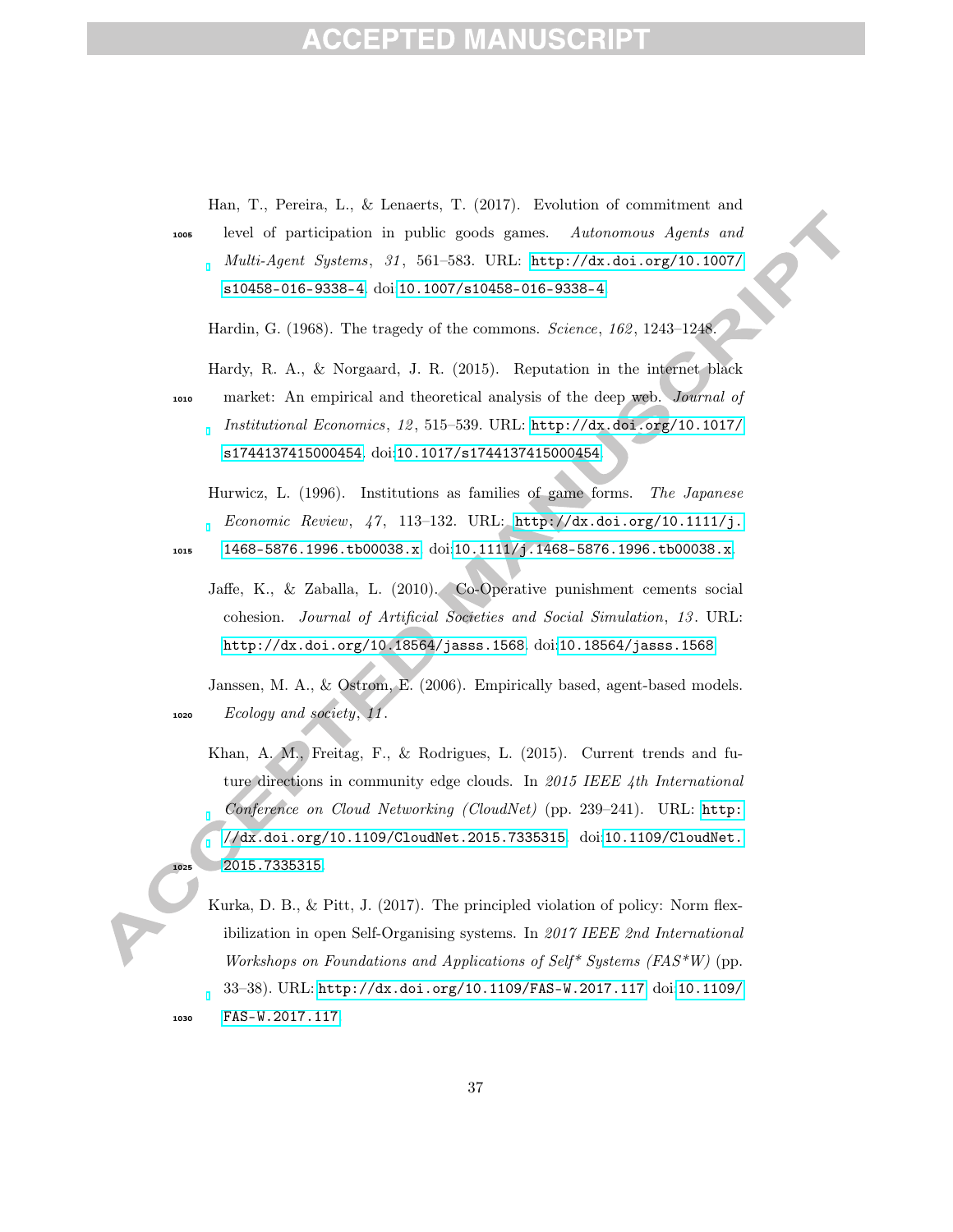### 1 D

Laird, J. E. (2012). The SOAR Cognitive Architecture. MIT Press.

- Lamba, S. (2014). Social learning in cooperative dilemmas. Proceedings of the Royal Society B: Biological Sciences, 281 , 20140417. URL: [http://dx.doi.](http://dx.doi.org/10.1098/rspb.2014.0417) [org/10.1098/rspb.2014.0417](http://dx.doi.org/10.1098/rspb.2014.0417). doi:[10.1098/rspb.2014.0417](http://dx.doi.org/10.1098/rspb.2014.0417).
- <sup>1035</sup> Lamba, S., & Mace, R. (2011). Demography and ecology drive variation in cooperation across human populations. Proceedings of the National Academy of Sciences of the United States of America, 108 , 14426–14430. URL: [http:](http://dx.doi.org/10.1073/pnas.1105186108) [//dx.doi.org/10.1073/pnas.1105186108](http://dx.doi.org/10.1073/pnas.1105186108). doi:[10.1073/pnas.1105186108](http://dx.doi.org/10.1073/pnas.1105186108).
- Lehmann, L., Rousset, F., Roze, D., & Keller, L. (2007). Strong reciprocity <sup>1040</sup> or strong ferocity? A population genetic view of the evolution of altruistic punishment. American Naturalist, 170, 21-36. URL: [http://dx.doi.org/](http://dx.doi.org/10.1086/518568) [10.1086/518568](http://dx.doi.org/10.1086/518568). doi:[10.1086/518568](http://dx.doi.org/10.1086/518568).
- Lewis, P. R., & Ekárt, A. (2017). Social and asocial learning in collective action problems: The rise and fall of Socially-Beneficial behaviour. In 2nd IEEE <sup>1045</sup> International Workshops on Foundations and Applications of Self\* Systems,
	- $FAS*W 2017$  (pp. 91–96).
- Lewis, P. R., Platzner, M., Rinner, B., Tørresen, J., & Yao, X. (Eds.) (2016). Self-aware Computing Systems. Cham: Springer International Publishing. URL: <http://dx.doi.org/10.1007/978-3-319-39675-0>. doi:[10.](http://dx.doi.org/10.1007/978-3-319-39675-0) <sup>1050</sup> [1007/978-3-319-39675-0](http://dx.doi.org/10.1007/978-3-319-39675-0).
	- Maynard Smith, J. (1982). Evolution and the Theory of Games. Cambridge University Press.
- Milgrom, P. R., North, D. C., & Weingast, B. R. (1990). The role of institutions in the revival of trade: The Law Merchant, private judges, and the Cham1055 pagne Fairs. Economics & Politics, 2, 1-23. URL: [http://dx.doi.org/](http://dx.doi.org/10.1111/j.1468-0343.1990.tb00020.x) [10.1111/j.1468-0343.1990.tb00020.x](http://dx.doi.org/10.1111/j.1468-0343.1990.tb00020.x). doi:[10.1111/j.1468-0343.1990.](http://dx.doi.org/10.1111/j.1468-0343.1990.tb00020.x) [tb00020.x](http://dx.doi.org/10.1111/j.1468-0343.1990.tb00020.x).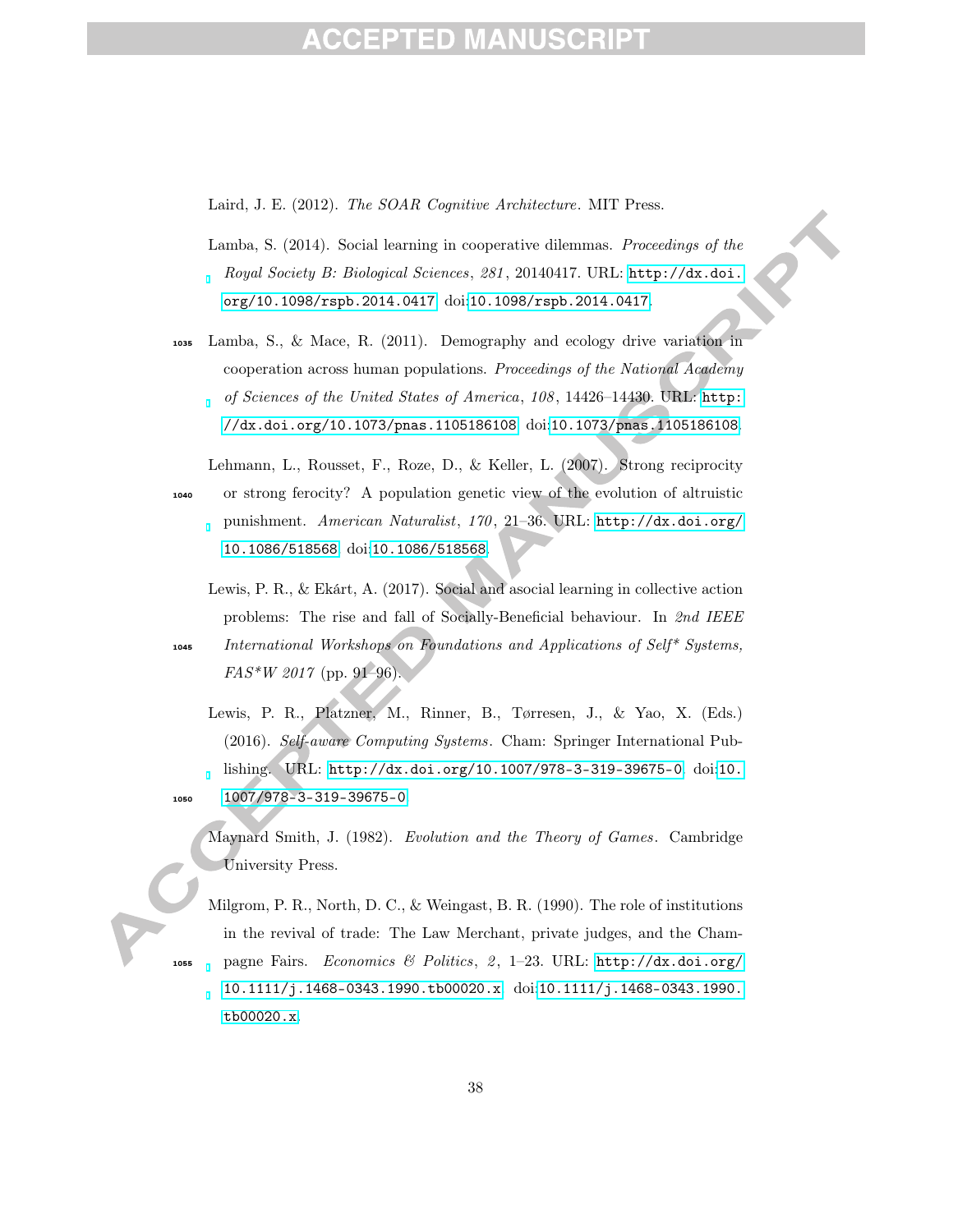North, D. C. (1990). Institutions, Institutional Change and Economic Performance (Political Economy of Institutions and Decisions). Cambridge Uni-

<sup>1060</sup> versity Press. URL: [http://www.amazon.com/exec/obidos/redirect?tag=](http://www.amazon.com/exec/obidos/redirect?tag=citeulike07-20&path=ASIN/0521397340) [citeulike07-20&path=ASIN/0521397340](http://www.amazon.com/exec/obidos/redirect?tag=citeulike07-20&path=ASIN/0521397340).

- Oliver, P. (1980). Rewards and punishments as selective incentives for collective action: Theoretical investigations. American Journal of Sociology, 85 , 1356–1375. URL: [http://www.jstor.org/sici?sici=0002-9602%](http://www.jstor.org/sici?sici=0002-9602%28198005%2985:6%3C1356:RAPASI%3E2.0.CO;2-M) <sup>1065</sup> [28198005%2985:6%3C1356:RAPASI%3E2.0.CO;2-M](http://www.jstor.org/sici?sici=0002-9602%28198005%2985:6%3C1356:RAPASI%3E2.0.CO;2-M). doi:[10.1086/227168](http://dx.doi.org/10.1086/227168).
	- Olson, M. (1965). The Logic of Collective Action: Public Goods and the Theory of Groups. Harvard economic studies, v. 124 (revised ed.). Cambridge, MA: Harvard University Press. URL: [http://www.amazon.com/exec/obidos/](http://www.amazon.com/exec/obidos/redirect?tag=citeulike07-20&path=ASIN/0674537513) [redirect?tag=citeulike07-20&path=ASIN/0674537513](http://www.amazon.com/exec/obidos/redirect?tag=citeulike07-20&path=ASIN/0674537513).
- <sup>1070</sup> Ostrom, E. (1990). Governing the Commons : The Evolution of Institutions for Collective Action. Cambridge, UK: Cambridge University Press. URL: [http://www.amazon.com/exec/obidos/redirect?tag=](http://www.amazon.com/exec/obidos/redirect?tag=citeulike07-20&path=ASIN/0521405998) [citeulike07-20&path=ASIN/0521405998](http://www.amazon.com/exec/obidos/redirect?tag=citeulike07-20&path=ASIN/0521405998).

Perc, M. (2012). Sustainable institutionalized punishment requires elimination <sup>1075</sup> of second-order free-riders. Scientific Reports, 2 . URL: [http://arxiv.org/](http://arxiv.org/abs/1204.3888) [abs/1204.3888](http://arxiv.org/abs/1204.3888). [arXiv:1204.3888](http://arxiv.org/abs/1204.3888).

Pitt, J. (2016). From trust and forgiveness to social capital and justice: Formal models of social processes in open distributed systems. In W. Reif, G. Anders, H. Seebach, J.-P. Steghöfer, E. André, J. Hähner, C. Müller-Schloer, & T. Ungerer (Eds.), Trustworthy Open Self-Organising Systems Autonomic Systems (pp. 185–208). Springer International Publishing. URL: [http://dx.doi.](http://dx.doi.org/10.1007/978-3-319-29201-4_7) [org/10.1007/978-3-319-29201-4\\_7](http://dx.doi.org/10.1007/978-3-319-29201-4_7). doi:[10.1007/978-3-319-29201-4\\_7](http://dx.doi.org/10.1007/978-3-319-29201-4_7).

Pitt, J., & Schaumeier, J. (2012). Provision and appropriation of commonpool resources without full disclosure. In I. Rahwan, W. Wobcke, S. Sen,

<sup>1085</sup> & T. Sugawara (Eds.), PRIMA 2012: Principles and Practice of Multi-Agent Systems (pp. 199–213). Springer Berlin Heidelberg volume 7455 of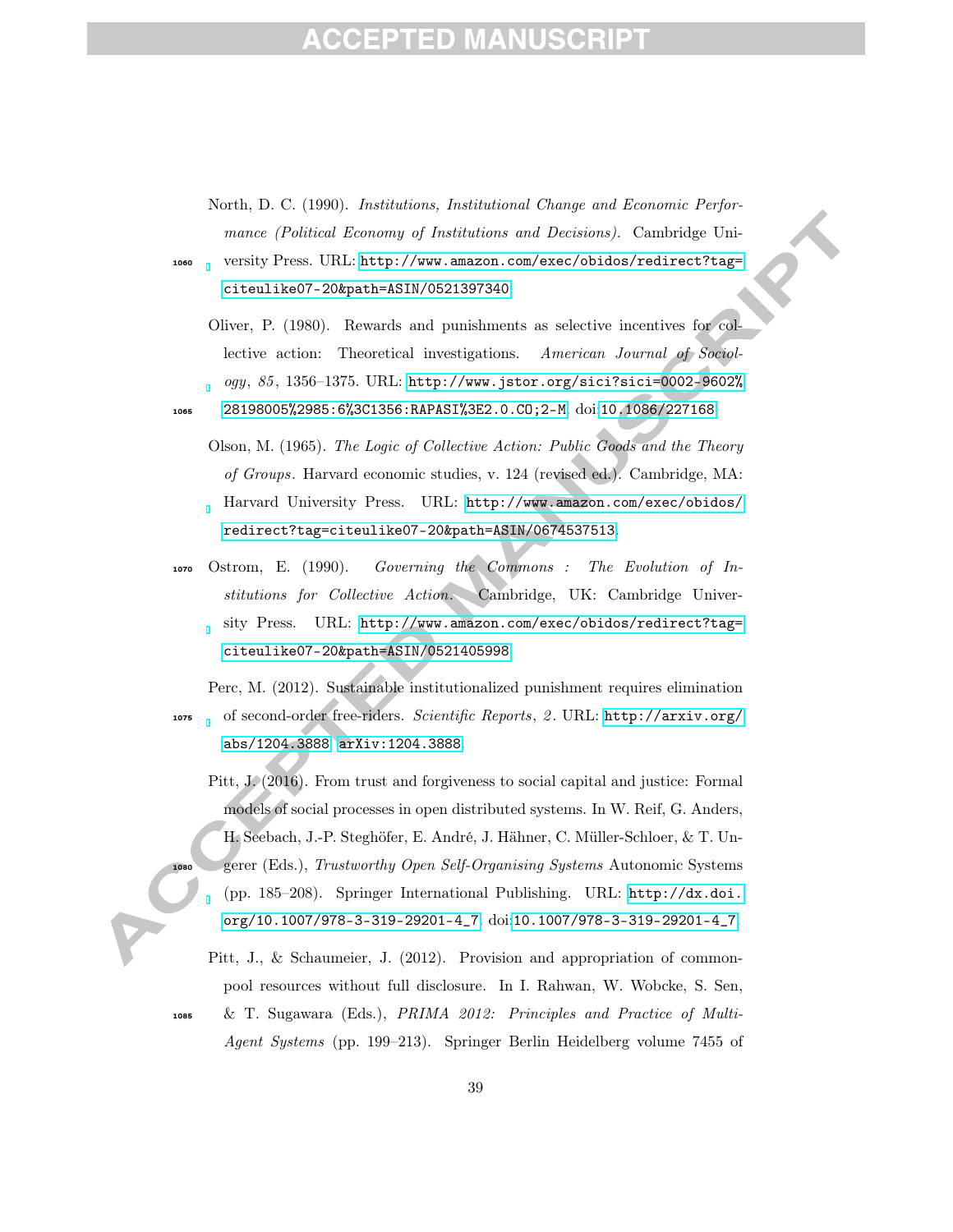#### PTED MANU

Lecture Notes in Computer Science. URL: [http://dx.doi.org/10.1007/](http://dx.doi.org/10.1007/978-3-642-32729-2_14) [978-3-642-32729-2\\_14](http://dx.doi.org/10.1007/978-3-642-32729-2_14). doi:[10.1007/978-3-642-32729-2\\_14](http://dx.doi.org/10.1007/978-3-642-32729-2_14).

Pitt, J., Schaumeier, J., & Artikis, A. (2012). Axiomatization of socio-<sup>1090</sup> economic principles for self-organizing institutions: Concepts, experiments and challenges. ACM Transactions On Autonomous And Adaptive Systems, 7 . URL: <http://dx.doi.org/10.1145/2382570.2382575>. doi:[10.](http://dx.doi.org/10.1145/2382570.2382575) [1145/2382570.2382575](http://dx.doi.org/10.1145/2382570.2382575).

Powers, S. T. (2018). The institutional approach for modeling the 1095 evolution of human societies. Artificial Life,  $24$ , 10–28. URL: [https://doi.org/10.1162/ARTL\\_a\\_00251](https://doi.org/10.1162/ARTL_a_00251). doi:[10.1162/ARTL\\_a\\_00251](http://dx.doi.org/10.1162/ARTL_a_00251). [arXiv:https://doi.org/10.1162/ARTL\\_a\\_00251](http://arxiv.org/abs/https://doi.org/10.1162/ARTL_a_00251). PMID: 29369715.

Powers, S. T., & Lehmann, L. (2013). The co-evolution of social institutions, demography, and large-scale human cooperation. Ecology Letters, 16 ,

- <sup>1100</sup> 1356–1364. URL: <http://dx.doi.org/10.1111/ele.12178>. doi:[10.1111/](http://dx.doi.org/10.1111/ele.12178) [ele.12178](http://dx.doi.org/10.1111/ele.12178).
	- Rao, A. S., & Georgeff, M. P. (1995). BDI agents: From theory to practice. In Proceedings of the First International Conference On Multi-agent Systems (ICMAS-95) (pp. 312–319). AAAI.
- <sup>1105</sup> Reiter, S. (1996). On endogenous economic regulation. Economic Design, 2 , 211–243. URL: <http://dx.doi.org/10.1007/bf02499134>. doi:[10.1007/](http://dx.doi.org/10.1007/bf02499134) [bf02499134](http://dx.doi.org/10.1007/bf02499134).
- Rendell, L., Fogarty, L., Hoppitt, W. J. E., Morgan, T. J. H., Webster, M. M., & Laland, K. N. (2011). Cognitive culture: Theoretical and empirical insights 1110 into social learning strategies. Trends in Cognitive Sciences, 15, 68–76.
	- Richerson, P. J., & Boyd, R. (2005). Not by Genes Alone: How Culture Transformed Human Evolution. Chicago: University of Chicago Press. URL: <http://www.worldcat.org/isbn/9780226712840>.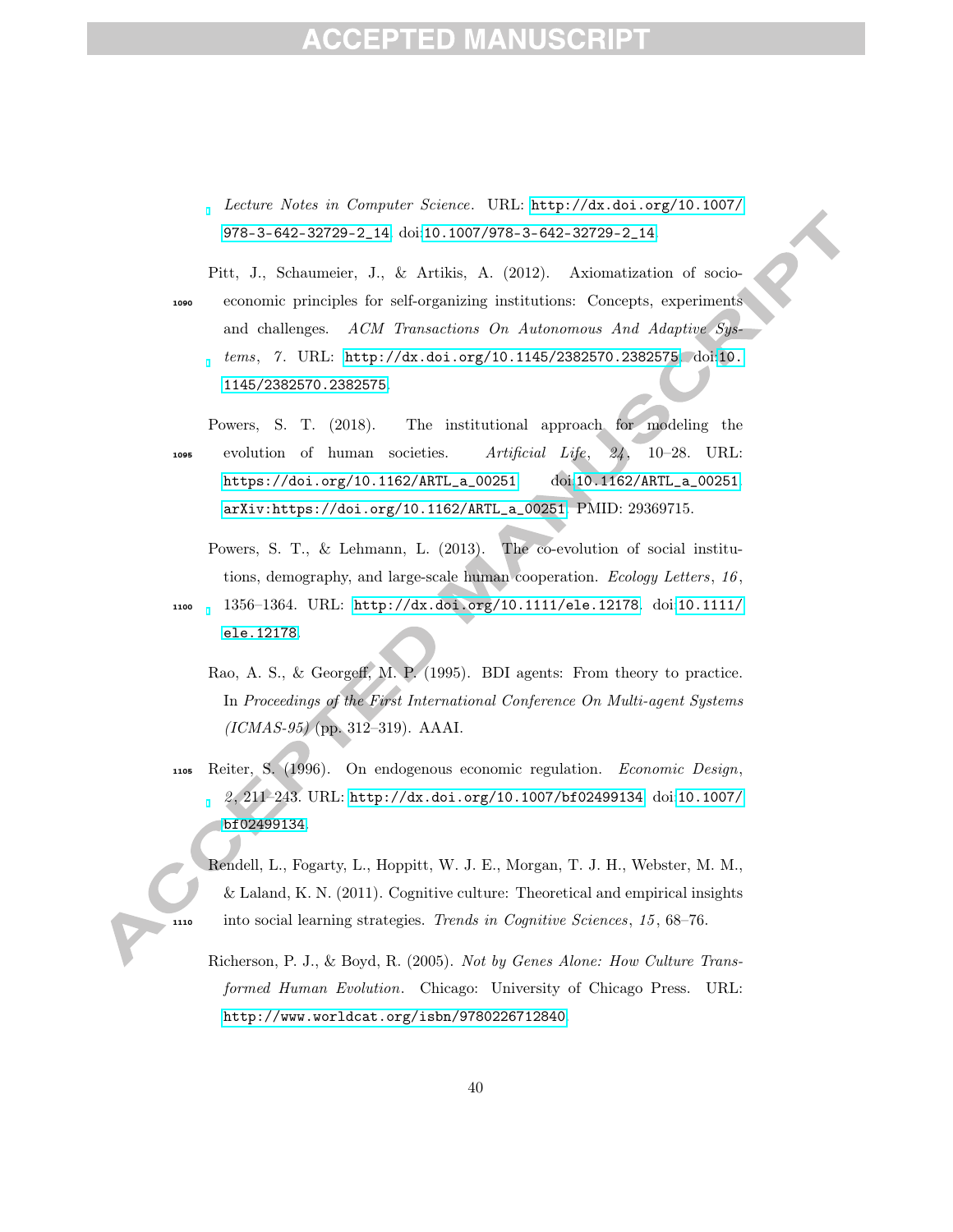### 10

Russell, S. J., & Norvig, P. (2010). Artificial Intelligence - A Modern Approach. <sup>1115</sup> (3rd ed.). Pearson Education.

Sasaki, T., Brännström, A., Dieckmann, U., & Sigmund, K. (2012). The takeit-or-leave-it option allows small penalties to overcome social dilemmas. Proceedings of the National Academy of Sciences of the United States of America, 109 , 1165–1169. URL: <http://dx.doi.org/10.1073/pnas.1115219109>. <sup>1120</sup> doi:[10.1073/pnas.1115219109](http://dx.doi.org/10.1073/pnas.1115219109).

- Sigmund, K., De Silva, H., Traulsen, A., & Hauert, C. (2010). Social learning promotes institutions for governing the commons. Nature,  $466$ , 861–863. URL: <http://dx.doi.org/10.1038/nature09203>. doi:[10.1038/](http://dx.doi.org/10.1038/nature09203) [nature09203](http://dx.doi.org/10.1038/nature09203).
- <sup>1125</sup> Sigmund, K., Hauert, C., Traulsen, A., & Silva, H. (2011). Social control and the social contract: The emergence of sanctioning systems for collective action. Dynamic Games and Applications, 1, 149-171. URL: [http://dx.doi.org/](http://dx.doi.org/10.1007/s13235-010-0001-4) [10.1007/s13235-010-0001-4](http://dx.doi.org/10.1007/s13235-010-0001-4). doi:[10.1007/s13235-010-0001-4](http://dx.doi.org/10.1007/s13235-010-0001-4).

Sloman, A. (2001). Varieties of affect and the CogAff architecture schema. In <sup>1130</sup> C. Johnson (Ed.), Proceedings of the Symposium on Emotion, Cognition, and Affective Computing AISB'01 Convention (pp. 39–48).

Smajgl, A., Izquierdo, L. R., & Huigen, M. (2008). Modeling endogenous rule changes in an institutional context: The ADICO sequence. Advances in Complex Systems, 11 , 199–215. URL: [http://www.worldscientific.com/](http://www.worldscientific.com/doi/abs/10.1142/S021952590800157X) <sup>1135</sup> [doi/abs/10.1142/S021952590800157X](http://www.worldscientific.com/doi/abs/10.1142/S021952590800157X). doi:[10.1142/S021952590800157X](http://dx.doi.org/10.1142/S021952590800157X). [arXiv:http://www.worldscientific.com/doi/pdf/10.1142/S021952590800157X](http://arxiv.org/abs/http://www.worldscientific.com/doi/pdf/10.1142/S021952590800157X).

Smajgl, A., Izquierdo, L. R., & Huigen, M. (2010). Rules, knowledge and complexity: How agents shape their institutional environment. Journal of Modelling & Simulation of Systems, 1.

<sup>1140</sup> Torrent-Fontbona, F., López, B., Busquets, D., & Pitt, J. (2016). Selforganising energy demand allocation through canons of distributive justice